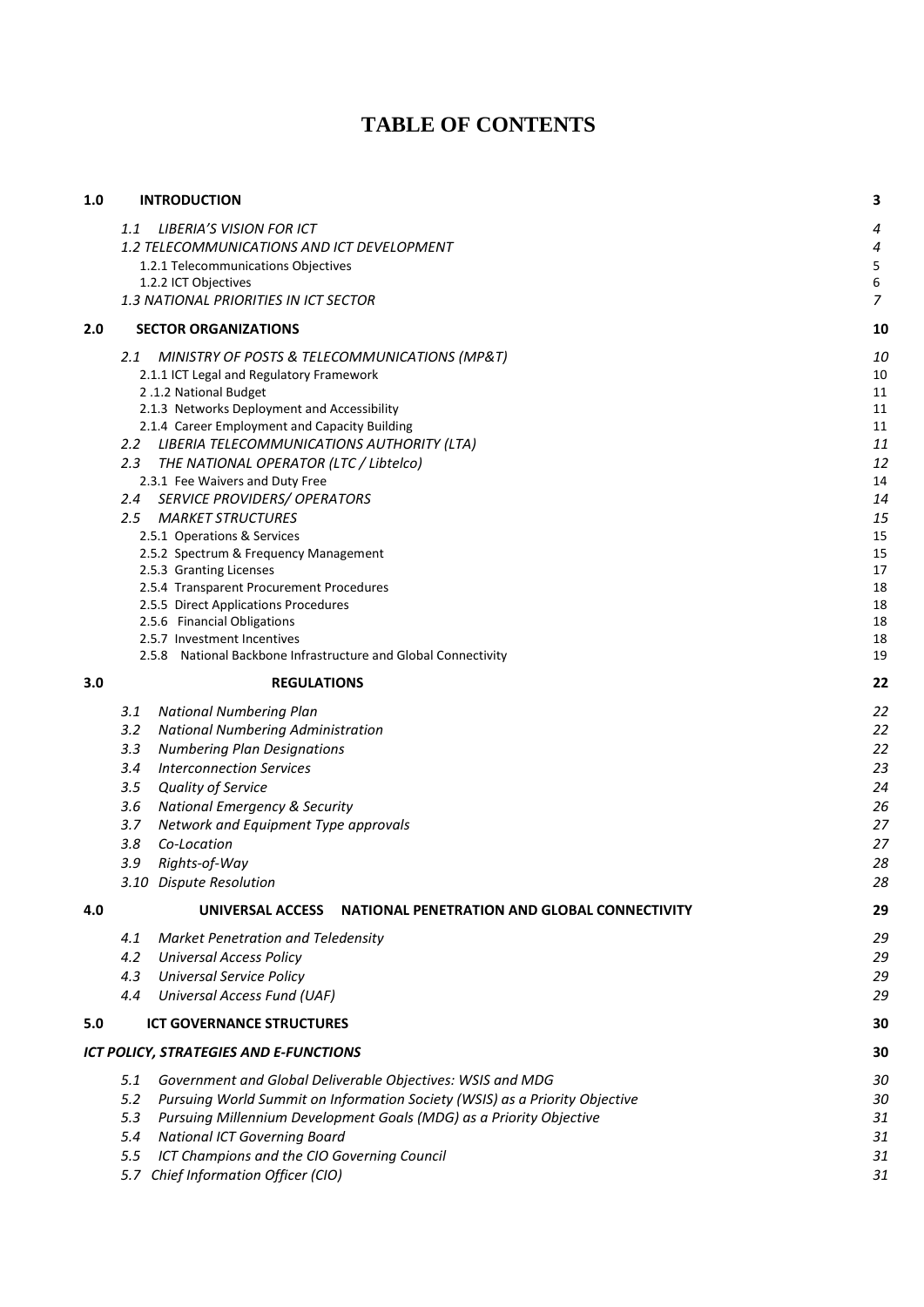| 5.7.1 Functions of the CIO                                 | 32  |  |  |
|------------------------------------------------------------|-----|--|--|
| 5.8 Cyber Security                                         | 33  |  |  |
| <b>Cyber Crimes</b><br>5.9                                 | 34  |  |  |
| 5.9.1 Method of Proof                                      | 34  |  |  |
| 5.9.2 E-Legislation                                        | 34  |  |  |
| 5.10 Internet Service Providers                            | 34  |  |  |
| 5.10.1 Internet Telecenters                                | 34  |  |  |
| 5.10.2 Electronic Data Services                            | 35  |  |  |
| 5.11 E-Services                                            | 35  |  |  |
| 5.11.1. E-Services Portal                                  | 35  |  |  |
| 5.11.2 Salient Features of e-Services Vision               | 35  |  |  |
| 5.11.3 E-Procurement                                       | 35  |  |  |
| 5.12 E-Government                                          | 36  |  |  |
| 5.12.1 E-Commerce                                          | 38  |  |  |
| 5.12.2 E-Health                                            | 38  |  |  |
| 5.12.3 E-Agriculture                                       | 38  |  |  |
| 5.12.4 E-Education                                         | 39  |  |  |
| 5.12.5 E-Security                                          | 40  |  |  |
| 5.13 Gender, Youth and People with Disabilities            | 40  |  |  |
| <b>MONITORING AND EVALUATION</b><br>6.0                    | 42  |  |  |
| <b>Universal Access Governing Board</b><br>6.1             | 42  |  |  |
| 6.2<br><b>Universal Access Governing Board Composition</b> | 42  |  |  |
| <b>Universal Access Implementation Committee</b><br>6.3    | 42  |  |  |
| Program Management Office (PMO)<br>6.4                     | 43  |  |  |
| Stakeholders' Annual Forum<br>6.5                          | 43  |  |  |
| <b>DEFINITIONS</b>                                         | 44  |  |  |
| <b>APPENDIX A</b>                                          |     |  |  |
|                                                            | .49 |  |  |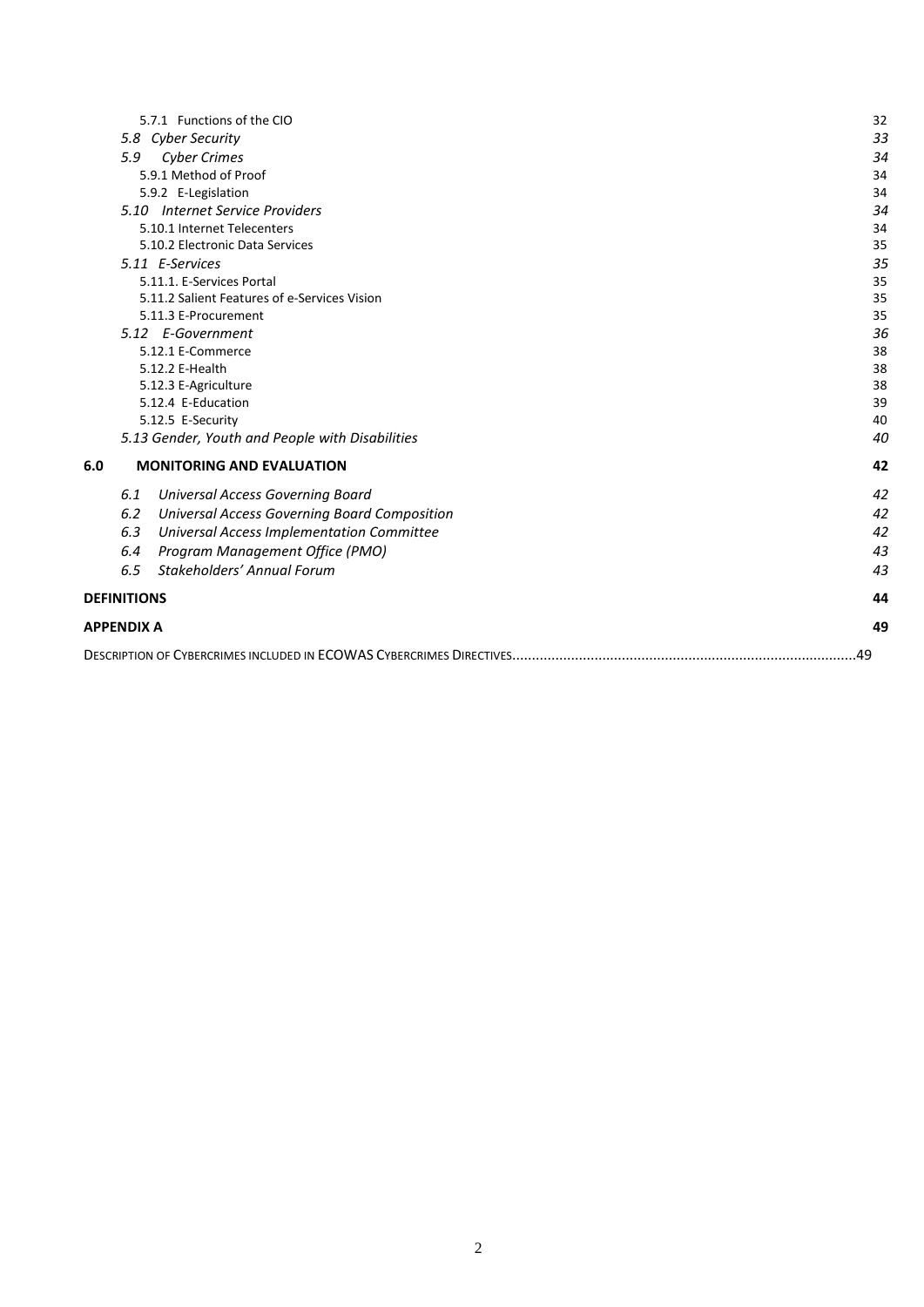## <span id="page-2-0"></span>**PART I 1.0 INTRODUCTION**

This document presents the Government of Liberia's Policy for the Telecommunications and Information Communications Technology (ICT) sectors. The Government of Liberia (GoL) understands the important role that telecommunications and ICT play in the Poverty Reduction Strategy (PRS) policy, which is built on the following four pillars –

- i. Enhancing National Security
- ii. Strengthening Governance & Rule of Law
- iii. Revitalizing the Economy
- iv. Rehabilitating Infrastructure and Delivering Basic Services

Liberia's ability to accelerate its economic development process, gain global competitiveness and improve the well being of its people depends on the extent to which it can develop, use, and sell telecommunications and ICT services in one form or another.

The goal is to integrate telecommunications and ICT services into overall developmental objectives, priorities, and programs. Our school systems, health programs, commercial, national security and government programs including procurement activities shall be transformed using ICT as the effective platform to ensure transparency, efficiency and productivity. ICT shall facilitate the outcomes of the National PRS objectives to accelerate economic growth for sustainable national development.

The GoL has embarked on setting a national agenda that involves the telecommunications and ICT sectors to better the lives of its citizens and alleviate poverty through inducing economic activities, improving educational systems and ensuring that citizens are stakeholders in the national policy agenda. This document outlines the strategies to continue liberalization of the telecommunications sector and establish ICT partnerships as a means to improve services delivery and open up new opportunities.

The Telecommunications ACT of 2007 redefined the functions and responsibilities of government agencies including the Ministry of Posts and Telecommunications, the Liberia Telecommunications Authority and the designated National Operator. High level issues of policy-making, regulation enforcements, liberalization, fair competition, universal access, national security and standardization, to name a few, are addressed.

The national ICT Policy is to ensure that services and systems are people-centered, universally accessible and cost-effective. The government's role is to establish a legal regulatory framework and institutional mechanisms to guide the activities of all stakeholders.

In summary, these policies are intended to achieve the modernization and rapid expansion of the telecommunications network and communication systems. The goals are to increase productivity; enhance information sharing; and become global stakeholders in the telecommunications and ICT environment.

The dynamic nature of modern technology in telecommunications and ICT makes it compelling to periodically review and set new policy guidelines. The policy objective shall be set for five years (2010–2015) in support of the World Summit on Information Society (WSIS) target to connect the world by 2015, of which the government's PRS makes up the first two years.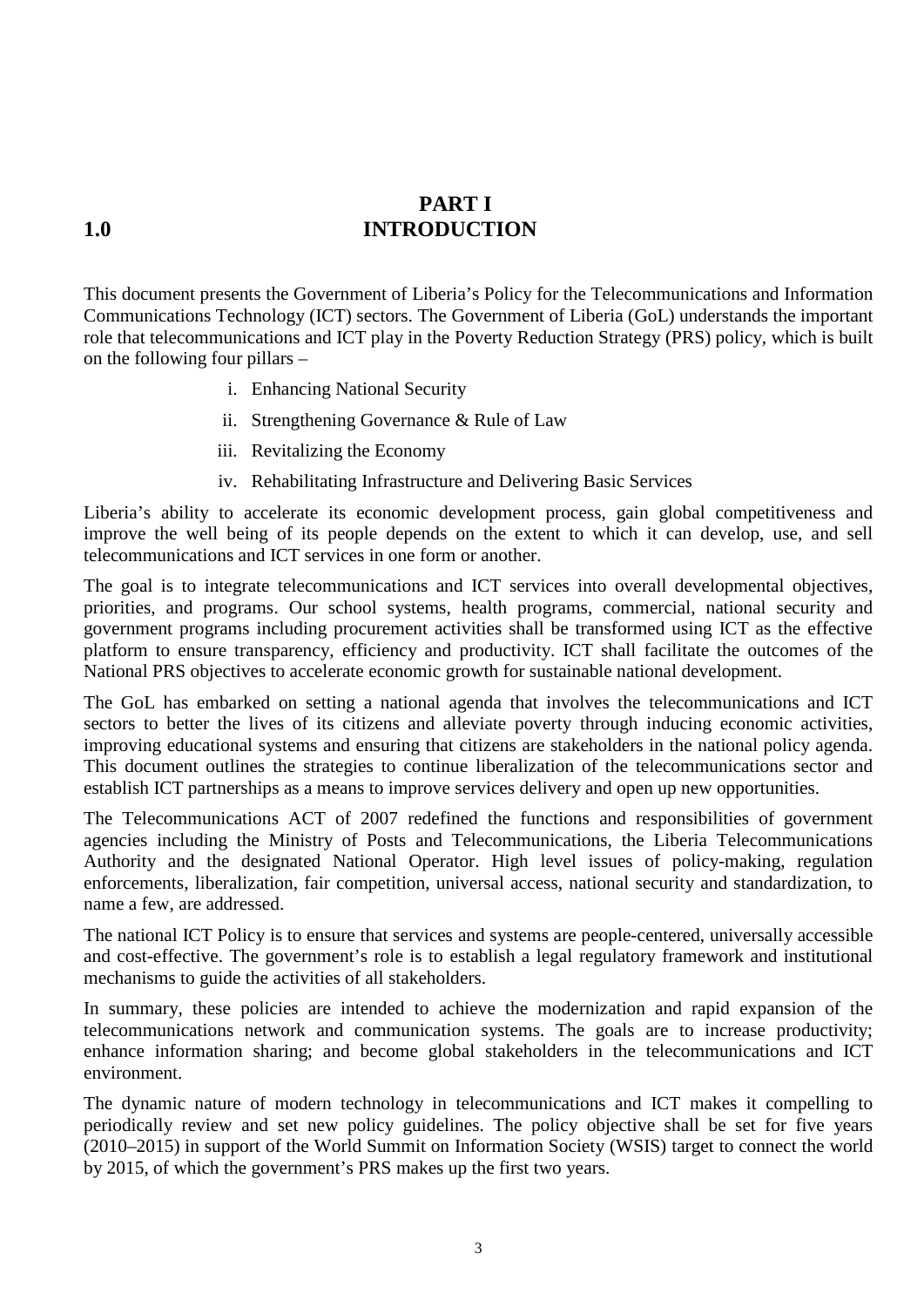#### <span id="page-3-0"></span>**1.1 LIBERIA'S VISION FOR ICT**

The Government of Liberia's vision for the ICT and Telecommunication Sector is to promote infrastructure development, integrate information and communications technologies throughout the society to enhance the process of national reform. It seeks to promote national reform by focusing on developing human capacity and accelerating sustainable socio-economic development to eradicate poverty and improve the quality of life for its people.



Figure-1: Vision for ICT for Development in Liberia

#### <span id="page-3-1"></span>**1.2 TELECOMMUNICATIONS AND ICT DEVELOPMENT**

Information and Communication Technology (ICT) is the convergence of communications, computing and information technologies. This convergence makes it possible for new and improved services to be delivered over a diverse range of telecommunication platforms. ICT encapsulates all forms of communications, including telecommunications, information storage and retrieval, the use of the internet, distance learning, information sharing, e-applications, etc. ICT has made information available by means of voice, video, data, text and graphics reliable, faster and efficient. ICT is helping to make the world more interactive and a true global village.

As a catalyst that enhances the development process of every country, ICT helps government expand access to information for its citizens and save cost compared to using paper-based communications or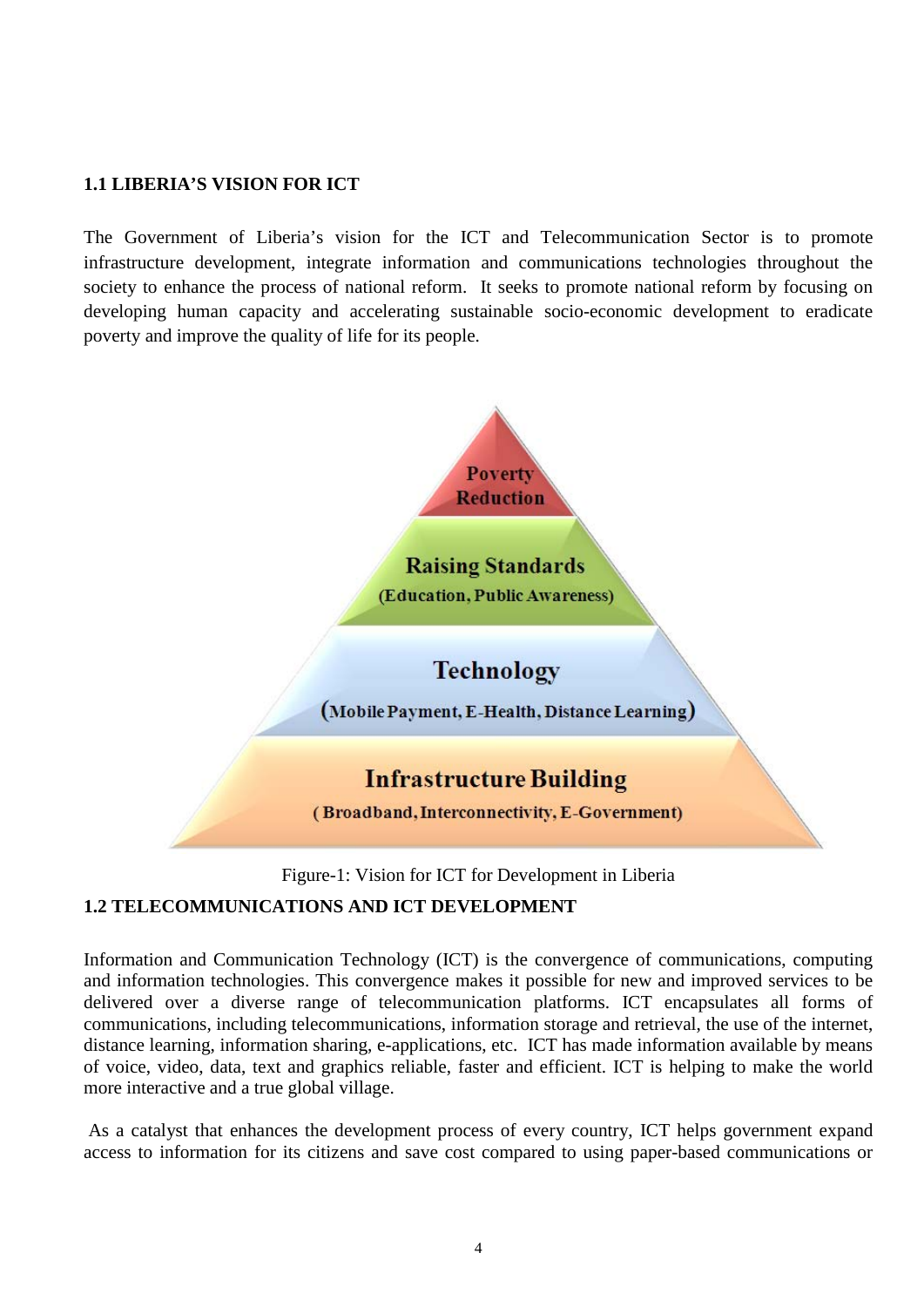relying on messengers, vehicles, and other parties. It also provides a much faster link in helping Government to work with the private sector and the civil society.

#### <span id="page-4-0"></span>**1.2.1 Telecommunications Objectives**

GoL's objective is to stimulate the development of the national telecommunications infrastructure needed to support the delivery of ICT services throughout the country and provide universal access which promotes an information and knowledge-based society. The specific objectives are to:

- a. Encourage partnerships or consortia of corporations and institutions to pool resources together in building the necessary IT infrastructure.
- b. Attract and mobilize internal and external investment.
- c. Coordinate the efforts of Government, the private sector, civil society, development partners and individuals in order to ensure a shared national development vision in telecommunications and ICT.
- d. Optimize the utilization of scare resources such as spectrum, land, and IT Infrastructure.
- e. Encourage a medium that will enhance research and development.
- f. Establish new regulatory standards and rules and ensure standardization of the national spectrum and frequency usage.
- g. Establish new revenue regimes in the sector to address undervalued license fees; new regulatory fees; new annual operating fees; and spectrum and frequency usage fees.
- h. Establish a Board of Trustees to oversee the management of the Universal Access Program and the Universal Access Fund<sup>[1](#page-4-1)</sup>.
- i. Liberalize the telecommunication sector to ensure competitive service markets and affordable prices.
- j. Establish service penetration in the rural areas based on the ITU recommended minimum teledensity of 1 fixed line telephone per 100 inhabitants by  $2015^2$  $2015^2$ .
- k. Establish Local Area Networks (LAN) and Wide Area Networks (WAN) in central and local government offices; urban and rural communities; educational institutions, health facilities; commercial related agencies, security related agencies and financial related institutions.
- l. Collaborate with the Ministry of Education and establish telecommunications curriculum in the high schools, colleges and universities and to build capacity in telecommunications related careers.
- m. Provide five thousand (5,000) career employments for Liberians in the telecommunications and ICT sectors in technical, administrative, operational, teaching, and project management areas by 2013.
- n. Put in place a mechanism for the divestiture of the state-owned telecommunications entity and the promotion of private investments by 2011.

<span id="page-4-1"></span> $1$  See comments in Universal Access Section – need for any oversight body to include representatives from mobile, fixed and ISP telecom subsectors.

<span id="page-4-2"></span> $2$  Note: this requirement may be obsolete or less important now – Internet access or broadband is more relevant measure. We recommend including a policy objective for internet penetration.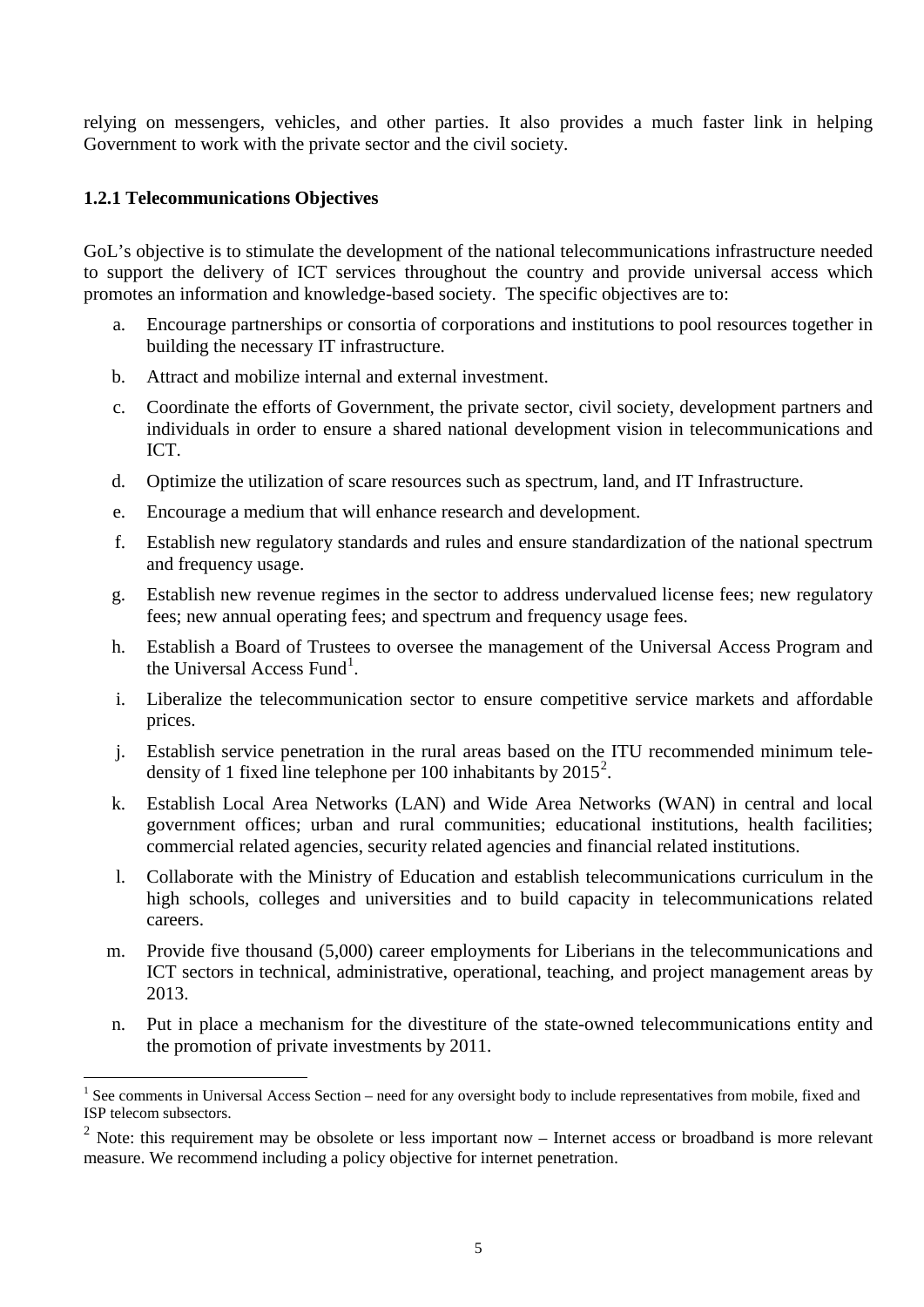o. To the extent appropriate, focus new telecommunications infrastructure along Development Corridors<sup>[3](#page-5-1)</sup> in order to leverage investments in other infrastructure such as roads, railroads, and electrical generation and distribution to achieve the largest impact for the Liberian people.

#### <span id="page-5-0"></span>**1.2.2 ICT Objectives**

The GoL understands the importance that ICT plays in the Poverty Reduction Strategy (PRS) policy, which promotes economic growth; improvements in infrastructure and basic service (Education & Health) delivery; good governance and rule of law; and enhancement of our national security sector. The GoL's ICT objectives are to:

- a. Support the national Poverty Reduction Strategy (PRS).
- b. Create ICT awareness among stakeholders; Government, the private sector, civil society and the general public.
- c. Establish a National ICT Funding Basket to be used to develop a national infrastructure.
- d. Establish institutional legal mechanisms and a regulatory framework based on international best practice.
- e. Establish guidelines, standard practices, rules and regulations to promote the deployment of ICT networks to support competition.
- f. Create a level playing field among operators and service providers.
- g. Encourage international, regional and global investments in the sector.
- h. Promote affordability and universal access of ICT products and services and also provide opportunities that will promote the use of Open Source Software.
- i. Promote the deployment of ICT networks to all defined cities and urban communities in the country.
- j. Promote the integration of financial and monetary systems.
- k. Establish the framework to integrate government offices and systems (e-Govt) nationwide.
- l. Accelerate the integration of education through (e-learning) and other socio-economic information systems through e-applications.
- m. Develop the human resource capacity and increase ICT literacy in the country.
- n. Help create job opportunities and career employment.
- o. Promote market liberalization, private sector expansion, and fair and effective competition.
- p. Encourage the development of an information super-highway (Internet Backbone) for globalization and convergence.
- q. Collaborate and encourage the development and deployment of ICT networks, systems and services in all Ministry of Education registered educational facilities in the country.
- r. Ensure market prices are reasonable and affordable for all types of users.

<span id="page-5-1"></span><sup>&</sup>lt;sup>3</sup> Development Corridors was a Study conducted by MPEA to pinpoint areas of economic growth opportunities for Liberia under the different sectors of the economy.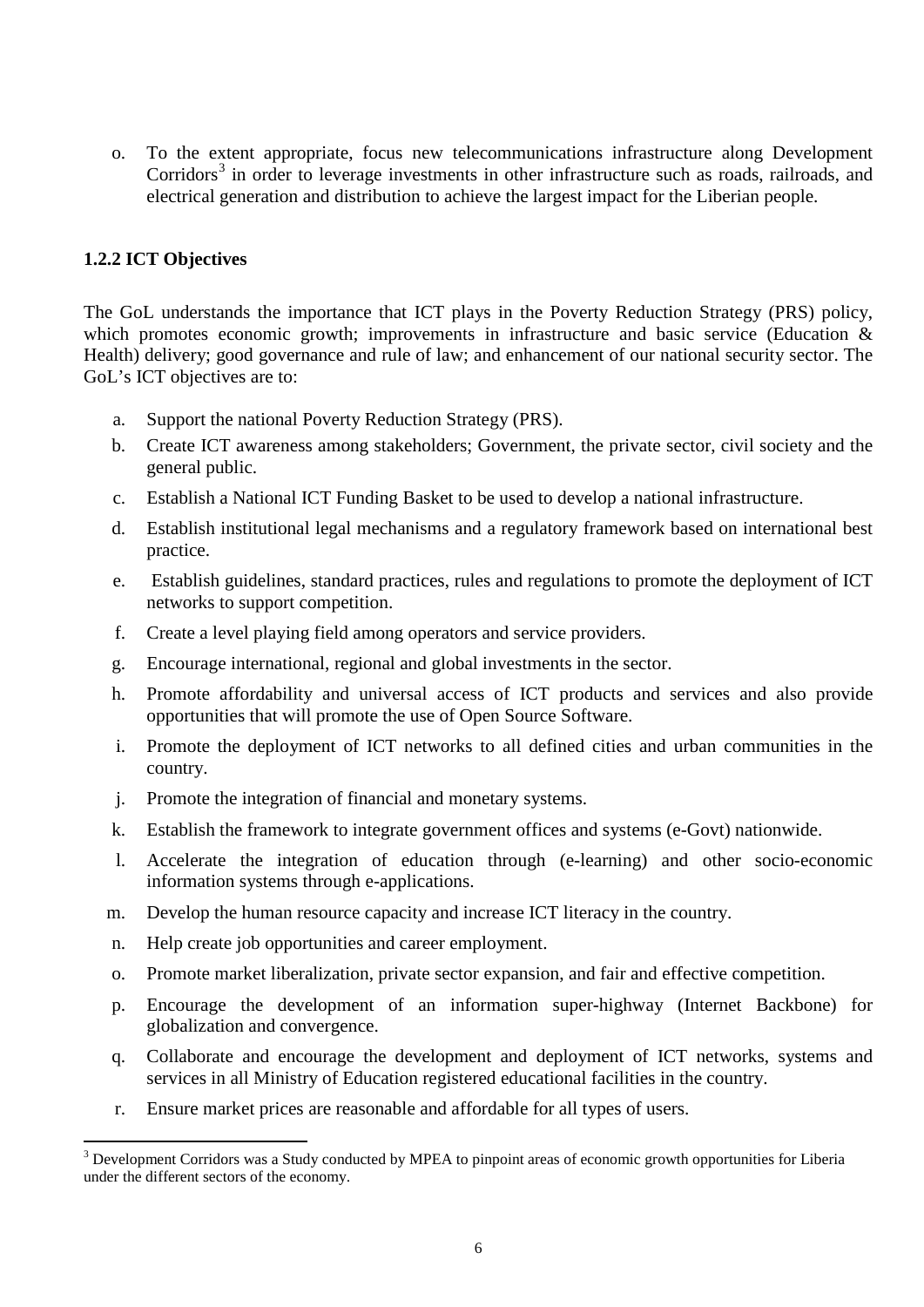- s. Accelerate the creation and management of the domain name for Liberia.
- t. Direct the establishment and creation of centralized and integrated database systems for law enforcement units, national security agencies and the courts.
- u. Encourage GoL's employees to have access to real-time information.
- v. Promote domestic production of ICT (computers & accessories) equipment and the availability of software, network components and spare parts; and ensure that there are reasonable tax incentives for the importation of computers into the country.
- w. Establish an ICT Governing Board to oversee, monitor and evaluate ICT projects and programs;
- x. Provide government agencies, individuals, and civil society organizations with the resources and tools needed to participate in the World Summit on Information Society.
- y. Channel delivery of ICT services and applications so as to achieve national development goals such as food security, public safety, poverty reduction, a healthy population, build a strong and common cultural identity and promote a stable democracy.
- z. Put in place safeguards to prevent cybercrime.

#### <span id="page-6-0"></span>**1.3 NATIONAL PRIORITIES IN ICT SECTOR**

As in many developing countries, while there may be a reasonable level of commercial telecom services in cities, in Liberia there is extremely limited telecom service in the counties and also in rural areas – no fixed line service, minimal but growing mobile service, and virtually no internet access. The real impact of this lack of rural service is the inability of businesses to thrive in rural areas, lack of farmer information about weather or prices they can sell their crops at, so they obtain poor prices, are unable to contact relatives (such as children attending school, or husbands working) in Monrovia or nearby countries via email or VoIP; and the lack of emergency services. The unemployed rural workers therefore migrate to Monrovia, compounding poverty and crime problems there. The lack of telecom services in most part of rural Liberia also make remittances from urban relatives more difficult, exacerbating rural poverty. Therefore, bridging the urban / rural telecom divide is critical to planning and poverty reduction.

There is a critical need for high capacity broadband links to access international internet in order to support business, education, e-Government, and access the information society. A secure intergovernmental network among ministries will be less useful if the ministries and agencies do not have access to international internet. All non – broadband global connections are very expensive and therefore provide limited capacity to users.

Government shall continue to explore every means of building a terrestrial fiber optic network as its national backbone. It shall also continue to pursue other options to access marine fiber optic links as a point for global connectivity to provide a long term solution to its infrastructure challenge.

GoL will also seek to focus investment in telecommunications and ICT infrastructure along development corridors within the country, in order to leverage investment in other infrastructure to provide a greater impact on Liberian citizens and their access to ICT.

This policy also recognizes that the lack of a functional electrical grid and roads in Liberia are substantial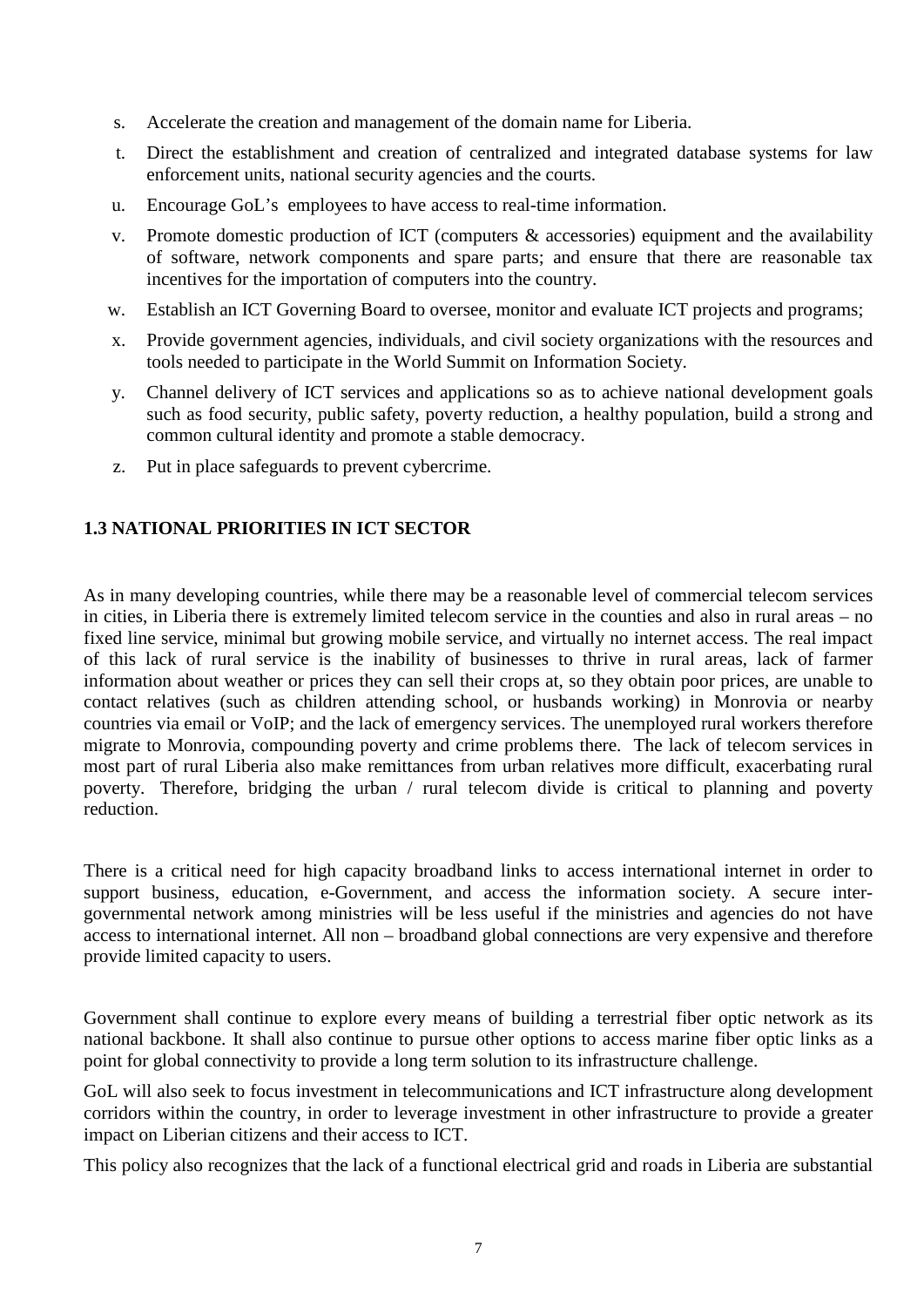constraints to the roll out of ICT infrastructure in rural Liberia. GoL understands the substantial role which lack of electricity infrastructure in rural areas plays in holding back rural service. Without addressing these deficiencies on a priority basis, it will be difficult for Liberia to bridge the urban - rural telecom divide.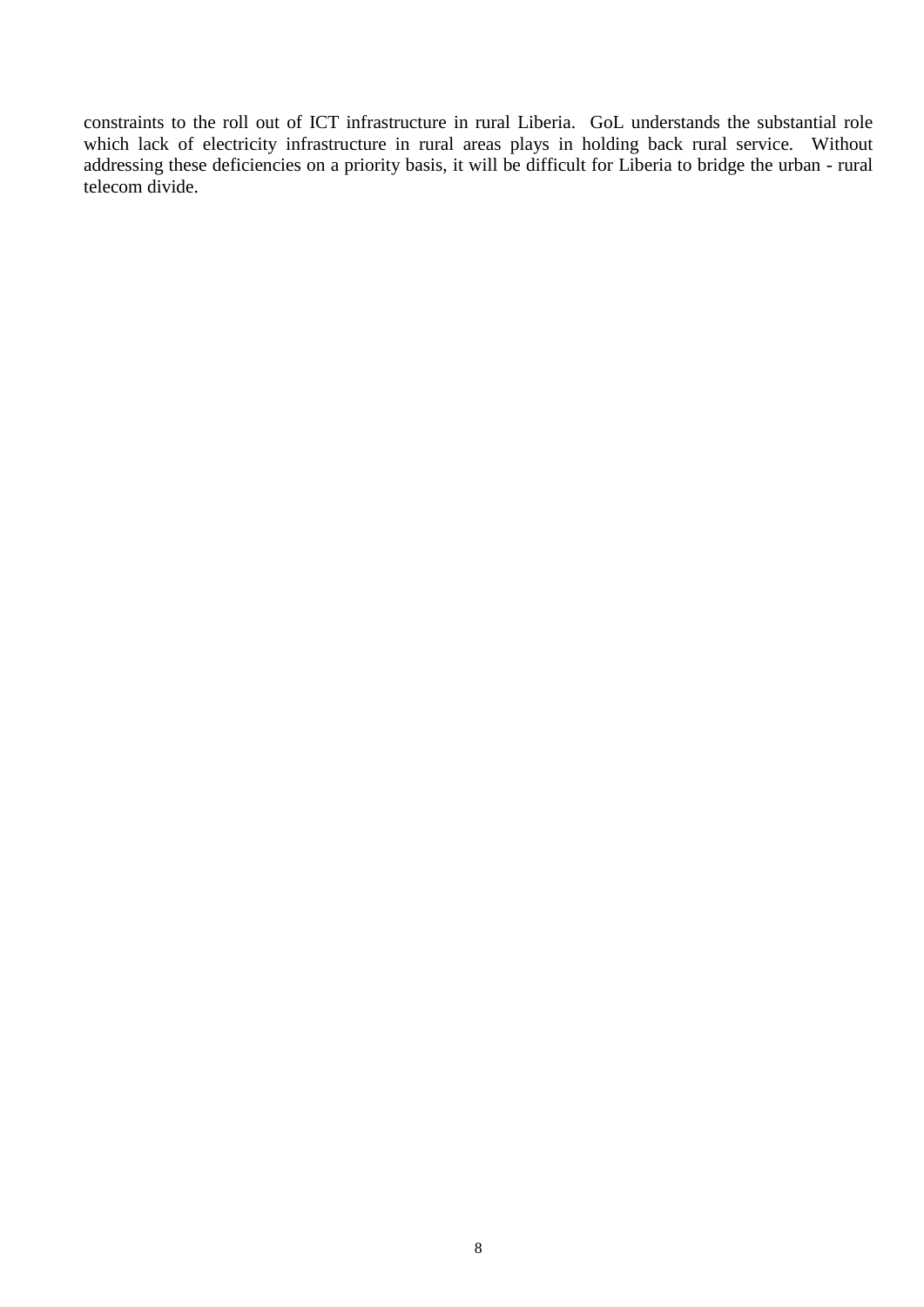# **NATIONAL ICT4D PRIORITY PROJECTS FOR LIBERIA**

| <b>Name of Project</b>                                                                                                                                                                                                  | <b>Development Impact</b>                                                                                                                                                                                                                                                                     |
|-------------------------------------------------------------------------------------------------------------------------------------------------------------------------------------------------------------------------|-----------------------------------------------------------------------------------------------------------------------------------------------------------------------------------------------------------------------------------------------------------------------------------------------|
| Establish national level ICT4D Steering Committee                                                                                                                                                                       | ICT4D Steering Committee is the high-level<br>Governance and policy making body for ICT in<br>Liberia; it will ensure that planning and investments<br>in ICT programs support GOL's Economic Growth<br>& Development Plan 2012-2027 Vision.                                                  |
| Validate and Enact National ICT Policy                                                                                                                                                                                  | Liberia will have a national ICT policy in place<br>which will be the foundation for ICT development,<br>help in meeting PRS and MCC objectives, and<br>joining the World Society for Information Sharing<br>(WSIS) community                                                                 |
| Technical/Financial<br>Assessment<br>for<br>obtaining<br>International Gateway Connection for Liberia via<br>multiple broadband technologies                                                                            | Potential to expand and restructure Liberia's<br>Internet and global connectivity infrastructure to<br>provide immediate and significant strengthening of,<br>and benefits to, ongoing ICT4D initiatives to meet<br>PRS and MCC objectives in the long run                                    |
| Implement Inner Monrovia Fiber Optic Backbone                                                                                                                                                                           | Connect Govt. Business, NGOs, Civil Society, and<br>Key Sectors, and Link them to the International<br>Gateways.                                                                                                                                                                              |
| <b>GOL ICT Infrastructure Assessment</b>                                                                                                                                                                                | Develop framework for e-Government standards<br>and information sharing in Gov't.                                                                                                                                                                                                             |
| Policy Reform for restructuring Internet Infrastructure<br>and Inter-connectivity to raise it to international<br>level of performance                                                                                  | Bring Liberia's Internet infrastructure up<br>to<br>international standards, resolve bottlenecks and<br>make connectivity affordable                                                                                                                                                          |
| National ICT<br>Enact<br>complement the Telecommunications Law of 2007; Government in Liberia by establishing an enabling<br>and also implement policy objectives in-line with<br><b>ECOWAS ICT Supplementary Acts.</b> | Supplementary Acts to Establish the regulatory framework for starting e-<br>policy and operational regime                                                                                                                                                                                     |
| Establish Chief-Information-Officer (CIO) Regime in<br>Line Ministries which will be headed by a CIO<br>Council                                                                                                         | Liberia for the first time will have a formal CIO<br>structure in the executive line ministries, governed<br>by a CIO Council, comprising senior technology<br>officials of key ministries who will be responsible<br>for all aspects of ICT including budgetary and<br>operational authority |
| Implement E-Government Policy and Standards for<br>Implementation                                                                                                                                                       | The advent of Government provision of E-services<br>to Liberian citizens using the Internet: this will be a<br>major leap in meeting PRS goals and bridging the<br>ICT gap                                                                                                                    |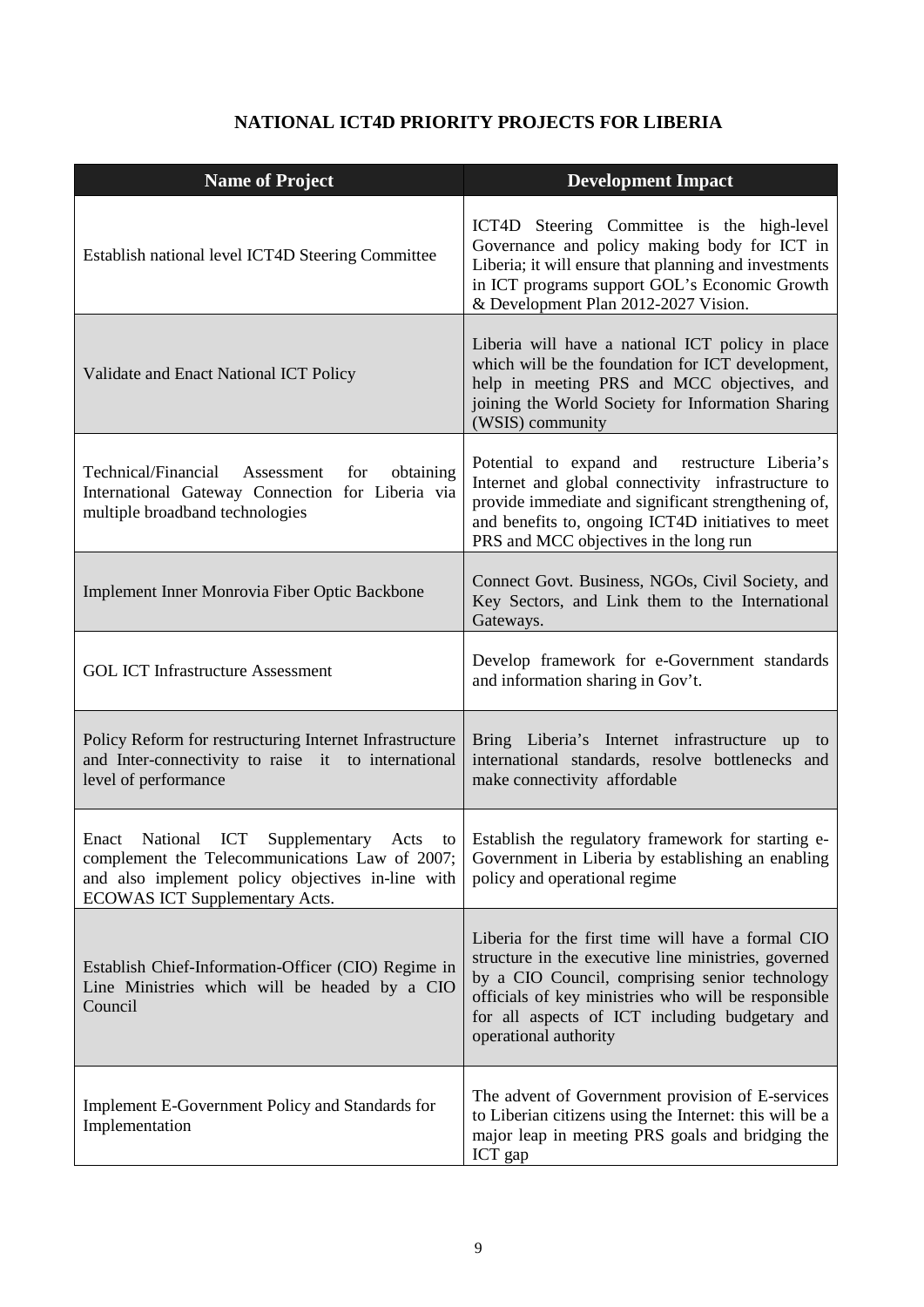# <span id="page-9-0"></span>**PART II 2.0 SECTOR ORGANIZATIONS**



# <span id="page-9-1"></span>**2.1 MINISTRY OF POSTS & TELECOMMUNICATIONS (MP&T)**

Figure-2: Central Complex Housing the Ministry of Posts & Telecommunications Carey & McDonald Streets, Crown Hill, Monrovia

The Ministry of Posts and Telecommunications (MP&T), which is a cabinet position, is tasked by the Telecommunications Act of 2007 to develop telecommunications policy. As the policymaker, the MP&T heads the sector and advises the GoL on telecommunications and ICT matters. This document provides policy guidance in the following telecommunications and ICT related issues:

## <span id="page-9-2"></span>**2.1.1 ICT Legal and Regulatory Framework**

- a. Establishment of an institutional legal mechanism that balances the interests of consumers with the creation of an environment that fosters robust profitable ICT for development programs.
- b. Enactment of new laws to promote trust and confidence in a digital environment.
- c. Establishment of a sustainable institutional framework to coordinate, support and monitor the implementation of ICT policy, strategies and plans.
- d. Ensuring that policies, rules and regulations developed for the ICT sector advocate regulatory transparency, protect the consumer, promote competition and support technological neutrality.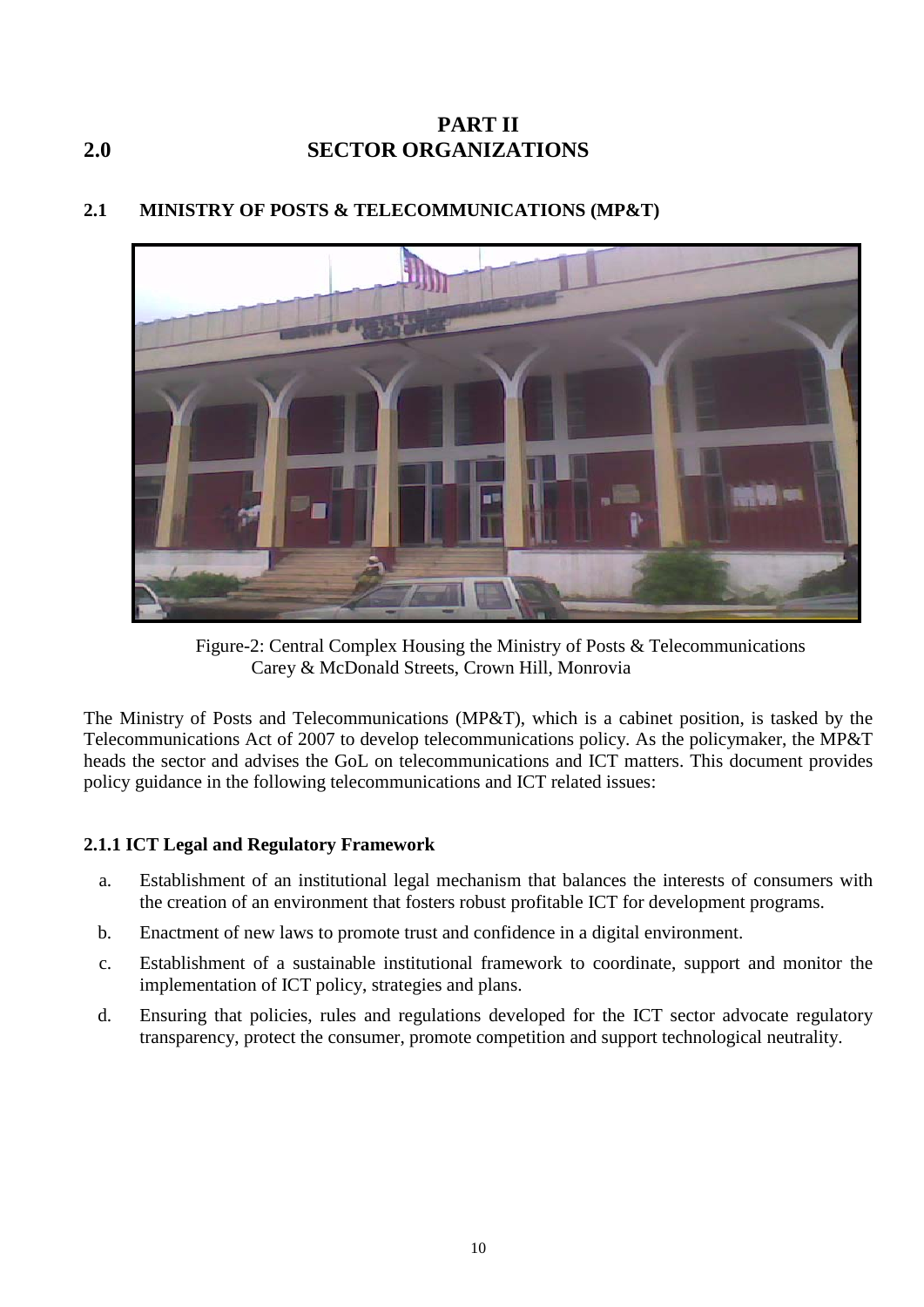#### <span id="page-10-0"></span>**2 .1.2 National Budget**

- a. Coordinate with related government agencies and stakeholders on national budget issues.
- b. Support the national budget based on one-time license fees, government applicable taxes, frequency usage and maintenance fees; contributions to universal access funds; dividends from the national operator; and revenue from access charges.
- c. The MP&T shall advise the GoL through annual budget consultations on the financial value of the sector and expected financial contributions to the national budget.

#### <span id="page-10-1"></span>**2.1.3 Networks Deployment and Accessibility**

- a. Encourage private sector involvement in the deployment of telecommunications infrastructure and ICT networks in county headquarters and all major cities of the fifteen counties with social, economic, commercial and financial activities by 2013.
- b. Provide universal access and universal service to rural communities with a minimum of five hundred (500) inhabitants by 2013.
- c. Create a Universal Access Program Governing Board with oversight responsibility for the Universal Access Program.

#### <span id="page-10-2"></span>**2.1.4 Career Employment and Capacity Building**

- a. Provide professional employment and career path for at least five thousand (5,000) Liberians in the telecommunications and ICT sector by 2013.
- b. Introduce compulsory ICT curriculum in high schools and vocational institutions.
- c. Introduce telecommunications and ICT curriculum in universities, colleges and post high schools.
- d. Develop a national plan to revolutionize our educational systems by providing for every student and instructor to use computers as the primary communications tool.
- e. Invest in educational and human resource development.
- f. Promote job training and career opportunities in the telecommunications and ICT sector.
- g. Represent the government and head any delegation at local and international conferences, meetings, forums and seminars relating to telecommunications and ICT policy.

#### <span id="page-10-3"></span>**2.2 LIBERIA TELECOMMUNICATIONS AUTHORITY (LTA)**

The LTA shall have primary responsibility for regulating and implementing the government's policies for the sector. The Act establishes a regulatory framework based on international best practices in the region. The Act validates the on-going sector reform and mandates the LTA to standardize the existing licensing regime for service providers as well as harmonize spectrum allocations with international trends and effectively manage frequency assignments and related processes. The policy supports the LTA's objectives to:

- a. Develop Regulations, Orders and Rules that will govern the sector and implement national telecommunication policy.
- b. Standardize the nation's frequencies and spectrum bands and ensure that our national spectrum usage is in harmony with neighboring countries and in keeping with ITU regulations.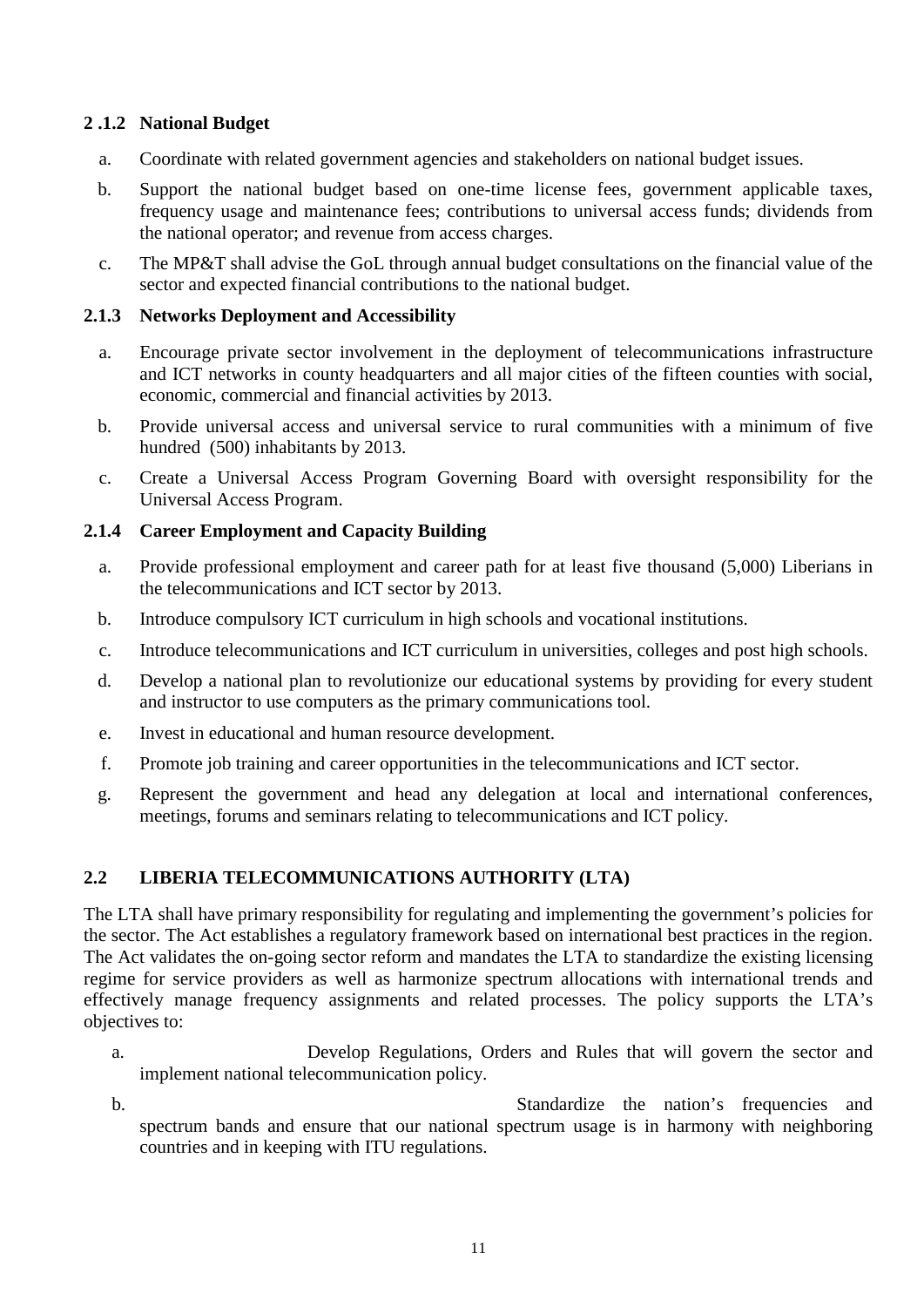- c. Provide market analysis that will assist in determining resource assessment, government taxes, license value and other sector contributions to the national budget.
- d. Provide technical and demographic guidance to the GoL in determining new entrants to the sector.
- e. Provide technical information on network service types, new technologies and availability of scarce resources.
- f. Ensure that the market has the appropriate mix of telecommunication technologies and communication services in each market category.
- g. Ensure that the sector supports all the deliverables of the poverty reduction strategy.
- h. Manage and maintain frequency allocations and assignments amongst spectrum users such as the service providers. This will ensure that frequency assignments are properly shared where feasible and harmful interference is avoided.
- i. Exclusively administer Liberia's domain, the use of dot.lr and issue guidelines and regulations to safeguard its usage
- j. Establish quality of service guidelines, monitor network performance of operators and ensure they meet appropriate performance standards.
- k. Ensure compliance with the Telecommunications Act of 2007, LTA's Regulations, Rules and Orders.
- l. Represent the government and head delegations at local and international conferences, meetings, forums and seminars relating to Telecommunications and ICT regulatory issues.

# <span id="page-11-0"></span>**2.3 THE NATIONAL OPERATOR (LTC / Libtelco)**

The Liberia Telecommunications Corporation (LTC / Libtelco) has been designated the National Operator by the Telecommunications Act of 2007.



Figure-3: Central Office of Libtelco, 18th St., Sinkor, Monrovia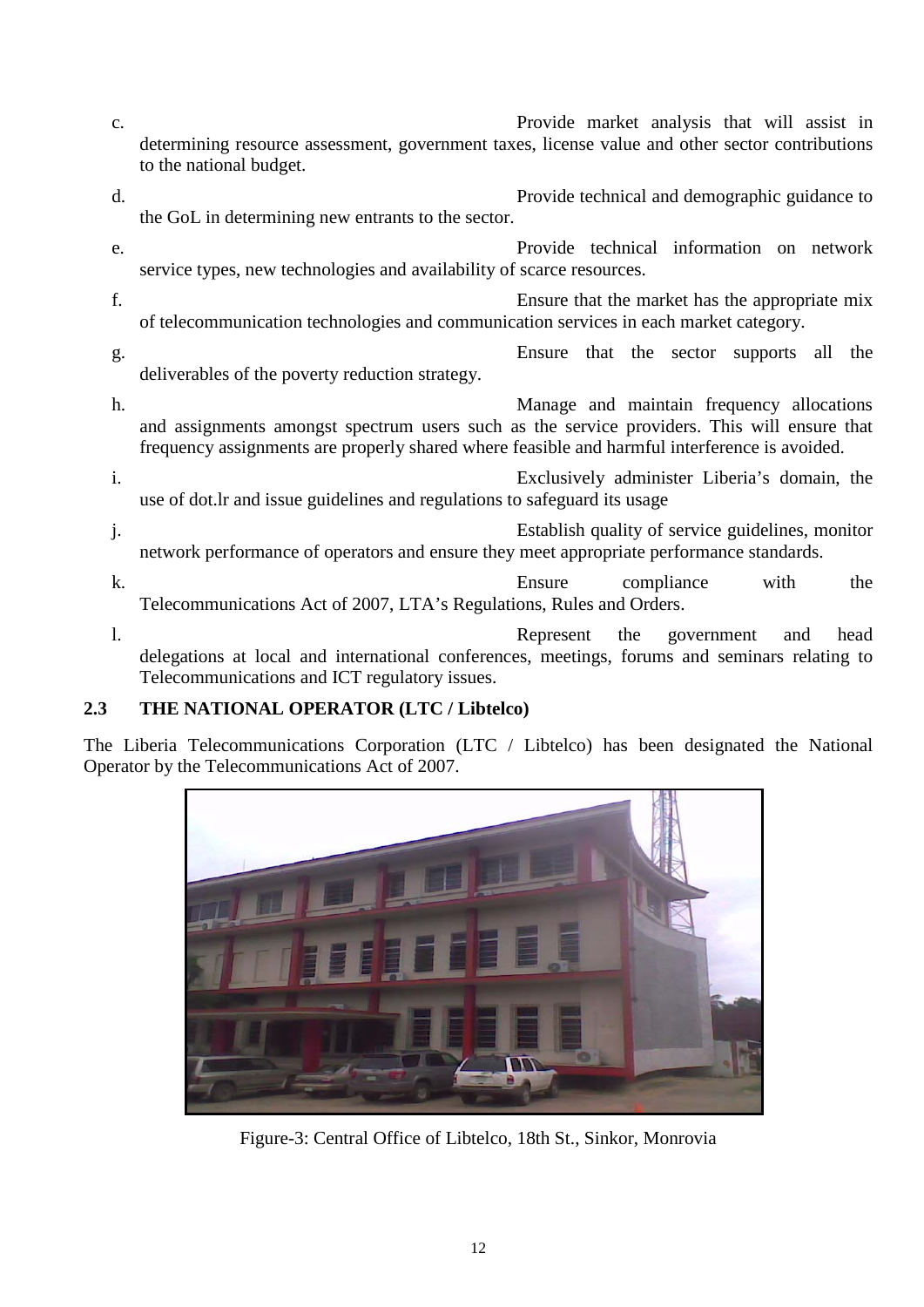The policy recognizes that LTC was originally chartered through legislation to provide telecommunications services such as data and video communications and high-speed broadband networks services. The national operator shall also be required to provide secured government network, including e-services.

This policy acknowledges SCHEDULE A of the Telecommunications ACT of 2007, which grants LTC the permission to establish and operate all manner of telecommunications facilities; and to provide telecommunication services, as provided for in one or more licenses issued by the LTA.

The long-term goal of the Government of Liberia (GoL) is to promote greater private sector ownership and control of the public telecommunications facilities and services in the country. By 2011, GoL intends to divest part or its entire stake in LTC. The terms and conditions of LTC's divestment and privatization shall be determined by GoL. The procedure for privatizing LTC must protect the consumer and take into account the public interest.

The Policy requires Libtelco to get the concurrence of, and work in harmony with the Ministry of Posts and Telecommunications (MP&T) and the Liberia Telecommunications Authority (LTA) before embarking on any major sector undertaking that may have implication on policy and regulation – pending the elaboration of the National Operator's responsibilities and functions pursuant to the Telecommunications Act 2007.

#### **National Operator**

The current policy, which supports GoL's Poverty Reduction Strategy (PRS), defines the National Operator within the following objectives, which shall be implemented in accordance with regulations and guidelines issued by the LTA:

- a. Support the Poverty Reduction Strategy.
- b. Provide networks to support universal access when called upon by the LTA.
- c. Pay the appropriate government taxes on goods sold and employees' income.
- d. Pay all regulatory fees and charges as well as contribute to the Universal Access Fund.
- e. Report to the Ministry of Finance any and all annual capital gains and/or net earnings from participation in any of the competitive markets.
- f. Support the provision of broadband communications systems and networks.
- g. Support the provision of international gateway network.
- h. Develop transmission networks using terrestrial technologies like fiber optics and cable systems.
- i. Develop, deploy and maintain national land based infrastructure, in addition to such infrastructure developed, deployed and maintained by other operators.
- j. Provide high speed data transmission and real time information sharing communication systems.
- k. Ensure government networks are secure and reliable.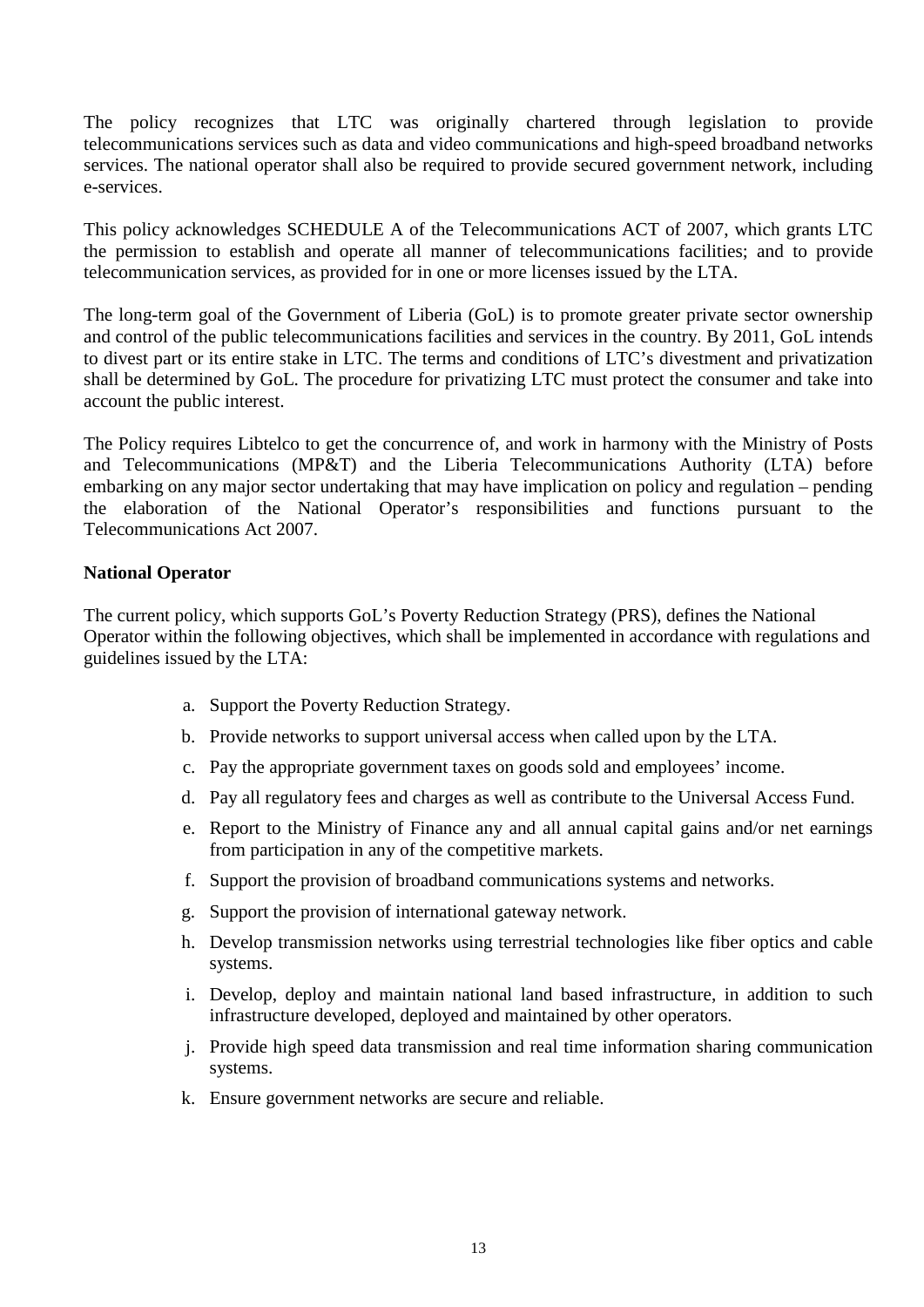#### <span id="page-13-0"></span>**2.3.1 Fee Waivers and Duty Free**

The Policy acknowledges that GoL holds one hundred percent (100%) equity shares in Libtelco. Therefore, as long as Libtelco remains a wholly-owned GoL enterprise, Libtelco shall be granted duty free and tax exempt privileges guided by the provisions stipulated in the Republic of Liberia tax law as it relates to State-Owned Enterprises and Public Corporations.

This Policy requires Libtelco to provide, *inter alia*, telecommunications services that promote socioeconomic benefits and government efficiency programs as national obligations. The Policy also recognizes that consistent with Liberia's Strategy for the Resolution of Domestic Debt and Arrears, GoL may still owe Libtelco uncollected monies for goods and services.<sup>[4](#page-13-2)</sup> In consideration of the foregoing, LTA may issue an exemption order that grants a license to operate without payment for said license. Such exemption shall not apply to radio spectrum and telecommunications regulatory fees.

Regarding duty free privileges to which Libtelco is entitled, as a State-owned enterprise, those duty free privileges shall be rescinded or adjusted on a pro rata basis, if GoL sells or assigns all or part of its equity stake in Libtelco to private investors.

#### <span id="page-13-1"></span>**2.4 SERVICE PROVIDERS/ OPERATORS**

Currently, the telecommunications sector in Liberia has five (5) Individual Licensed Operators, one National Operator and several Internet Service Providers. The policy encourages the LTA and market players to develop standardized processes that are based on consultations, public hearings and negotiations as stipulated in the Telecommunications ACT of 2007. The policy objectives are to liberalize the sector and:

a. Open the telecommunications and ICT sector to private investment and competition.



Figure-4: Liberian business women using mobile phones to contact customers for their wares

<span id="page-13-2"></span> <sup>4</sup> Based on an audit conducted by UK-based firm Panel, Kerr, and Foster, Inc., (PKF) at the request of GoL in 2008.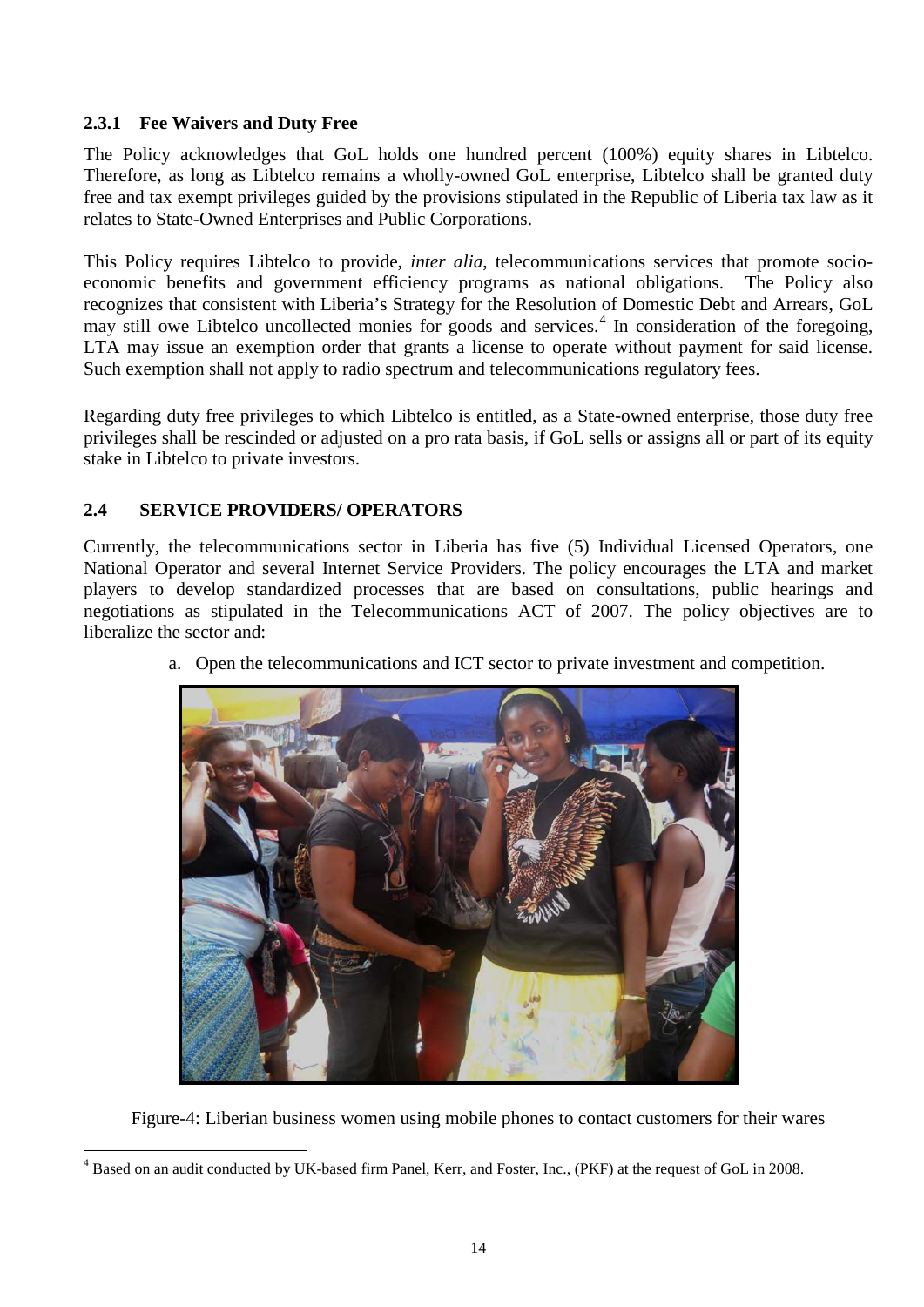- b. Provide availability, affordability and reliability of telecommunications and ICT products and services to the public.
- c. Offer modern technologies and variety of service types.
- d. Increase the value of the sector.
- e. Improve service and product delivery.
- f. Contribute to ICT literacy and human resource capacity building.
- g. Support the poverty reduction strategy (Pillar–4).

## <span id="page-14-0"></span>**2.5 MARKET STRUCTURES**

#### <span id="page-14-1"></span>**2.5.1 Operations & Services**

The government recognizes that technology and the marketplace are changing and will continue to evolve in the future. The traditional market structure must also evolve with these changes to allow for flexibility in consumer choices, marketing options and new technologies.

The goal of this policy is to promote accessibility, cost-efficiency and best quality telecommunication operations and services.

- **a. MOBILE TELECOMMUNICATION OPERATIONS:** The policy is to liberalize the market and support the licensing of other mobile operations. The strategy is to open the market and support the licensing of other operators without saturating the market, consistent with market analysis and international best practice. Licenses are required to provide wireless services, interconnect with other service providers and allow the provision of voice telephony, data transmission and video services.
- **b. INTERNATIONAL TELECOMMUNICATION OPERATIONS:** The policy is to open the market to other operators for the provision of international traffic termination, which uses satellite technology and/or land-based networks (cable, fiber optics) to route traffic to destinations outside Liberia and terminate international calls in Liberia. The strategy is to support the licensing of up to six (6) licenses for facilities-based international gateway operations.
- **c. FIXED TELECOMMUNICATION OPERATIONS:** The policy is to open the market and support the licensing of regional fixed facilities-based operations for the provision of land based and terrestrial telecommunications networks, which uses fiber optic, cables and wire lines to route traffic/calls between other carrier facilities and to end-users. Fixed licenses shall also be required to provide international call termination services.
- **d. UNBUNDLED OPERATIONS:** The policy supports telecommunication public licenses to be issued based on service types and not technology. The policy recognizes the following service types – mobile, fixed wireless, fixed lines, international terminations, next generation platforms, Internet and VOIP to name a few. As advancements in modern technologies are introduced, the LTA and the policy-makers shall define the roles and standards of new service-types and technologies.

#### <span id="page-14-2"></span>**2.5.2 Spectrum & Frequency Management**

The policy is to maximize returns in the utilization of spectrum resources for improvements in the telecommunications, broadcast, air navigation, marine, weather reporting and health (x-ray) equipments in the country. The Policy requires that the regulatory authority develop the Advanced Automated Spectrum Management System (ASMS) to enhance frequency management, planning, allocation and assignment;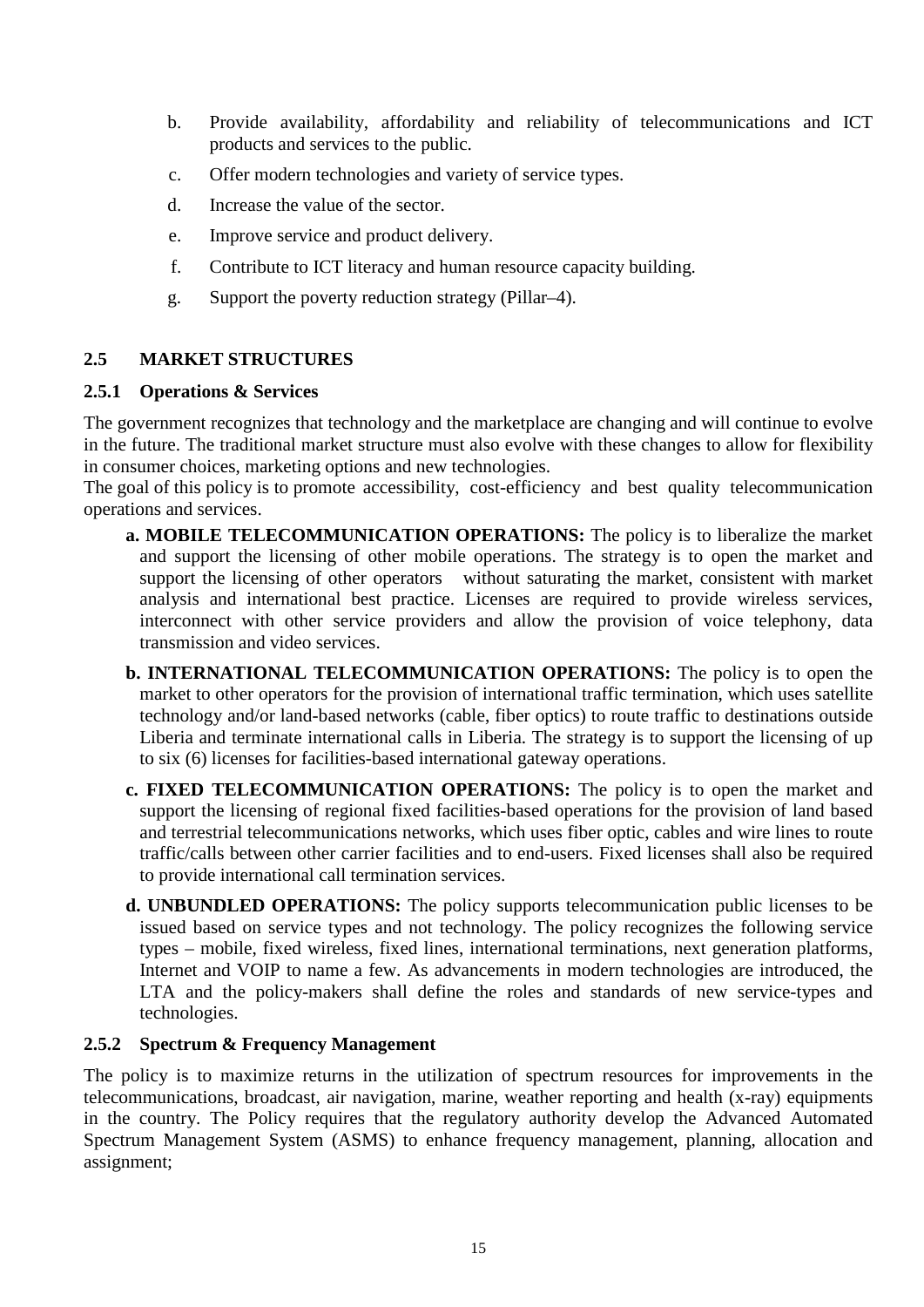The policy recognizes that spectrum usage falls within various categories and the LTA shall collaborate with related government agencies in establishing transparent procedures for the licensing of spectrum and frequencies. Below are the categories and related government agencies responsible for policy:

| <b>SERVICE TYPE</b>                 | <b>GOVERNMENT AGENCY</b>          |
|-------------------------------------|-----------------------------------|
| Telecommunications                  | Ministry of Post & Telecom        |
| <b>Broadcast</b>                    | Ministry of Information           |
| Air Navigation                      | Liberia Civil Aviation Authority  |
| Marine                              | <b>Bureau of Maritime Affairs</b> |
| Wireless (X-Ray) Medical Equipments | Ministry of Health                |
| <b>Weather Report Equipment</b>     | Ministry of Transport             |



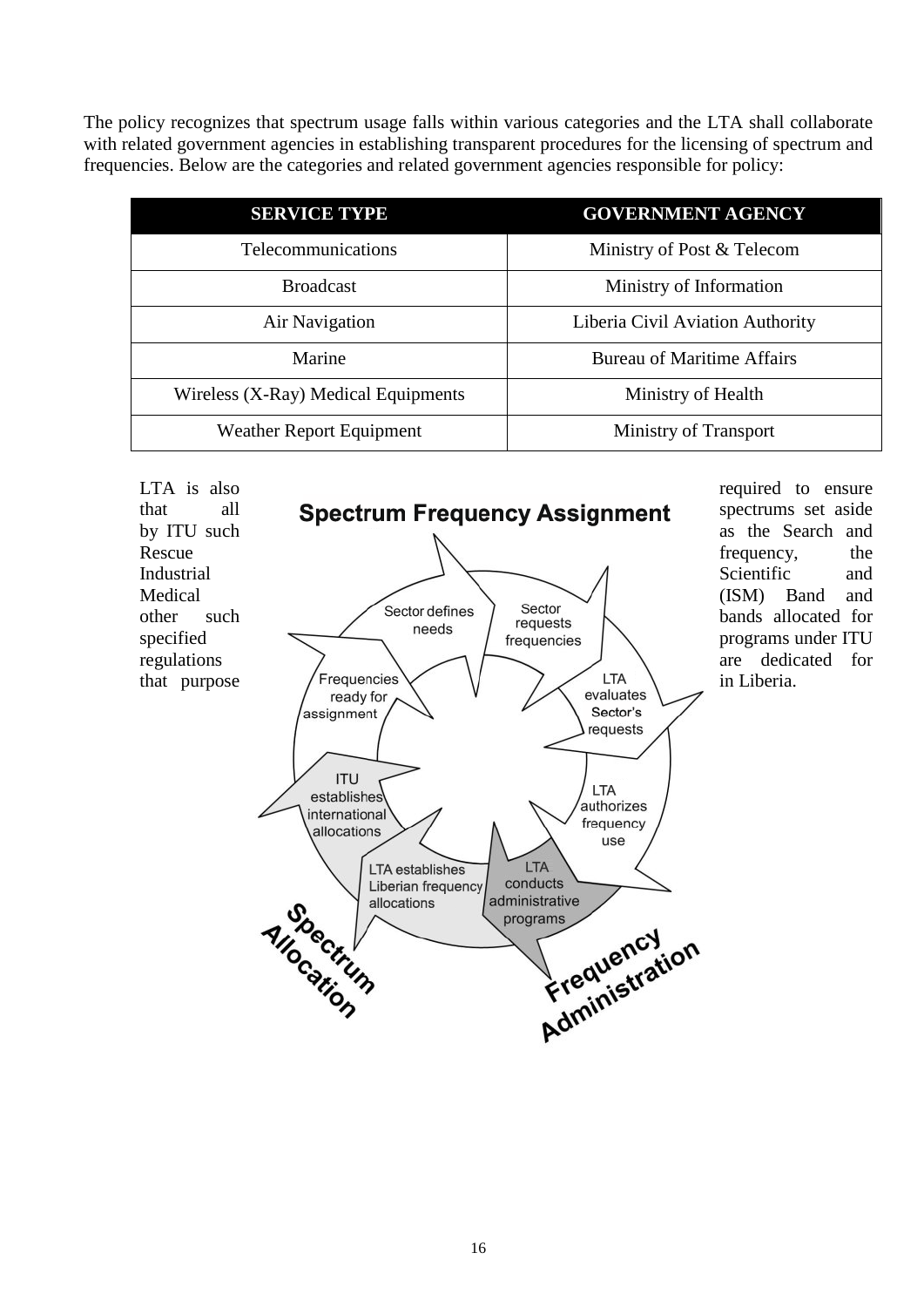#### Figure-5: Example of Spectrum Frequency Allocation Process

The LTA is also required to ensure that the comprehensive frequency planning and allocation appropriates an exclusive band for the use of Government free of interference, monitoring and other such practices as not to render the integrity of government communication vulnerable.

#### <span id="page-16-0"></span>**2.5.3 Granting Licenses**

The policy recognizes the provision in the Act that promotes two types of licenses – Individual Licenses and Class Licenses. However, the policy supports further liberalization of licensing so that the practice of issuing detailed individual licenses to specific telecommunications service providers will be replaced by a general authorization regime. Under general authorizations, few, if any, conditions are included in a license issued to a specific service provider. Instead, regulatory conditions are generally established in rules or regulations that apply equally to all service providers of the same class (e.g. cellular mobile providers) or across the whole telecommunications industry. With increased liberalization, this policy recognizes that some regulators are also removing all authorization requirements for some telecommunications services. These service markets are then open to entry by any new service providers, without restriction.

The policy also encourages a technology-neutral environment for network investment and service provision, in order to best take advantage of convergence and new technologies in telecommunications and ICT, and in other sectors. This policy supports the transition of mobile and fixed licenses to universal licenses, recognizing the need for universal licenses in order to support the investment in networks based on 3G and other technologies in order to roll-out access to international connectivity to urban and rural users in Liberia on a cost effective basis.

- **a- INDIVIDUAL LICENSE** authorizes the operation of infrastructures that are incapable of providing infrastructure leasing service, but capable of connecting to a public network to provide services. Application service providers who wish to offer services using leased facilities will also be covered under this framework. Furthermore, all service providers that will require assignment of scarce resources will be in this category. Where the use of scarce resources would be required, the LTA shall exercise its regulatory authority over the allocation of such resources in connection with the issuance of licenses.
- **b- CLASS LICENSE** authorizes non-facility-based operators and non-public service providers to resell services; and for private networks to be dedicated to closed users. There shall be no limitations on the number of Class Licenses issued by the LTA for services subject to such authorization. The LTA may in certain instances introduce limits if it determines, consistent with this policy that additional licenses would not be in the public interest.
- **c- UNIVERSAL / UNIFIED LICENSE** authorizes the operation of a public network (irrespective of technology) that is capable of providing capacity service and offering voice, data and video services, which are made available to the general public for a fee.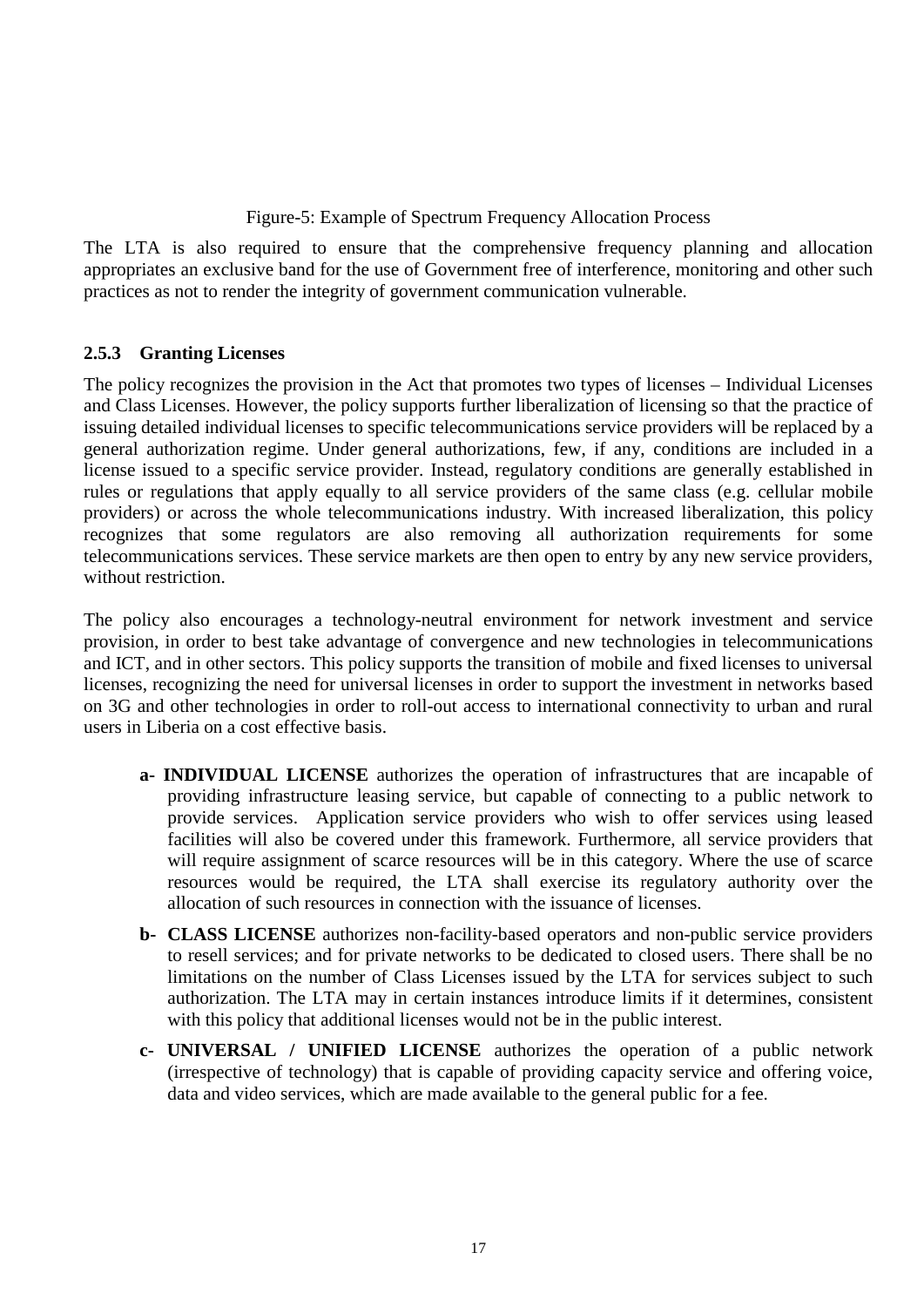#### <span id="page-17-0"></span>**2.5.4 Transparent Procurement Procedures**

The policy supports the following transparent and procurement procedures in granting Individual Licenses. The LTA shall determine the application criteria, terms and conditions associated with granting Individual Licenses and frequency authorization. The policy supports any of the following transparent procedures:

- a. Public Tender
- b. Bidding
- c. Competitive Auctions

The entire transparent procurement procedure shall not exceed sixty (60) days. Once qualified applicants are selected, the procedure for concluding license agreements shall not exceed thirty (30) days.

#### <span id="page-17-1"></span>**2.5.5 Direct Applications Procedures**

The policy shall promote shorter processing intervals for Class Licenses for applications for telecommunication networks and systems that address the following National Poverty Reduction strategy issues:

- a. Rural Telephony: the provision of rural telecommunication services.
- b. Broadcast Services: the provision of radio and television services.
- c. Internet Service Providers: the provision of public Internet access and VoIP services through "Tele-Centers" and "Internet Cafés".
- d. Satellite Broadcast: the provision of satellite TV and radio operations.
- e. Private Networks: the provision of telecommunications and ICT services to private entities, public corporations and closed user groups.

The entire procedure of awarding Class Licenses or Authorization shall not exceed thirty (30) days.

#### <span id="page-17-2"></span>**2.5.6 Financial Obligations**

The policy promotes national budgetary support through the collection of government taxes, business registration fees, application fees, license fees, spectrum/frequency fees, sector development levies, universal access contributions and international access charges to name a few. The LTA may issue Regulations, Orders or Rules to establish fee regimes that support government budgets, the operations of the LTA and the development of sector.

#### <span id="page-17-3"></span>**2.5.7 Investment Incentives**

The GoL recognizes that substantial capital investments are required to procure and install telecommunications and ICT networks. The GoL is also aware of the profits and revenue from these investments. In support of investment incentives, the LTA shall assist and inform the National Investment Commission (NIC) and the Ministry of Finance (MoF) on duty free and tax break privileges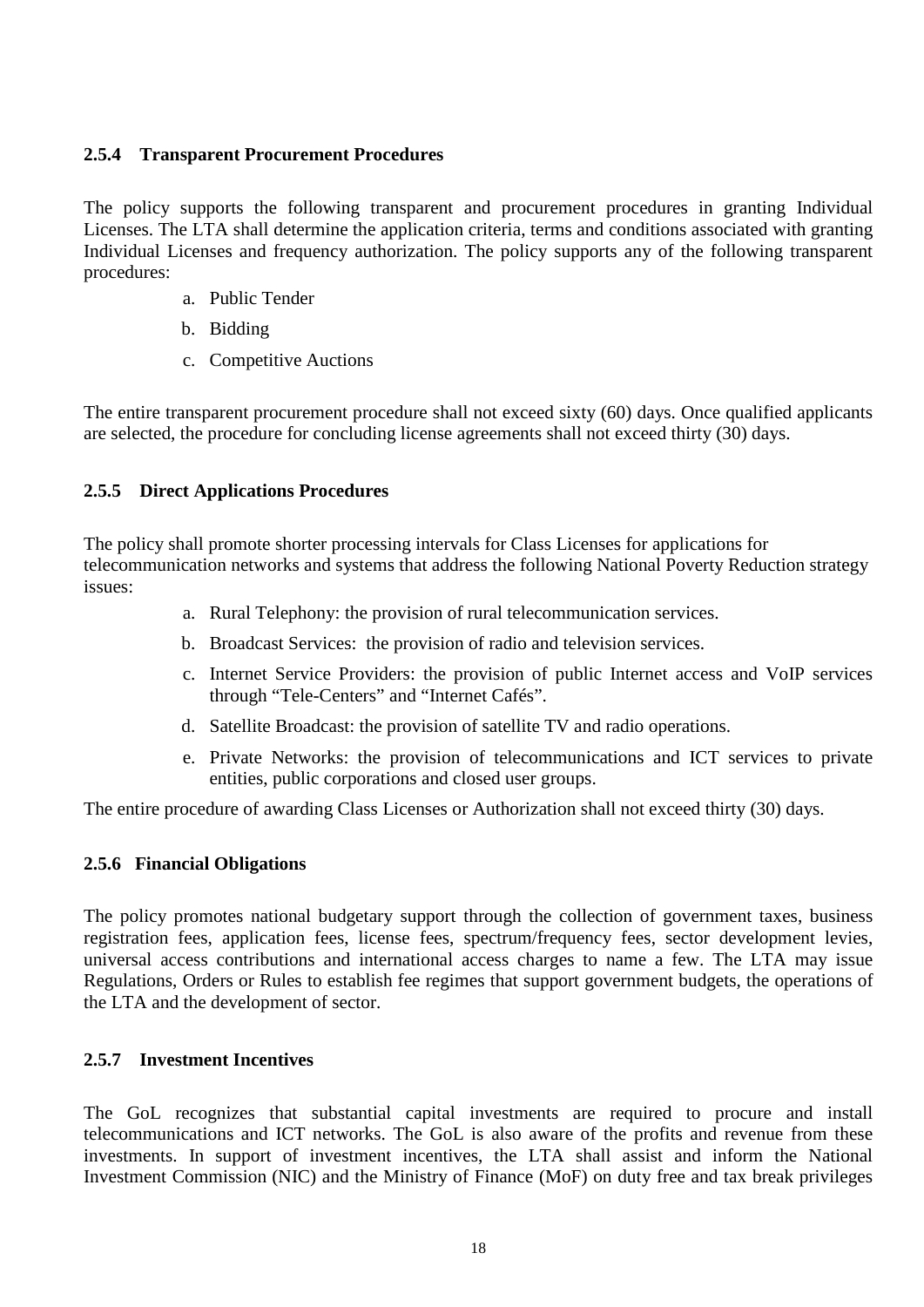for telecommunications and ICT operators and products. The policy supports investment incentives for the following telecommunications and ICT services:

- a. **Universal Access Programs:** These are programs that support the deployment and installation of telecommunications and ICT networks using contributions from the Universal Access Funds. These privileges shall benefit service providers who undertake the development of telecommunications and ICT networks in designated universal access communities.
- b. **Basic Services Networks:** The National Poverty Reduction Strategy (PRS) promotes the modernization of the nation's educational and health systems. Investors, manufacturers and operators shall be encouraged through tax incentives to manufacture, supply and/or deploy ICT networks directly to nationwide educational, agricultural and health programs

#### <span id="page-18-0"></span>**2.5.8 National Backbone Infrastructure and Global Connectivity**

The policy supports the development of a national telecommunications backbone, which requires major funding from the GoL and capital investments from the private sector. The procurement and shipping of network equipment and the implementation and installation of the infrastructure will require the GoL to review tax privileges and duty free programs for the completion of the project.

The Government of Liberia recognizes that broadband connectivity which provides large bandwidth, high speed and reliability, is essential for effectively connecting Liberia`s people, institutions and places. As previously published by MP&T in local media, the Government of Liberia's development goals for the communications and telecommunications sector are to modernize networks and create added value through the effective utilization of ICTs that make use of wireless solutions, submarine and terrestrial cable systems, and national fiber optic infrastructure.

The MP&T, as the sector Ministry, in consultation with the LTA and other stakeholders, has designated broadband connectivity, through a variety of transmission platforms, as essential to enhance the growth and development of the ICT and telecommunications sector, both in the short and long term.

The MP&T is cognizant of the fact that resolving such capital-intensive infrastructural challenges requires a combination of sound and practical initiatives, including the development of public-privatepartnership models and the creation of an appropriate regulatory framework that safeguards the policy objectives of the Liberian Government. These objectives are to ensure open access to broadband connectivity for our people, a liberalized environment without monopoly control, and nondiscriminatory, affordable pricing to support development.

The Government of Liberia recognizes the tremendous opportunities presently available to provide broadband connectivity to Liberia through submarine fiber optic cable projects, which will provide alternative international gateway connectivity. In this regard, the MP&T encourages all major operators to work with the LTA to establish a public-private partnership venture that will lead to shared ownership in landing submarine fiber optic cables and constructing terrestrial networks. The MP&T shall promote the enabling legal and policy environment in support of this goal, which recognizes that current service providers with international gateway licenses may exercise the option to collectively or individually finance the investment(s) required to purchase, deploy, install and own submarine fiber optic cable systems to supplement their existing international gateways.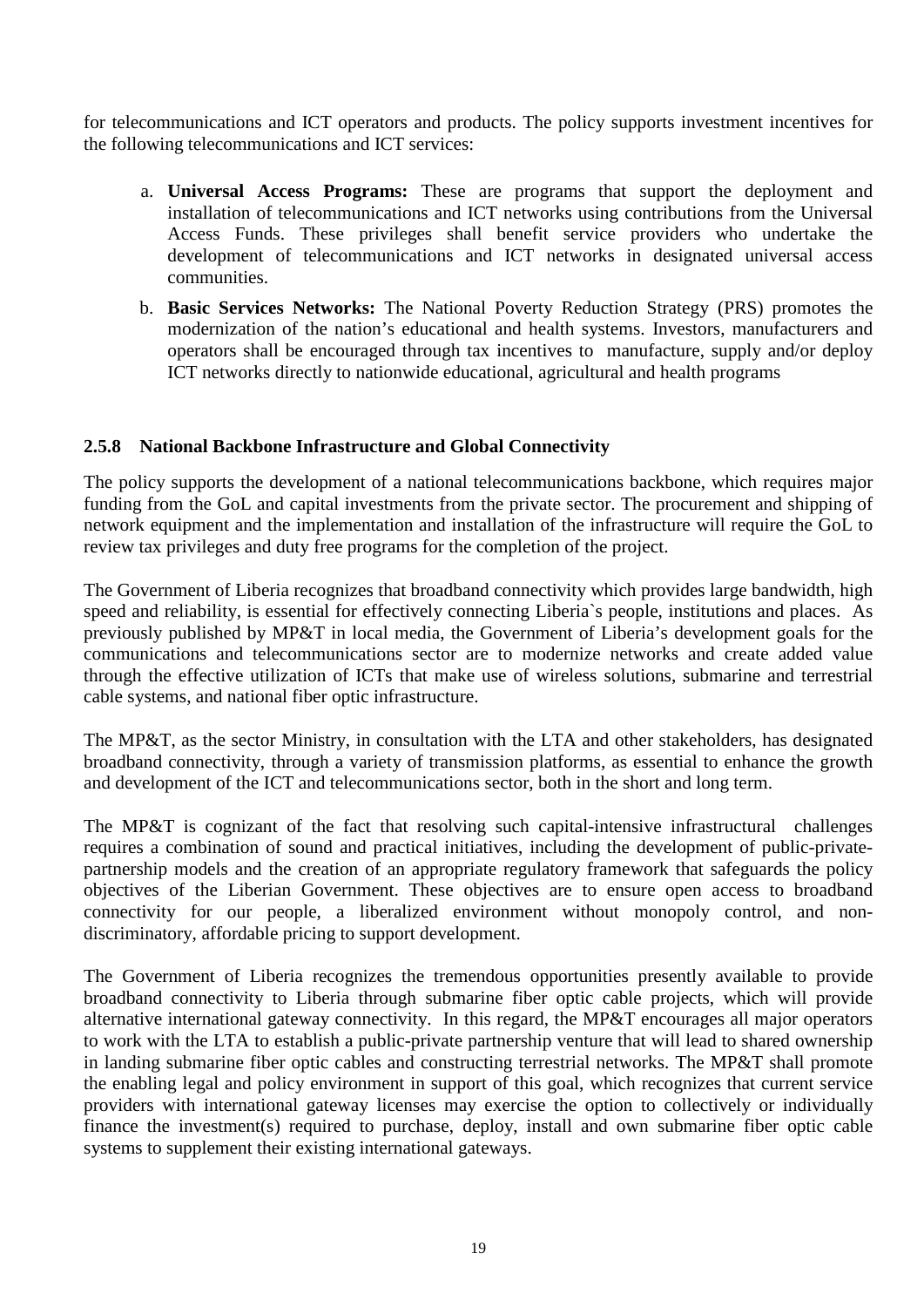In conformity with its regulatory functions, the LTA shall play a crucial role in this process by spearheading consultations among willing parties to facilitate the formation of national consortia to achieve this national imperative of providing broadband connectivity to Liberia. The LTA shall also formulate the regulatory framework required for the implementation of this crucial policy objective that will guard against monopoly control of fiber optic facilities, as well as facilitate open access and ensure non-discriminatory and affordable pricing. Furthermore, the LTA shall evaluate the implementation of broadband projects to determine progress and challenges and submit appropriate reports and recommendations to the MP&T.

This Policy creates the enabling environment to improve global wireless connectivity, develop landbased networks and negotiate access to undersea fiber networks and all other such options. The MP&T is tasked with the responsibility to initiate policy discussions for the deployment of land based and undersea telecommunications infrastructures.

This Policy encourages partnership through consortia of players in a transparent way to help fund access to undersea cable and other such projects that will foster sector viability.

The LTA shall be responsible to ensure that every operator has fair access to facilities such as fiber optic cable for both national and global connectivity.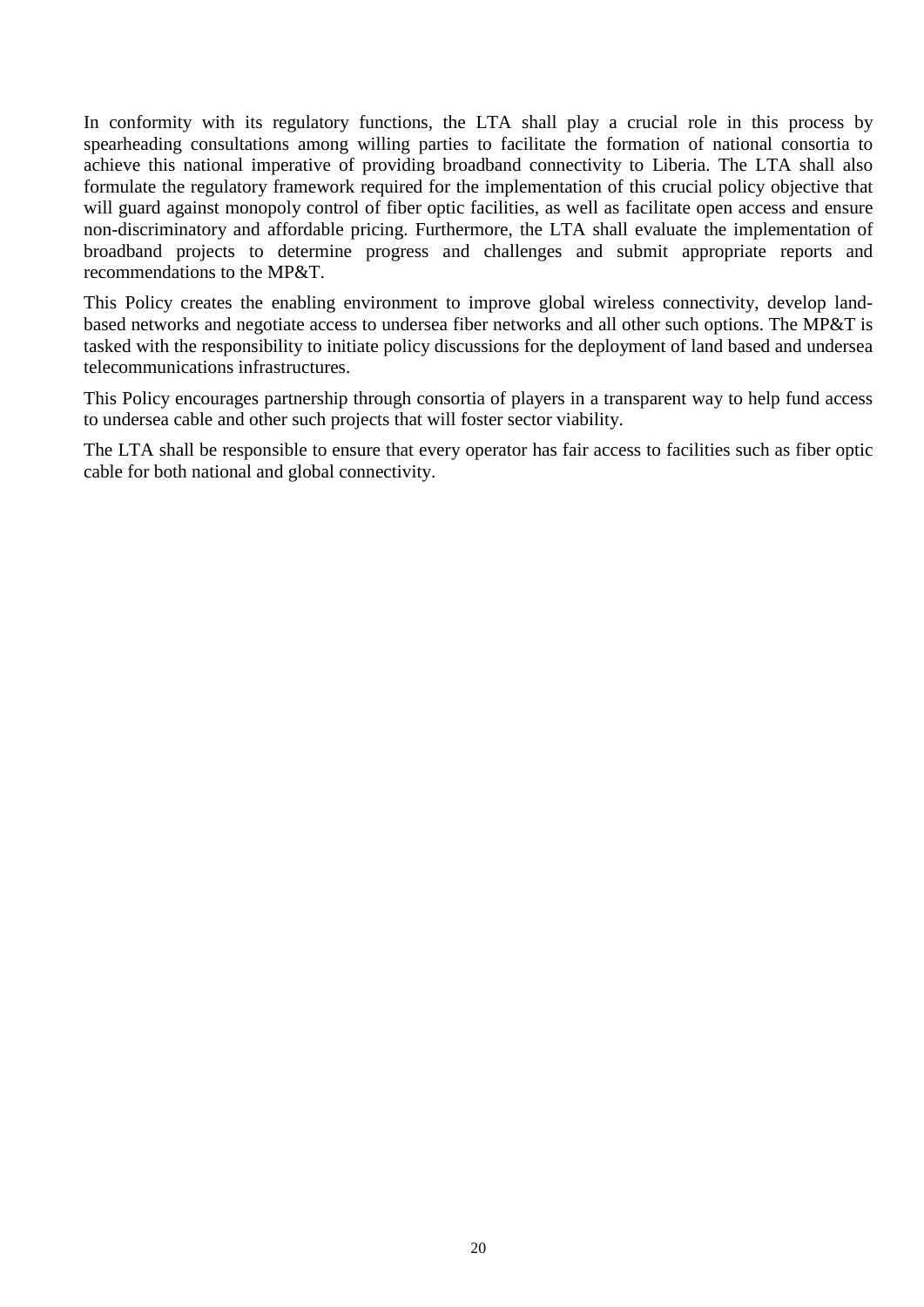

**Figure-6: The Africa Coast to Europe Submarine Cable (ACE) Feeds Liberia's National Backbone**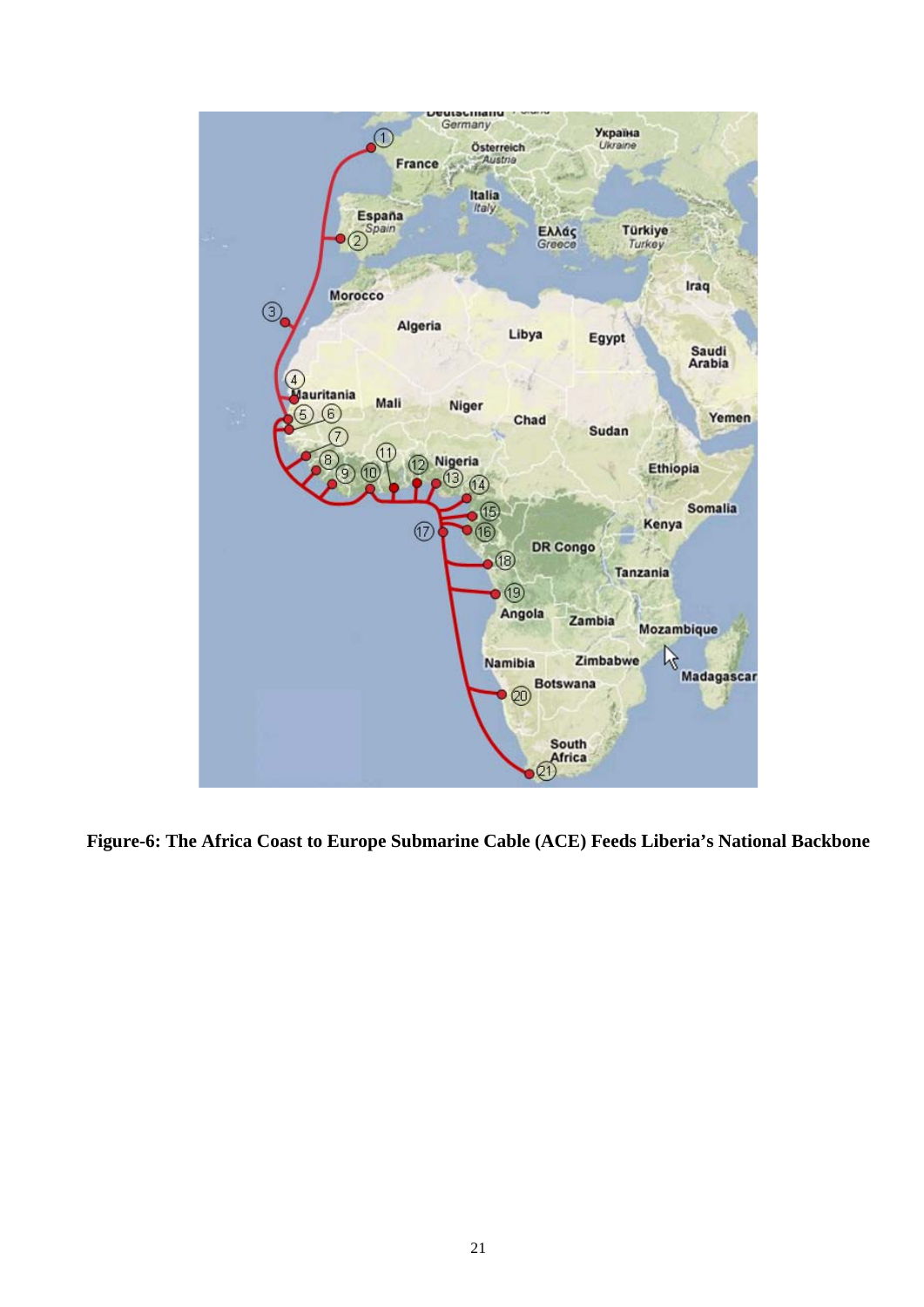**PART III**

# <span id="page-21-0"></span>**3.0 REGULATIONS**

#### <span id="page-21-1"></span>**3.1 National Numbering Plan**

The policy supports both an international and a domestic numbering plan, which is designed to develop customer identification and addressing mechanisms for telecommunications information. Currently, the national dialing plan is designed to identify the country, the information of the Service Provider or Operator and the customer.

The LTA is tasked with the responsibility to develop numbering schemes that ensure the identification of operators and customers in call processing. Each processed telecommunications call must have a numbering format for identification and billing purposes.

#### <span id="page-21-2"></span>**3.2 National Numbering Administration**

The LTA shall develop, manage and implement the National Numbering Plan, taking into consideration the following:

- a. Designation of sufficient capacity to meet growth in demand for telephone services, taking into account the characteristics of available technologies; the forecast growth of population; the geographic distribution of demand; and the prospect of increasing telephone density, particularly in the more prosperous business communities;
- b. Designation of numbering capacity for the future introduction of services, which may be new to Liberia, but has been proved to be commercially successful in other countries;
- c. Spare numbering capacity in the form of codes and number ranges that are not associated with any known services and therefore potentially suitable for unforeseen expansion or the introduction of brand new services;
- d. Significance in the first few digits of national numbers to enable callers to recognize service characteristics and call charges, and for network operators to be able to route calls sufficiently;
- e. A neutral position in the allocation of numbering capacity, to support fair competition where multiple operators are competing to provide services to existing and new customers;
- f. Independent identification and association of codes and number-blocks with geographic areas and non geographic services, so that the Numbering Plan is not locked in to any structure that network operators use to provide services, nor to the names of particular exchanges.

#### <span id="page-21-3"></span>**3.3 Numbering Plan Designations**

The International Telecommunications Union (ITU) has established +231 as the Country Code for Liberia. Prior to the existence of the LTA, the MP&T established "00" as the International Escape Codes. International ICT organizations have established Internet Protocol (IP) Addressing schemes. This policy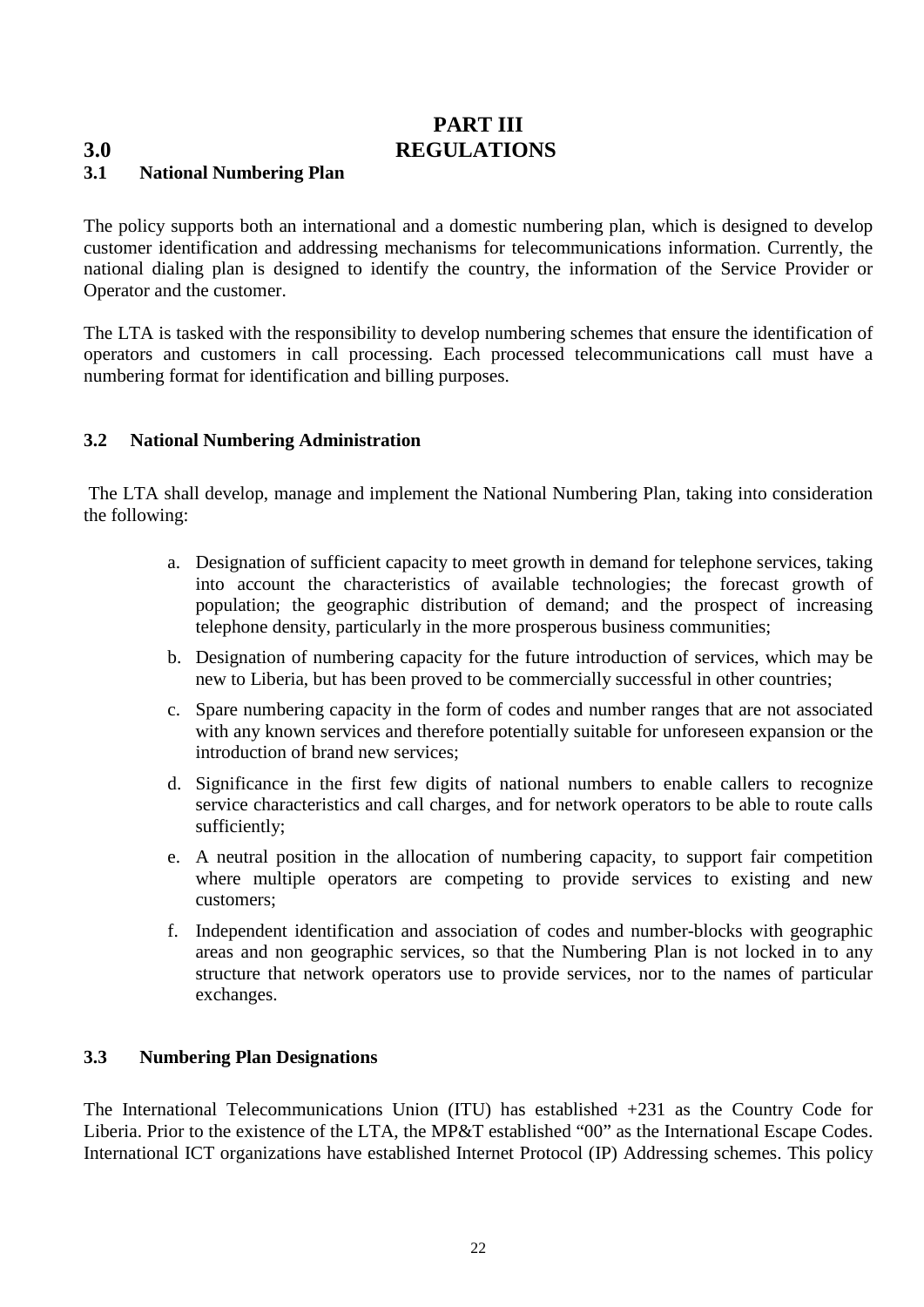supports the LTA's structuring and management of the national numbering plans and IP addressing schemes for the following designations:

- a. Numbering Plans for Carriers providing Land Based Services
- b. Numbering Plans for Operators providing Mobile Services
- c. Numbering Plans for Regional Identification
- d. Numbering Plans for Emergency and Information Services
- e. Numbering Plans for Special Services
- f. Numbering Plans for Premium Rate Services
- g. Global IP and Internal IP Addressing Schemes (.lr domain names)
- h. Internet Exchange Point(s)

With advances in technologies, the LTA, from time to time, may establish additional numbering plan designations.

#### <span id="page-22-0"></span>**3.4 Interconnection Services**

The policy supports the requirement that all service providers operating a telecommunications network and providing telecommunications services must provide interconnection, subject to negotiated commercial agreements. The LTA shall establish and administer the interconnection regime in a nondiscriminatory and transparent manner. The LTA shall also promote fair competition for all operators, ensuring adequate quality of the service for the purpose of transmitting traffic between subscribers of different networks.

Operators may exercise the option to negotiate interconnection agreements among themselves on such terms and conditions as they may desire, so long as such terms are non-discriminatory to other market participants and consistent with the principles of this Policy. In the case where parties are unable to reach satisfactory interconnection agreements, through negotiations, the LTA shall intervene to determine interconnection terms, either through mediation or specific interconnection ruling.

The policy supports the LTA to establish general terms, conditions and methodologies that it will apply in reviewing interconnection proposals, including the basis for determining interconnection charges. These charges must be cost-oriented and based upon the unbundled cost of network elements required for interconnection.

Any operator determined by the LTA to be the Dominant Service Provider (under the Telecom Act) in an interconnection market is required to publish a Reference Interconnection Offer (RIO), indicating all conditions (price, technical, administrative, etc) of interconnection to their networks, which will be available to all potential interconnecting operators. The RIO and other provision of interconnection procedures must be approved by the LTA through Regulations, Orders or Rules.

All interconnection arrangements shall include formal service level agreements between the parties, which identify minimum quality of service standards that each party is obligated to meet in the provision of interconnection services, and the remedies and compensation terms for failure to meet such standards.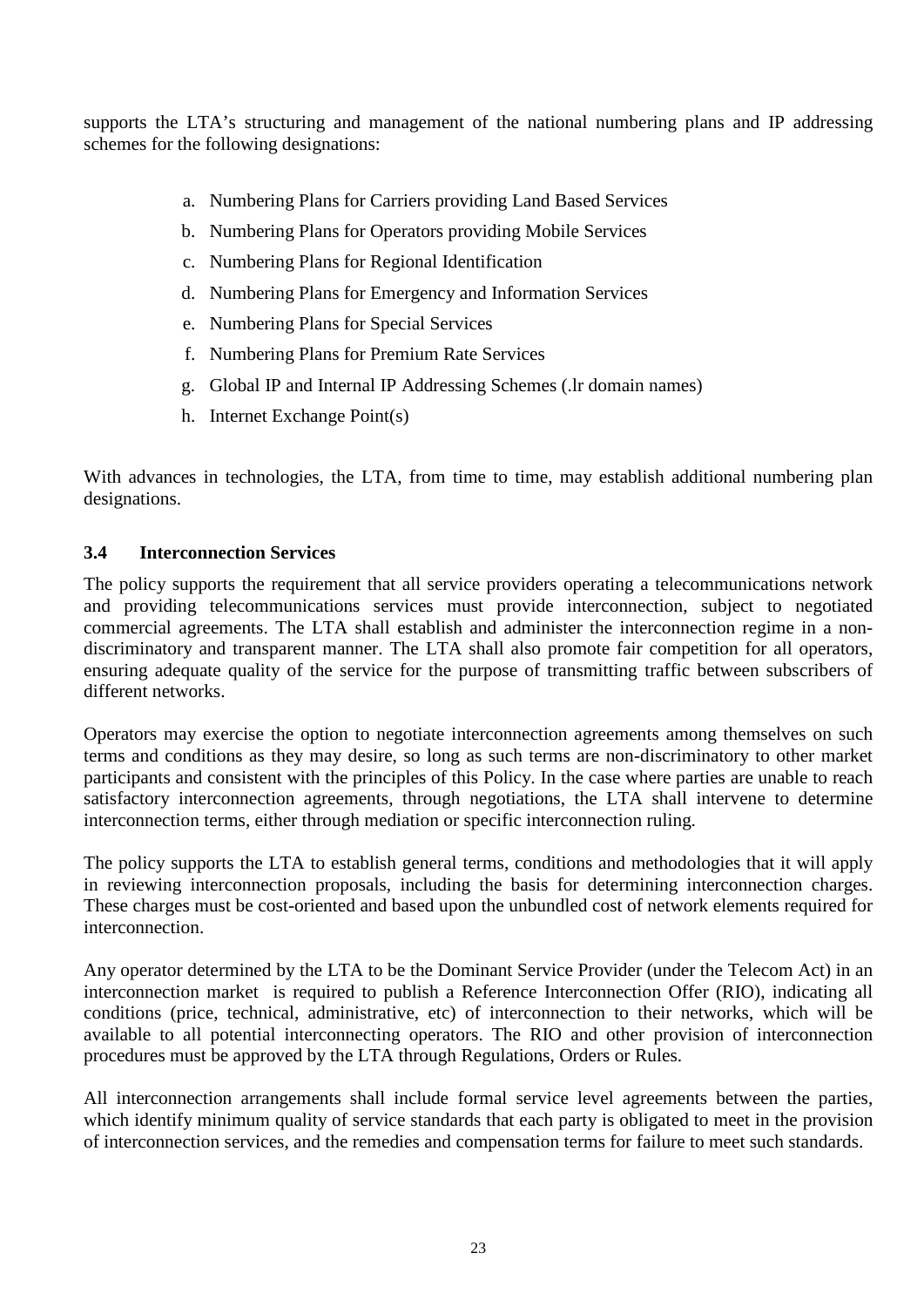#### **a. Network Equal Access**

This Policy supports the notion that all customers shall be afforded equal access to all competing service providers in a market. This means that customers should have the opportunity to choose among the services of all competing providers, without cost penalties or unduly burdensome technical barriers. The cost of providing equal access will be shared on a non-discriminatory basis by all competitors.

#### **b. Anti-Competitive Behaviors**

The policy supports the authority of the LTA in determining the human and financial resources required in the effective application of competition policies. The objective of competition policy is the establishment of a fair, transparent and non-discriminatory telecommunications market environment. The policy supports the general framework for the functions and responsibilities of the LTA, and of licensed operators, in achieving effective competition. Based on the Telecommunications ACT of 2007 and this Policy, the LTA has the authority to define specific procedures, rules, regulations and administrative structure to ensure that competition policy is effective.

#### **c. Dominant Service Providers**

The LTA shall define regulations to establish dominant service providers and what constitutes Significant Market Power (SMP) based on market shares, control of infrastructure, technological advantages, absence of competition, privileged access to financial resources, bundling of services/products, economies of scale, scope of vertical and/or horizontal integration, distribution network(s) links with other markets and collusion issues, among other factors.

#### **d. Tariffs**

The policy recognizes the basic economic theory that prices for services are best set by the market where there is fair competition. Where there is weak competition or the presence of SMP, the LTA shall adopt methods and tariff regulations that are consistent with the Telecommunications Act of 2007 and international best practice, including, but not limited to, price cap regulation, rate-rebalancing and other forms of cost-based regulation. Tariffs for public telephone services shall be based on the duration of the call and the actual connection time.

The LTA shall implement procedures that establish official call duration and billing requirements. This Policy supports the requirement that a completed call must be billed to the actual second.

The tariffs and tariff related information filed and approved by the LTA shall be published and made available to the general public. The policy supports a consultative process between the LTA and the Operators before adopting any new methods of tariff regulations.

#### <span id="page-23-0"></span>**3.5 Quality of Service (QoS)**

The LTA shall ensure that the telecommunications services of licensed operators are of adequate quality to meet the needs of users, and shall establish standards and regulations to monitor service quality.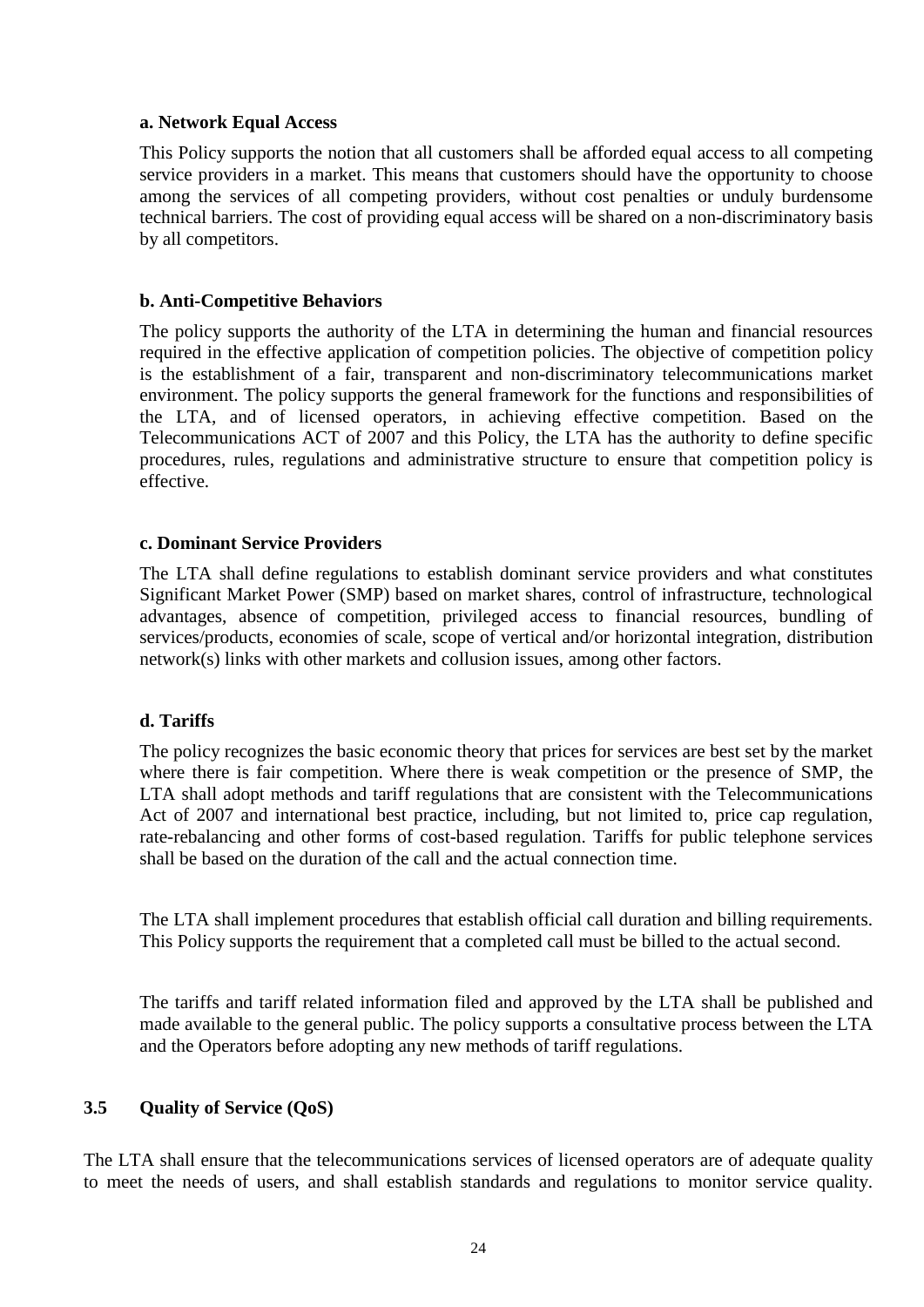Licensed and authorized operators will be required to submit periodic reports on their performance according to LTA determined standards, and the LTA will be empowered to verify these reports through independent investigation.

Consistent with the QoS standards and regulations established by the LTA for compliance by all service providers, all public telecommunications operators shall be required to establish service level agreements with their customers, which identify the minimum quality of service standards to which customers are entitled, and the remedies and compensation available when service falls below such standards.

The LTA shall establish Regulations, Rules and Orders requiring operators to respond appropriately to customer complaints and inquiries, and provide reasonable and convenient access to customer service representatives. The LTA shall also establish a Consumer Desk at the LTA that will be responsible to investigate customer complaints

The LTA shall publicize the Quality of Service performance of Operators on a region-by-region basis, and shall establish specific requirements for compensation and recourse where required standards are not met.

#### **a. Consumer Affairs**

The policy supports that the LTA is responsible for protecting consumers of telecommunications services from unfair and deceptive marketing practices, and from unwarranted use of private customer information. The LTA shall establish regulations for monitoring and preventing such behavior, including such penalties for operators who violate these standards as the legislature may authorize.

The LTA shall also establish formal complaint review procedures, and shall require all licensed and authorized telecommunications operators and services providers to establish their own procedures for responding to customer complaints. The LTA is also responsible to implement public awareness programs to inform customers of their rights and options, and to publicize its activities and invite public participation.

Service providers shall retain accurate records of all customer charges and invoices for a period of at least twelve (12) month\s from the later of the date the charges were incurred or the billing date, and shall make those records available to the LTA upon request.

Where the LTA has a concern about a problem relating to billing practices, it may require service providers to publish information on billing systems or billing practices or to take such other steps relating to their billing systems or billing practices as the LTA may consider appropriate.

#### **b. Public Safety**

The national policy on public safety is for carriers and operators to provide emergency facilities within their networks to respond to individual and national crises. Among the public safety issues that this policy addresses are emergency calls to the local police; ambulance and medical facilities; domestic and child abuse centers and the local fire department.

The MP&T shall coordinate with the LTA and related government agencies to ensure that the safety of the general public is a priority. As stipulated in the Telecommunications ACT of 2007, during national emergencies, carriers and operators shall coordinate with designated government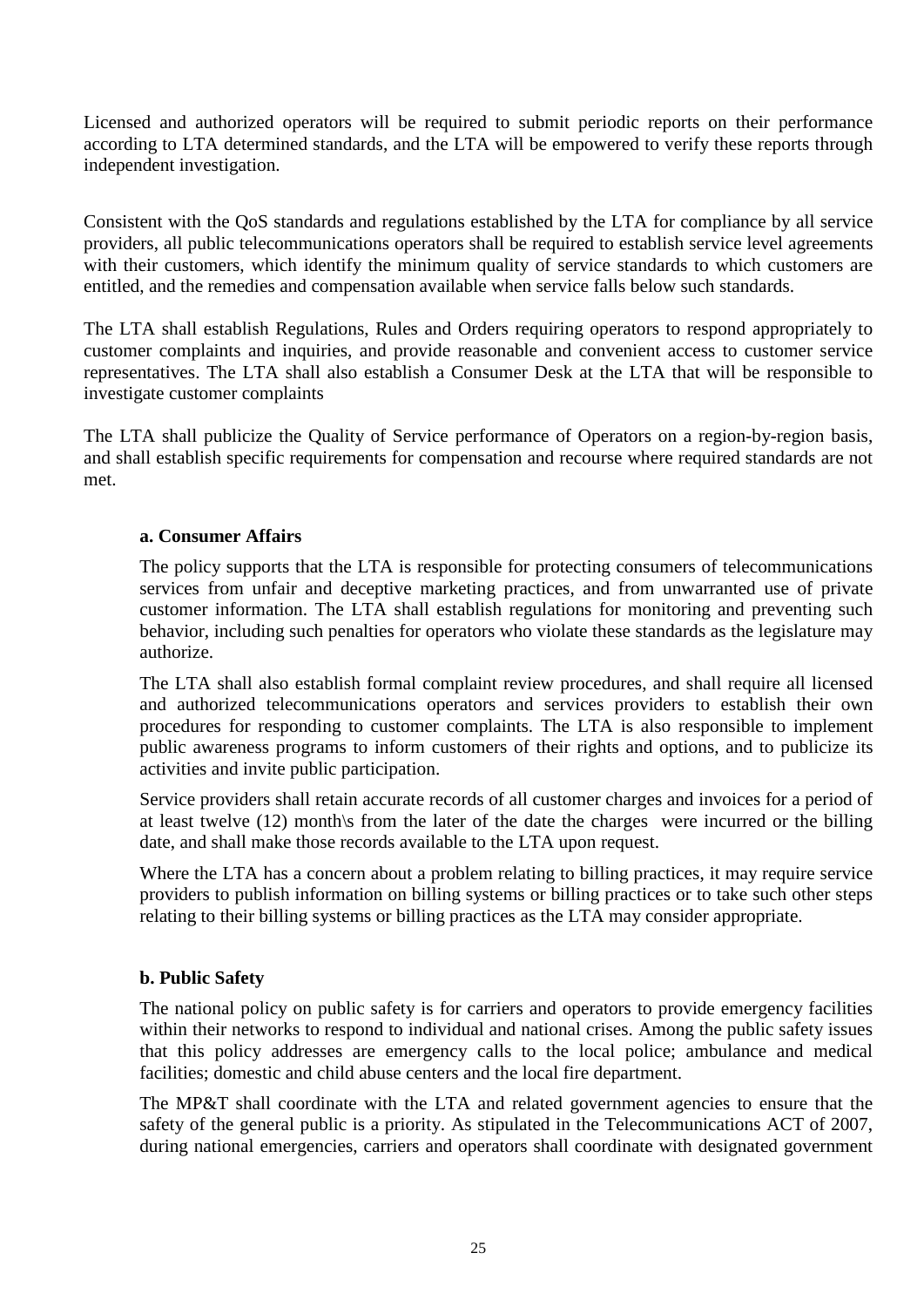agencies to provide basic communication facilities for government to better inform citizens and strategically manage the crisis.

The policy supports the responsibilities of the GoL to protect Liberian citizens and residents and provide relevant information for crisis and emergency situations. In cases of public disasters or national emergencies, the LTA Regulations, Rules and Orders shall require the service providers to comply with any directions relating to telecommunications services issued by the government ministry responsible for disaster coordination to alleviate problems faced by the public.

The LTA shall develop regulations for Operators to provide communication services that address medical emergencies and public security in all communities and localities. These emergency and security communication services shall be coordinated with the health facilities and police departments across the country.

#### **c. SIM Card Registration**

The Policy directs LTA to ensure that every SIM Card in use within Liberia is duly registered and that the Service Provider issuing the SIM Card shall have a registry reflecting such registration. Every SIM Card user or potential SIM Card user must present one of the following instruments of identification:

- 1. Voter's registration card
- 2. Driver's license
- 3. Valid ID Card
- 4. Passport (both Liberians and Aliens) where applicable.

LTA shall also institute remedial strategies to ensure that all SIM Cards issued prior to the promulgation of this policy meet this policy objective in line with enhancing national security to make individual users of services accountable for their actions.

#### <span id="page-25-0"></span>**3.6 National Emergency & Security**

The basic telecommunication operations must ensure that our national security laws are not violated. Operators and international carriers shall assist the government on national security breaches and violations that are caused by transmission of information over their networks.

In the case of a national emergency or national security concerns, the GoL may invoke relevant provisions of the Liberian Constitution where the President of the Republic of Liberia assumes direct control of all telecommunications and communications services and networks.

National emergency and security concerns include war, economic sabotage or espionage operations. The LTA in collaboration with the appropriate national security agencies shall ensure that the public is properly informed and appropriate measures are communicated.

When it becomes necessary the MP&T, in collaboration with the LTA and all national security agencies, shall institute corrective policy measures to address national security threats and breaches emanating from transmission of information over telecommunications and ICT facilities. These corrective measures shall include limiting the number of international gateway networks in operation and mandating that operators and carriers install adequate facilities to monitor and track information on their networks in real time.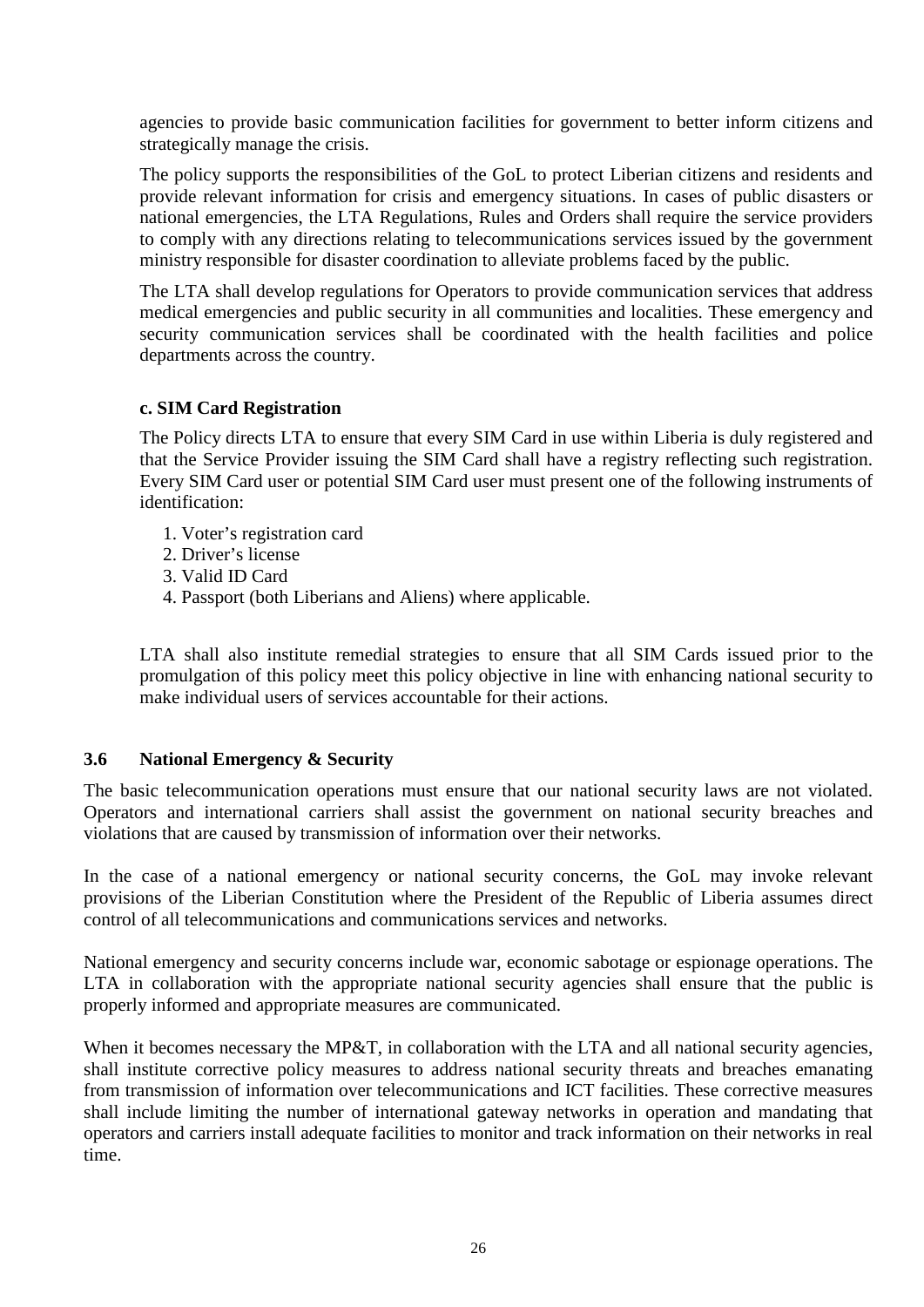For purposes of this policy, national security threats and breaches fall under two (2) categories:

- a. **Subversive Activities**: When a person or persons with ill intentions utilize telecommunications and ICT networks to plan activities that will disrupt our peaceful way of life and threaten the political, social and commercial stability in the country.
- b. **Financial:** When service providers and operators do not report accurate information regarding revenue generating activities from their networks. Government taxes and economic assessments of the sector are based on revenue earned by market players. Where there is proof that inaccurate information is being submitted, the LTA may shut down the gateway in question and impose appropriate fines and or penalties against the offending operator.

#### <span id="page-26-0"></span>**3.7 Network and Equipment Type approvals**

The policy support any and all approval procedures by the LTA to register and certify telecommunications and communication network equipments imported in Liberia. The policy urges LTA to:

- a. Further ensure that equipment so certified meets conventional or recommended international standards;
- b. Ensure equipment does not cause interference or harmful to the public;
- c. Provide manufacturer warranties and established guarantee from related government agencies (Ministry of Commerce, General Service Agency);
- d. Provide releases for network and subscriber equipments coming into the country.

#### <span id="page-26-1"></span>**3.8 Co-Location**

The policy encourages and promotes the sharing of telecommunication infrastructures by operators including collocation to:

- a. Create network redundancy;
- b. Maximize services and prevent network outages;
- c. Reduce operational cost and ensure affordable services.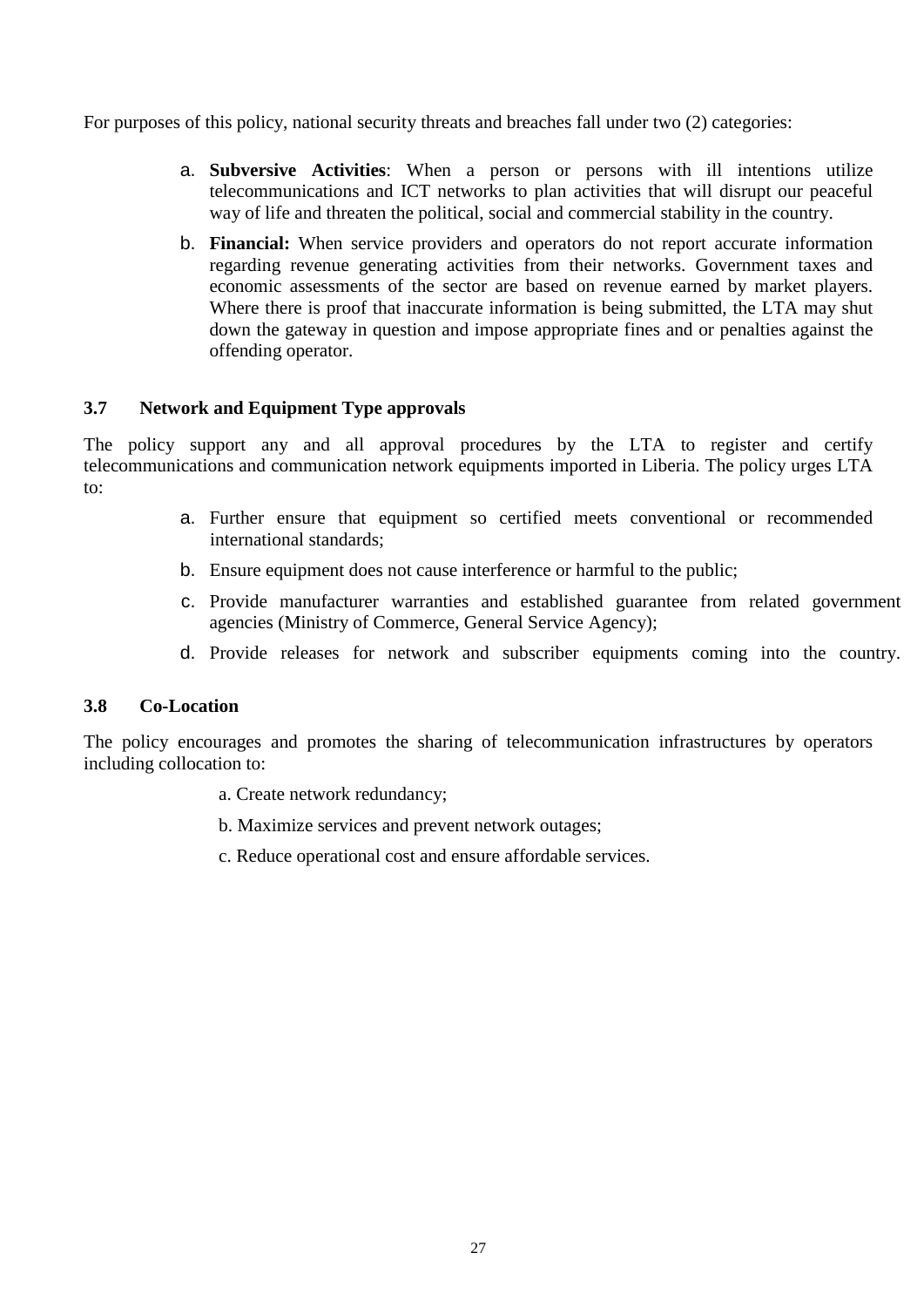

Figure-7: Co-location of equipment by Service Providers

The policy shall not allow building of infrastructure such as separate towers by each operator in a given area where an existing tower can co-host other operators. Infrastructure sharing can lower operational costs and as well consumer costs. LTA shall formulate regulation to save Monrovia and other such communities from becoming "tower communities."

#### <span id="page-27-0"></span>**3.9 Rights-of-Way**

The policy supports the use of public land and facilities to install telecommunications networks for services to the general public. The LTA shall develop procedures for operators to lease public property for the provision of telecommunications services. The LTA shall also assist operators, where necessary, to negotiate with appropriate government agencies or private owners for lease agreements on properties and rights of way.

#### <span id="page-27-1"></span>**3.10 Dispute Resolution**

The policy supports the resolution of disputes as stipulated in the Telecommunications ACT of 2007 and any other administrative and/or constitutional laws of the Republic of Liberia.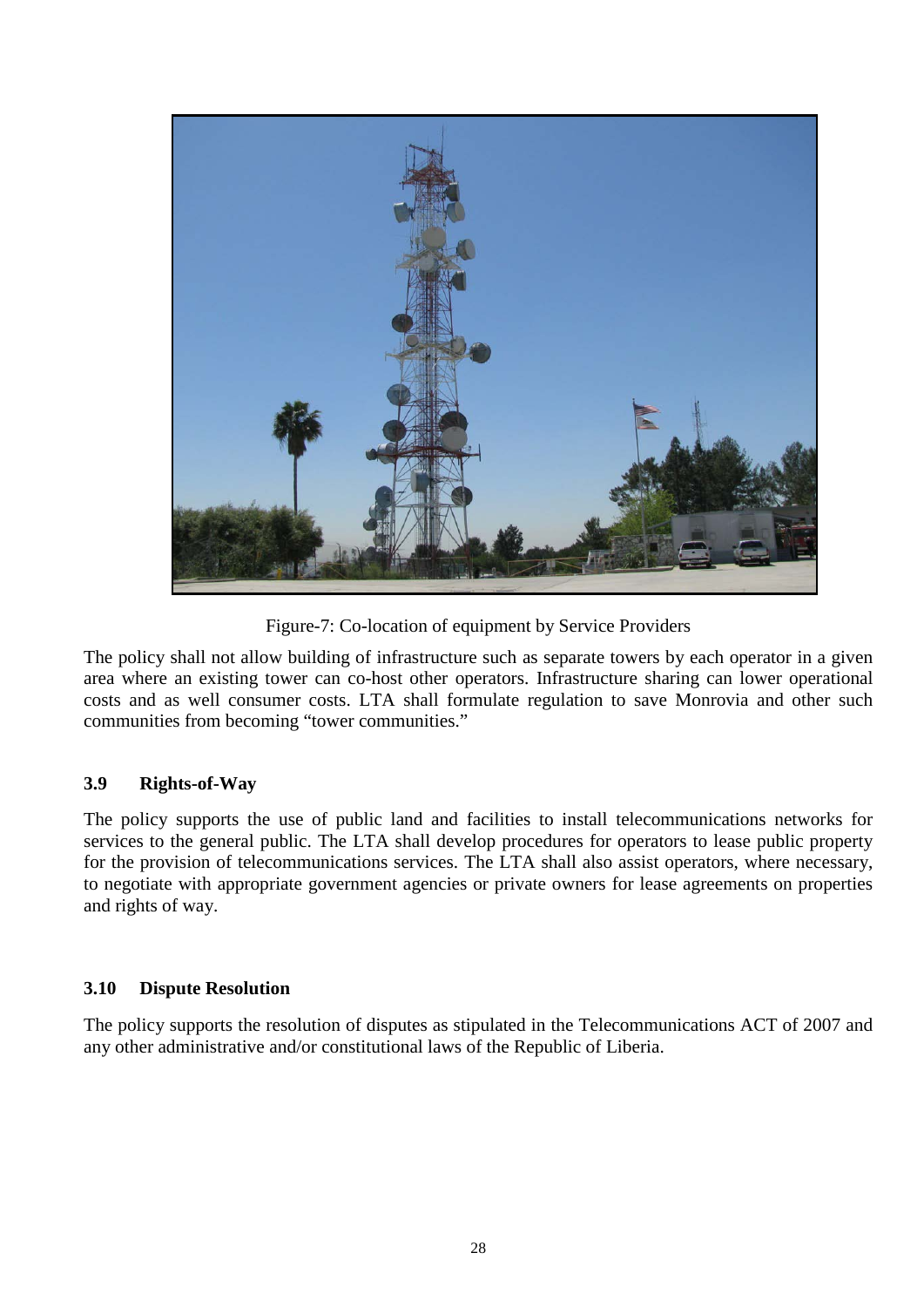# **PART IV**

<span id="page-28-0"></span>

# **4.0 UNIVERSAL ACCESS**

National Penetration and Global Connectivity

#### <span id="page-28-1"></span>**4.1 Market Penetration and Teledensity**

The policy supports that all telecommunications and ICT operators commit in their license agreements to provide coverage and service across the country in such a way that coverage and competitive services are provided as uniformly as possible across the country. The objective is to promote market penetration in non universal access communities where competition is effective and successful financial activities are a reality.

In accordance with the Telecommunications ACT of 2007, the LTA shall establish specific obligations and responsibilities for all licensed telecommunications and ICT operators in Liberia, and ensure that advancement towards universal access and service goals is a common goal of all participants in the market.

In the licensing arrangement, the LTA in consultation with operators should identify commercially viable communities and ensure robust competition in each geographical coverage area of the country. The government's goal is to expand telecommunications and ICT market penetration to at fifty-five percent (55%) of the population by 2013.

#### <span id="page-28-2"></span>**4.2 Universal Access Policy**

The policy is to ensure that service providers are encouraged to participate in the deployment of telecommunications and ICT networks in designated universal access communities. This policy supports the deployment of payphones and communication equipments in public places and community facilities. In the event that service providers are unwilling to participate, the national operator is mandated by the Telecommunications ACT of 2007 to utilize part of the universal access fund to provide the basic telecommunications and ICT services in these communities.

The government will promote universal access programs especially in educational facilities; community health centers; local government offices; tele-centers and Internet Cafés; and other public and private community centers. The objective of the policy is to install telecommunications and ICT networks in forty-five percent (45%) of universal access designated communities in Liberia by 2013.

#### <span id="page-28-3"></span>**4.3 Universal Service Policy**

Universal Service is defined as telecommunications facilities and ICT services delivered to individual homes and business establishments in rural communities. Citizens in these communities shall be given the opportunity to purchase basic telephone, Internet and video services at affordable prices. In addition to private homes, these services shall be installed in educational and health facilities; government offices and community centers; and religious establishments and business centers

The successful implementation of the universal service programs will promote market penetration and the use of telecommunications and ICT services by individuals and private establishments in the rural areas.

## <span id="page-28-4"></span>**4.4 Universal Access Fund (UAF)**

The Universal Access Fund (UAF) shall be established to fund the deployment and installation of telecommunications and ICT networks in designated universal access communities. Financial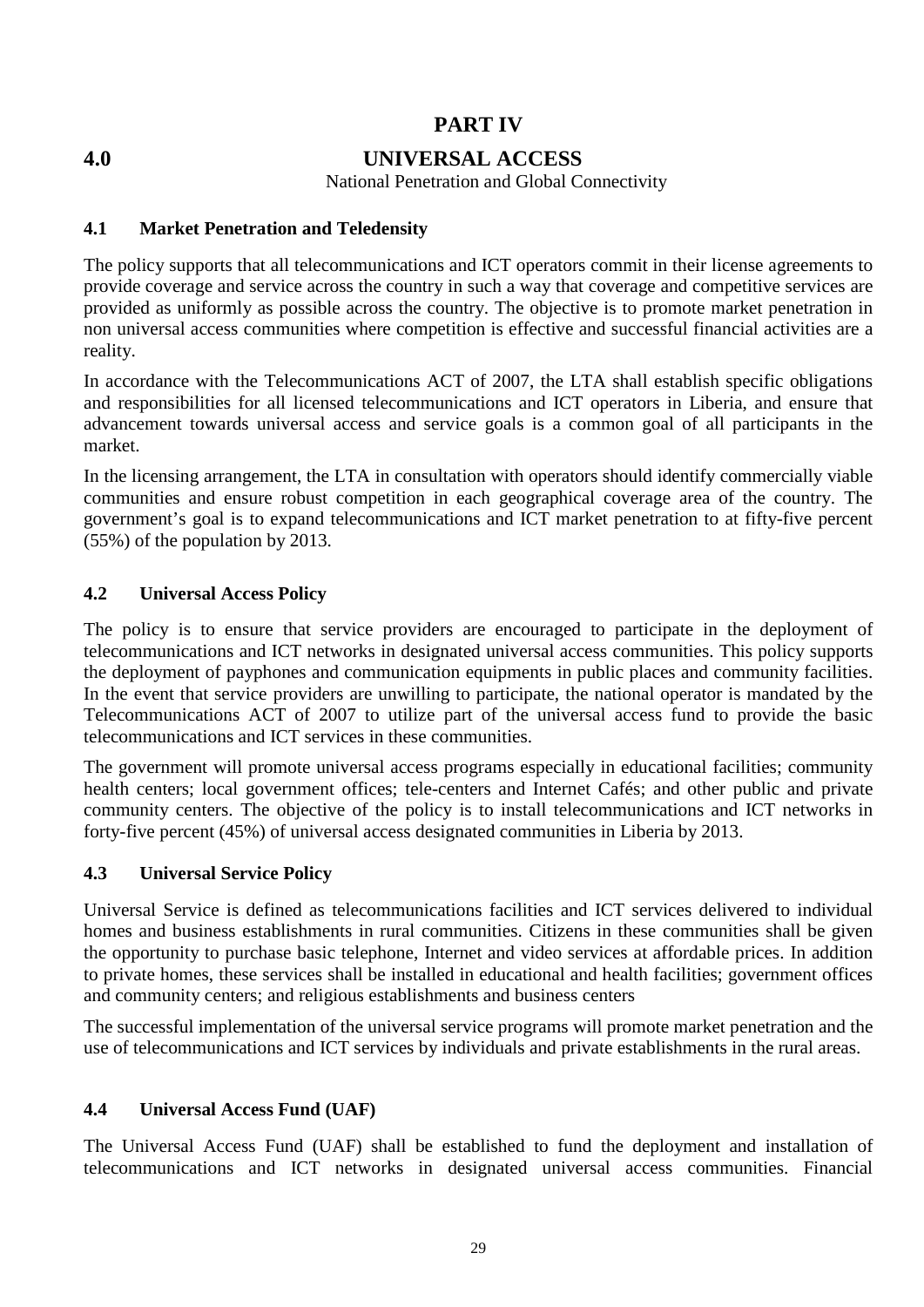contribution to the UAF shall be provided by the GoL, all telecommunications and ICT Service Providers and domestic and international private organizations. An account at an approved commercial bank shall be established to house and distribute the funds for development of telecommunications and ICT networks to designated universal access communities.

All licensed telecommunications and ICT service providers shall be assessed UAF fees. The fee shall range from half of one percent (0.5%) to a maximum of two percent (2%) of the annual gross revenues of each licensed operator. The GoL shall make annual contributions to the fund through the national budget. The administrators of the fund shall encourage donations and contributions from local and international private organizations. Alternatives such as "pay or play" to fulfill universal access obligations shall also be considered.

All licensed operators shall be eligible to obtain financing from the UAF, based on rules and procedures established by the Universal Access Governing Board.

**PART V**

# <span id="page-29-0"></span>**5.0 ICT GOVERNANCE STRUCTURES**

<span id="page-29-1"></span> *ICT Policy, Strategies and E-Functions*

The National ICT Policy shall stimulate the processes towards meeting the critical needs for investing in the social infrastructure to promote socio-economic development. It shall support ECOWAS ICT regional programs that seek to create competition, accessibility, equitability, transparency as well as safeguard the development of the sector. The ICT program also seeks to pursue the Millennium Development Goals (MDG) as well as other global deliverables.

#### <span id="page-29-2"></span>**5.1 Government and Global Deliverable Objectives: WSIS and MDG**

ICT has been recognized as one of the critical tools to achieve national transformation and development process. Investing in education, health and other socio-economic development programs shall yield sustainable results using ICT as a vehicle towards achieving those objectives. ICT's indispensable role in making World Summit on Information Society (WSIS) and Millennium Development Goals (MDG) a reality depends on national plan and programs.

#### <span id="page-29-3"></span>**5.2 Pursuing World Summit on Information Society (WSIS) as a Priority Objective**

Achievement of the Liberia and World Summit Information Society goals are a critical priority. The GoL's agenda to connect people, places and institutions is in support of World Summit on Information Society objectives, WSIS, seeks to bridge the digital divide and accelerate access to services. These include prioritizing our national programs to:

- a. Connect towns and villages with ICT and establish community access points.
- b. Connect public libraries, culture centers, museums, post offices and archives with ICT.
- c. Connect hospitals and health centers with ICT.
- d. Connect all central and local government departments and establish websites.
- e. Adapt all primary and secondary schools curriculum to meet global objectives.
- f. Meet ECOWAS standard access criteria of 500 persons per "bundled service" in member countries.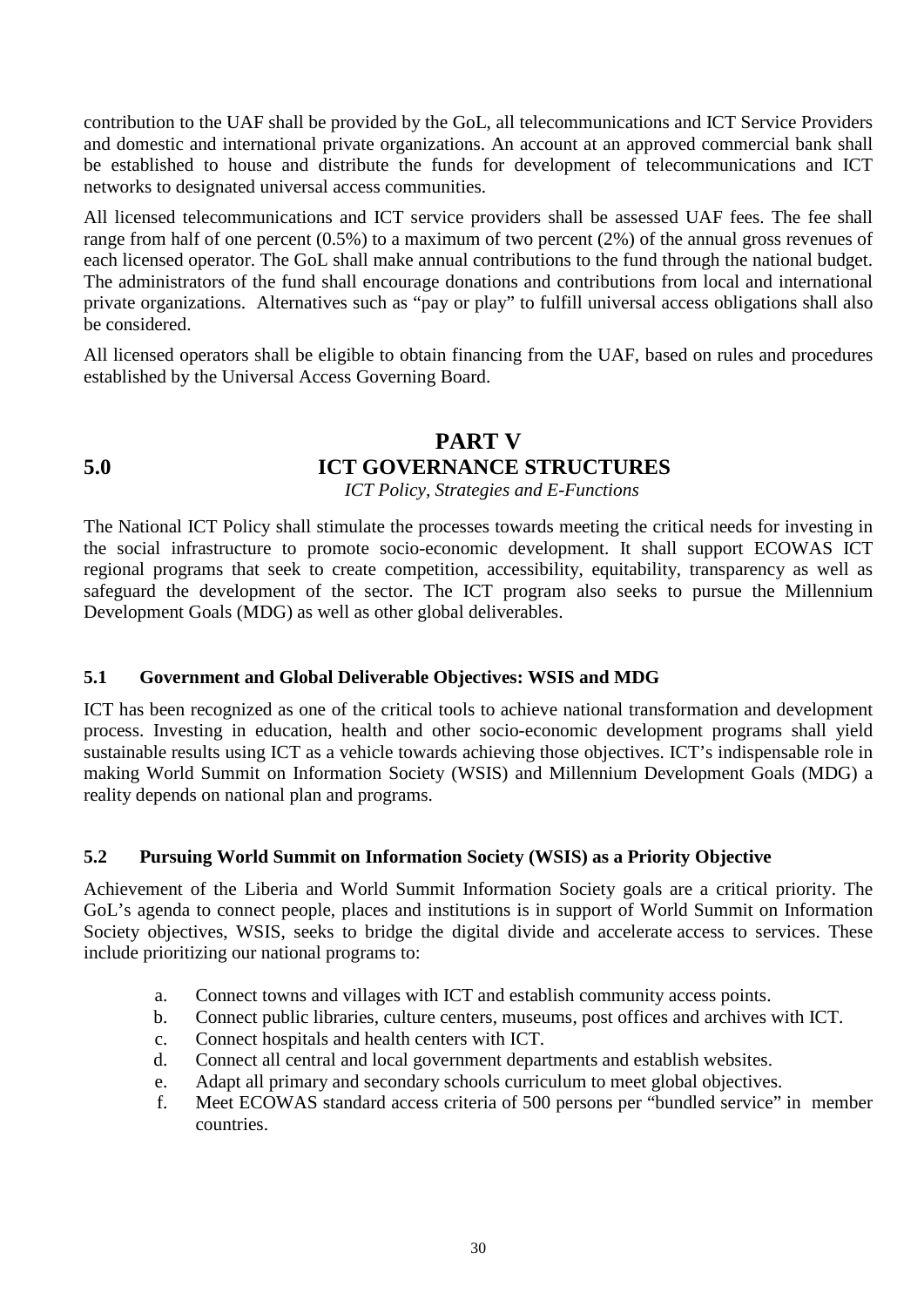The GoL shall facilitate the achievement of the above objectives by creating an enabling environment of lower or reduced import taxes on IT-related equipment such as computers, accessories and peripheral equipment needed for schools, health centers, community based organizations, et al.

#### <span id="page-30-0"></span>**5.3 Pursuing Millennium Development Goals (MDG) as a Priority Objective**

The GoL shall employ ICT as an effective tool to help realize Millennium Development Goal objectives. ICT shall also play a key role in achieving Millennium Development Goal in Liberia.

These goals are to:

- a. eradicate extreme hunger and poverty;
- b. achieve universal primary education;
- c. promote gender equality and empower women;
- d. reduce child mortality;
- e. improve maternal health;
- f. combat HIV/AIDS, malaria and other diseases;
- g. ensure environmental sustainability;
- h. develop global partnerships for development;

#### <span id="page-30-1"></span>**5.4 National ICT Governing Board**

 This policy hereby establishes the National ICT Governing Board to oversee, monitor and evaluate the operations and implementation of ICT objectives and programs. The National ICT Governing Board shall set the mandate and programs of the ICT sector. The ICT Governing Board shall be comprised of the members of the ICT for Development (ICT4D) Steering Committee, which includes members from GoL Ministries; the LTA, mobile, fixed and ISP operators and other sector stakeholders. The existing ICT4D Steering Committee comprising of senior government officials and representatives from all sectors of the economy (civil society, NGOs, private sector and others) shall become the National ICT Governing Board.

#### <span id="page-30-2"></span>**5.5 ICT Champions and the CIO Governing Council**

The President of Liberia shall assume the leadership of the National ICT Champion network. All heads of public institutions such as Ministries, Agencies and Academic Institutions shall play equally supporting roles in their various institutions as local ICT Champions to promote the usage of ICT in Government. As such, the executive line ministries shall nominate a champion from each ministry who will become a part of the CIO Governing Council once the CIO Regime is established.

The CIO Governing Council shall be responsible for interpreting the vision of the ICT Governing Board which represents the vision of the country. Its membership shall include representatives from all Ministries, the LTA, Public Agencies and mobile, fixed and ISP operators. The National CIO Governing Council will be headed by the Vice Chairman of the ICT Governing Board.

All stakeholders including government Ministries and agencies shall ensure budgetary allotment to support ICT objectives and programs in their respective organizations.

#### <span id="page-30-3"></span>**5.7 Chief Information Officer (CIO)**

The ICT Government Board shall commission a central implementing body called the Chief Information Office, (CIO). It shall be housed at the Ministry of Posts & Telecommunications. The CIO shall comprise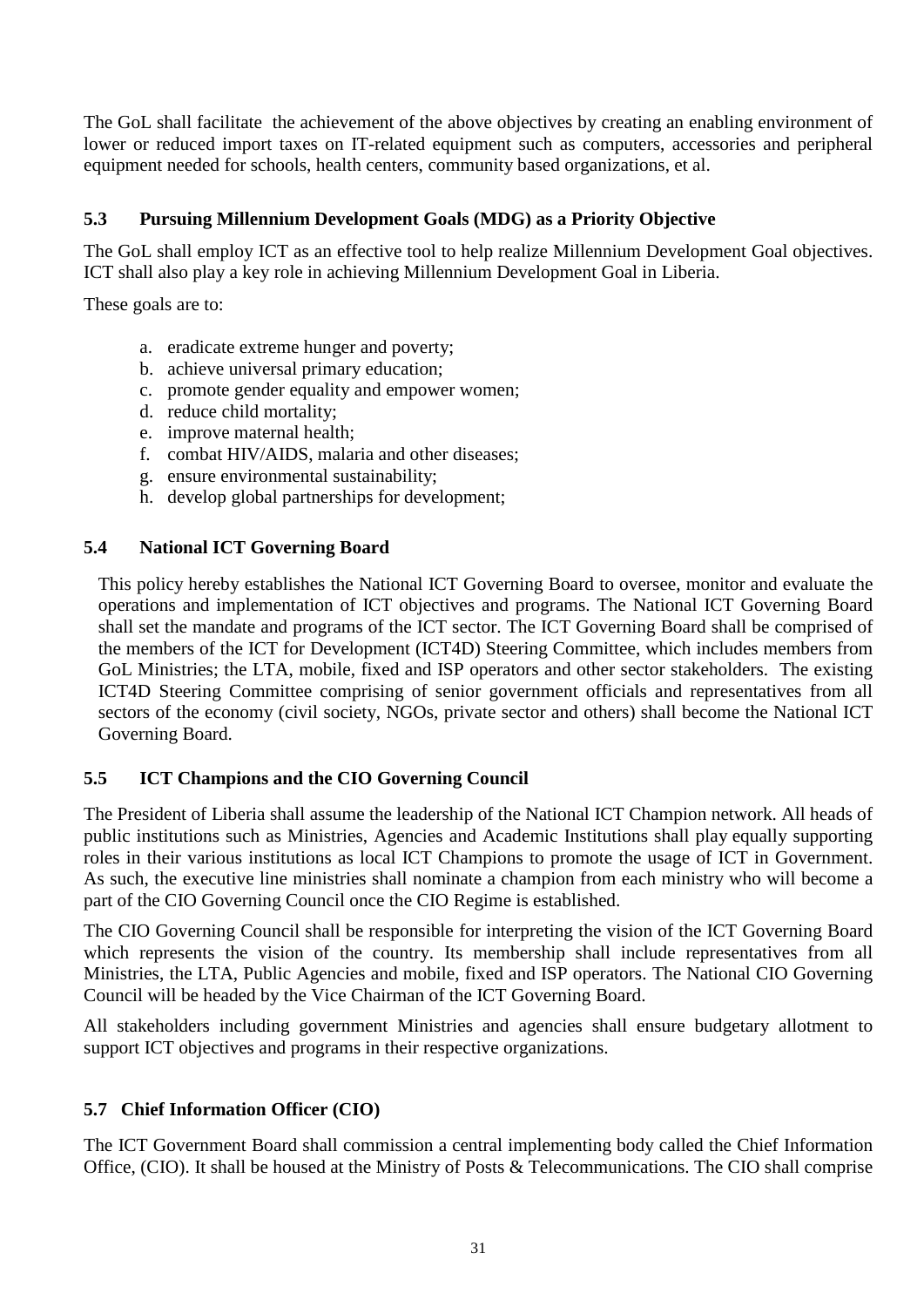core staff to include systems engineers, technicians and several policy staff. It shall coordinate with every ICT Unit across Ministries and agencies to help GoL determine how ICT can help transform government processes, by making it efficient, transparent and citizen-centric.



Figure-9: Bridging the Digital Divide by accessing mobile communications

## <span id="page-31-0"></span>**5.7.1 Functions of the CIO**

The CIO shall be responsible for formulating programs in pursuit of the vision of the ICT Governing Board. This shall include:

- 1. Setting standards for computer hardware and software within government, i.e approved operating system(s), type and version of office tools and type(s) of network equipment.
- 2. Providing adequately protected Internet and email access for use by government offices and employees as well as intra-government ministries;
- 3. Creating an efficient and cost effective intra-government communications and information sharing system (ICT-enabled tools for sharing, collaborating on and storing documents and electronic transactions
- 4. Setting and ensuring compliance with basic computer security procedures (to prevent computer viruses hampering the use of ICT by the government);
- 5. Defining a government enterprise architecture across ministries that includes
	- Where software applications need to be integrated or have interfaces; which software applications will be shared across the government (e.g., those related to human resources and payroll); which ministries are responsible for which data bases; and how databases will be defined (e.g., to ensure that individuals and businesses are consistently identified across ministries);
	- Ensuring that security, confidentiality and risks are well assessed, as well as putting in place rules with the appropriate strategies to enforce them;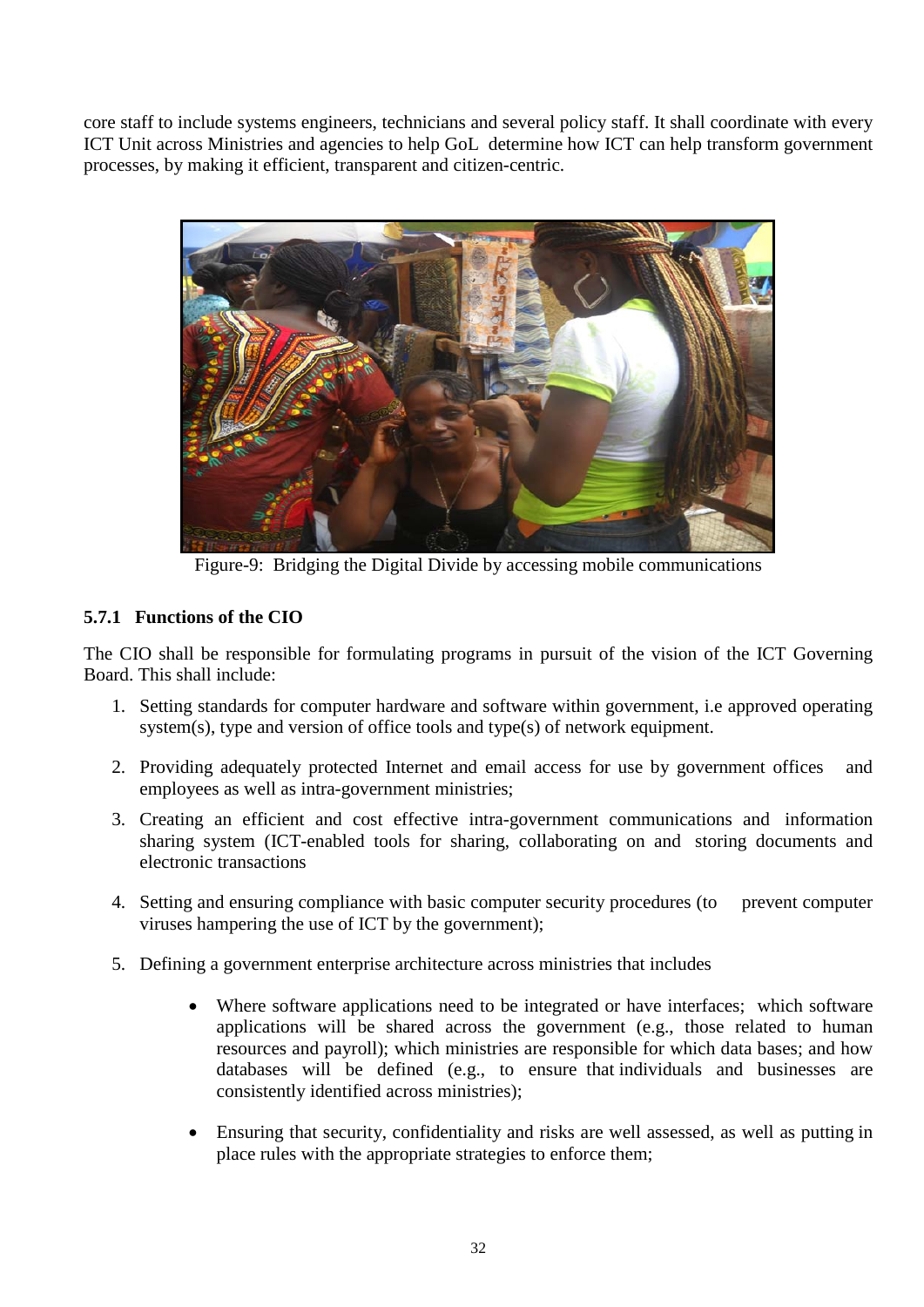- Managing the procurement processes related to ICT to not fall behind technologically because of a slow process; not stifle innovation; and how to use technology to help strengthen Liberia's own small ICT sector;
- Establishing a transparent governance process related to the use of ICT that will balance decentralized actions with the need to manage standards and rules centrally;
- Strengthening transparency; improve citizen participation in government and support the growth of Liberia's businesses – instilling a strong focus on customer satisfaction regardless of who the customer is (e.g., an internal government unit, a citizen, resident or business);
- Setting performance measures to enable the GoL and citizens to monitor how well the GoL is doing in using ICT to achieve its Poverty Reduction Strategy;
- Building the capacity of GoL's employees to use ICT effectively and also provide them adequate compensation and incentives.

#### <span id="page-32-0"></span>**5.8 Cyber Security**

Repression of offences related to cyber criminality is a challenge every responsible government faces today. The Budapest Convention which established the enormity of the problem has set some indicators to help member countries of the UN create a healthy cyber environment. Regarding the need to network in keeping our nation safe from being a haven for cyber criminal enterprise, Liberia shall collaborate with other member states of ECOWAS and other well-meaning countries to pool expertise as well as share experiences in creating a network to safeguard cyber security.

Cyber criminality as a new domain threatening digital-based economies requires serious attention. Providing the framework to address conventional offences such as theft, swindle, the receiving of stolen goods, blackmail and other damages through the use of the internet shall be a priority in this regard. The CIO shall play key roles in designing programs to combat cybercrimes.



Figure-10: A representation of Cyber Security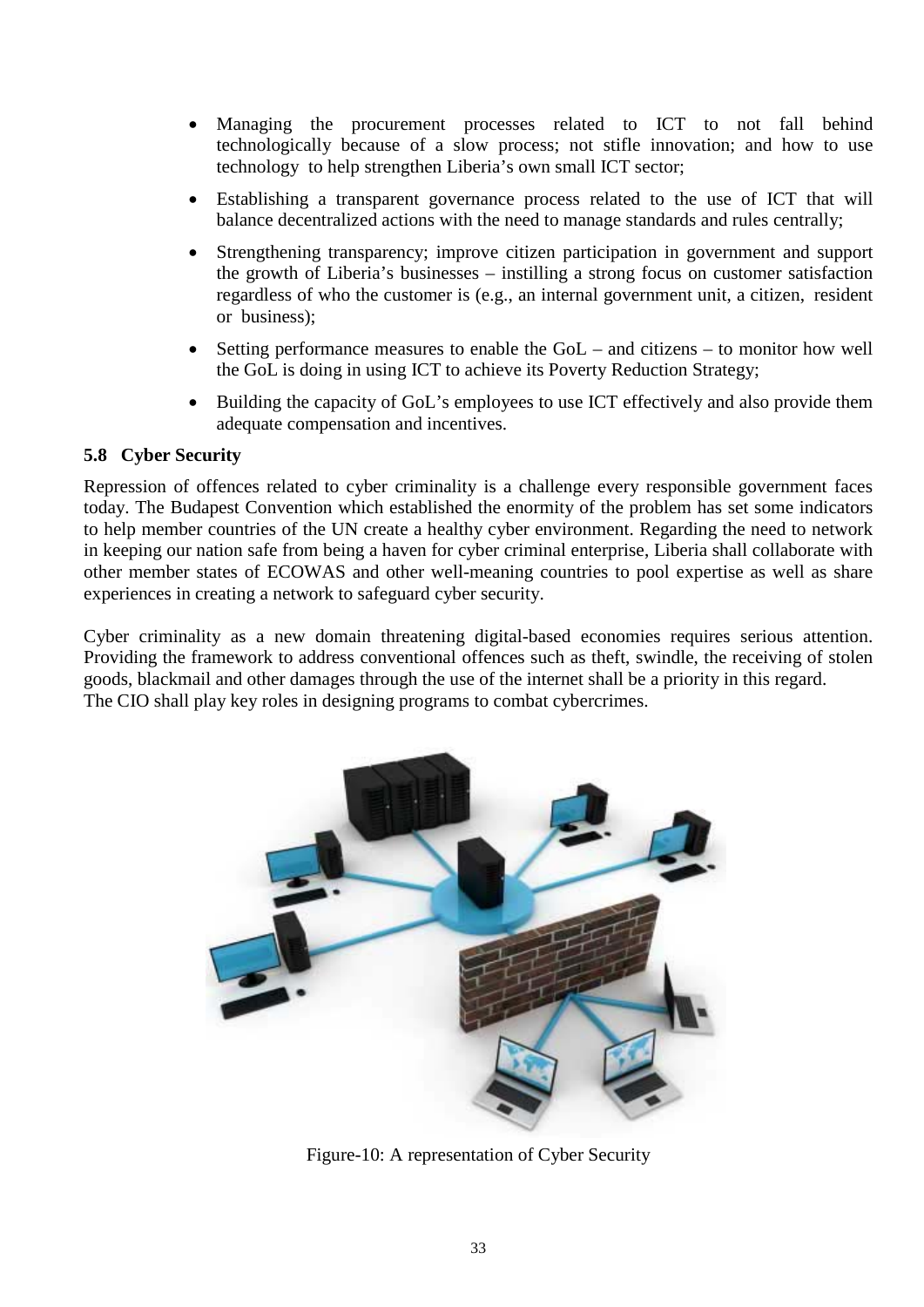#### <span id="page-33-0"></span>**5.9 Cyber Crimes**

The national ICT Policy recognizes the urgent need to safeguard the ICT Sector from cybercrimes. Cybercrime constitutes a real threat to the security of computer networking and the development of the information society in Liberia and the sub region. Using other unauthorized means to extort money from banks, hacking into other people emails are examples of cybercrimes. This policy, based on the ECOWAS Directives associated with the cybercrime repression framework approved by ECOWAS ICT Ministers, presents broad guidelines of strategy for the repression and prevention of cybercrime in Liberia as it is in other EOWAS member countries.

The policy of the GoL is to incorporate the ECOWAS Directives related to cybercrime into the Criminal Code of Liberia. These provisions include crimes involving fraud; the use of IT equipment to commit offences; prohibition of child pornography; hate messages, threats and insults; crimes against humanity; and new intangible media and national defense. (*Note:* Appendix A to this Policy provides detailed descriptions of these crimes).

#### <span id="page-33-1"></span>**5.9.1 Method of Proof**

Electronic documents shall be accepted as proof to establish an offence committed through electronic transactions, provided the person from whom they emanate can be identified and that they are kept in such conditions as to guarantee their integrity.

#### <span id="page-33-2"></span>**5.9.2 E-Legislation**

GOL shall enact electronic legislation (e-Legislation) in line with the following core values to protect the integrity of all electronic transactions in Liberia. Specifics described above constitute offences related to ICT equipment, programs and services, among others.

#### <span id="page-33-3"></span>**5.10 Internet Service Providers**

The policy is to impose no limitations on the entry, provision and operations of Internet services. To promote and encourage Internet networks, these services are subject to minimal financial obligations and regulatory oversight. Internet Service Providers (ISPs) are required to contribute to the national Universal Access Fund (UAF).

ISPs must provide public Internet access services and demonstrate continued public operations in order to retain their licenses. The LTA shall, through appropriate Orders, Rules or Regulations, ensure that ISPs provide Internet access services to customers at affordable prices within this policy period.

ISPs shall be encouraged to provide legal VoIP services under their licenses in order to expand access by Liberians to low-cost methods of communicating with each other, as well as with relatives and other people and businesses inside and outside Liberia.

#### <span id="page-33-4"></span>**5.10.1 Internet Telecenters**

Public Internet access points, such as "Internet Cafés" and "Telecenters" shall apply to the LTA for Class Licenses; however, such application shall not require payment of fees. Such license may be revoked by the LTA for violation of required standards of services, or unauthorized provision of bypass (VoIP) services, as the intent of this policy is to encourage the legal provision of VoIP services in Liberia. Public Internet providers are subject to inspection to verify compliance.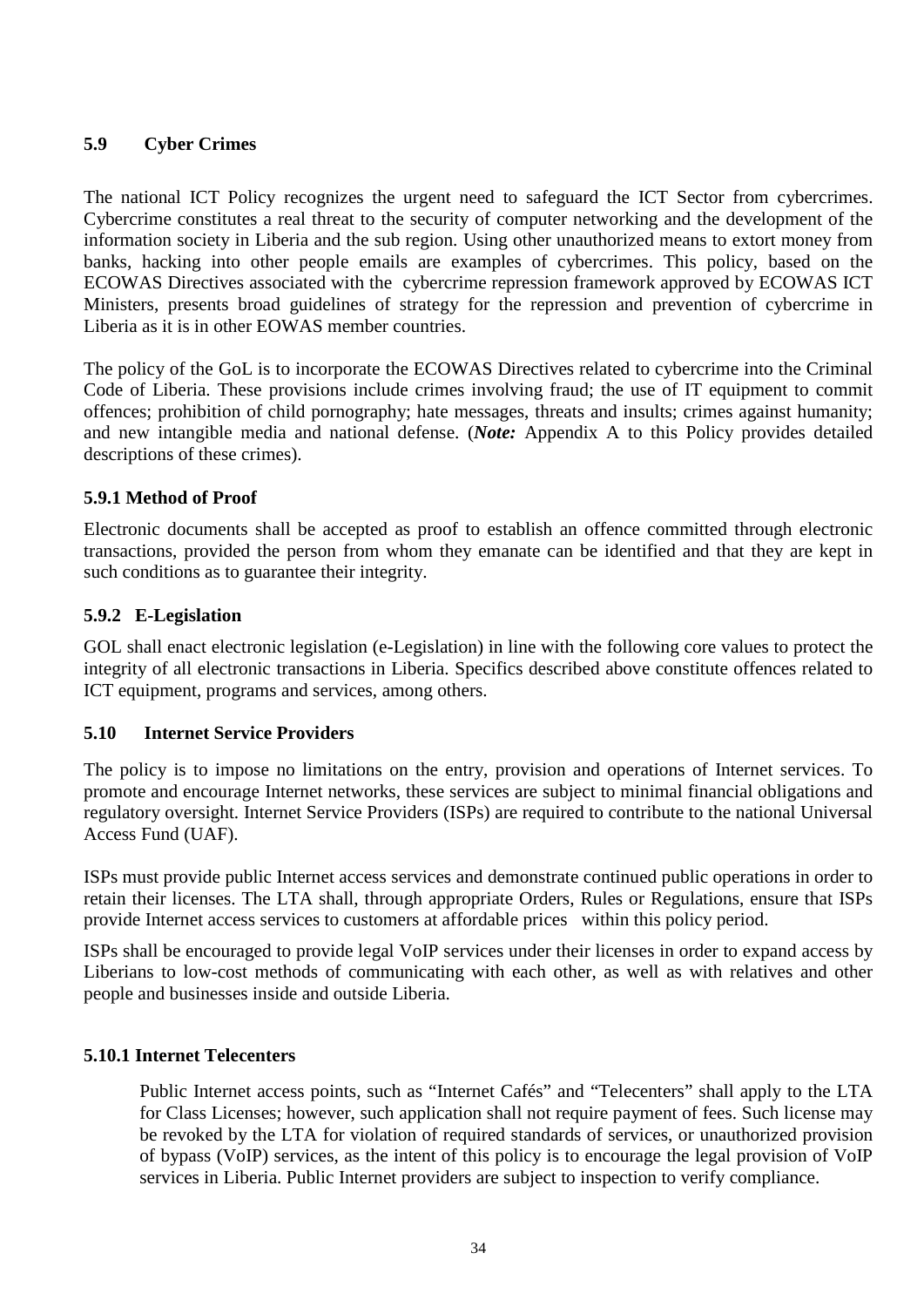#### <span id="page-34-0"></span>**5.10.2 Electronic Data Services**

The policy is to encourage operators in a liberalized sector to provide systems and networks that support electronic data application services like e-government, e-business, e-commerce, eagriculture, e-health, e-security, e-learning and e-banking to name a few.

The policy mandates that by 2013, government institutions with related functions interface with each other using communication systems that provide electronic data sharing as well as access to the information highway.

#### <span id="page-34-1"></span>**5.11 E-Services**

The Government of Liberia has a vision to create a knowledge based society by using Information and Communications Technology (ICT) in all aspects of development and governance. Pioneering efforts will be made through the National ICT Policy mechanism to ensure the benefits of ICT reach the citizens urban and rural, rich and poor, literate and illiterate and all residents. The Government is conscious of the dangers of the 'digital divide', and will make special provisions for reaching the 'information have-nots'.

#### <span id="page-34-2"></span>**5.11.1. E-Services Portal**

Looking at 'service' from the citizens' point of view, the GoL will seek to redefine citizen services through e-Services portals using state-of-the-art technologies which will be first launched as a pilot project in one county and will be rolled out nationwide over a period of time. It will offer an integrated approach: integrating GoL ministries at the national and county levels, integration of services like Government-to-Citizen (G2C) and Business-to-Citizen (B2C), focusing on reliability, accountability, transparency, and scalability.

#### <span id="page-34-3"></span>**5.11.2 Salient Features of e-Services Vision**

**E-Services** will offer a wide spectrum of citizen-friendly services that will save citizens the bother of running around to various governmental departments. Typical e-payments would cover the following types of transactions: paying utility bills such as electricity bills, water and sewerage bills, telephone bills, property tax, sales tax, etc. Over a period of time, the system can grow and provide other additional services to include registration of births and deaths, issuance of birth/death certificates, licensing and license renewal, medical permits, drug licenses, as well as the issuance and renewal of trade licenses.

#### <span id="page-34-4"></span>**5.11.3 E-Procurement**

GoL shall use e-Procurement (as part of E-Government) as one of the vehicles to achieve its PRS objectives through good governance by establishing, for example, a Simple, Moral, Accountable, Responsive and Transparent (SMART) Government regime. Towards this end, GoL intends to implement e-Procurement across key ministries and agencies responsible for procurement of goods and services.

E-Procurement is the purchasing of goods and services using the internet. It automates and integrates the buyer and supplier (seller) processes by leveraging the capabilities of the Internet. It automates the complete procurement process right from sourcing to purchase order, invoicing and electronic payment. With regards to tenders, it automates the following processes:

- a. Requisition creation and approval.
- b. Cost estimation
- c. Tender creation, approval and tender publishing.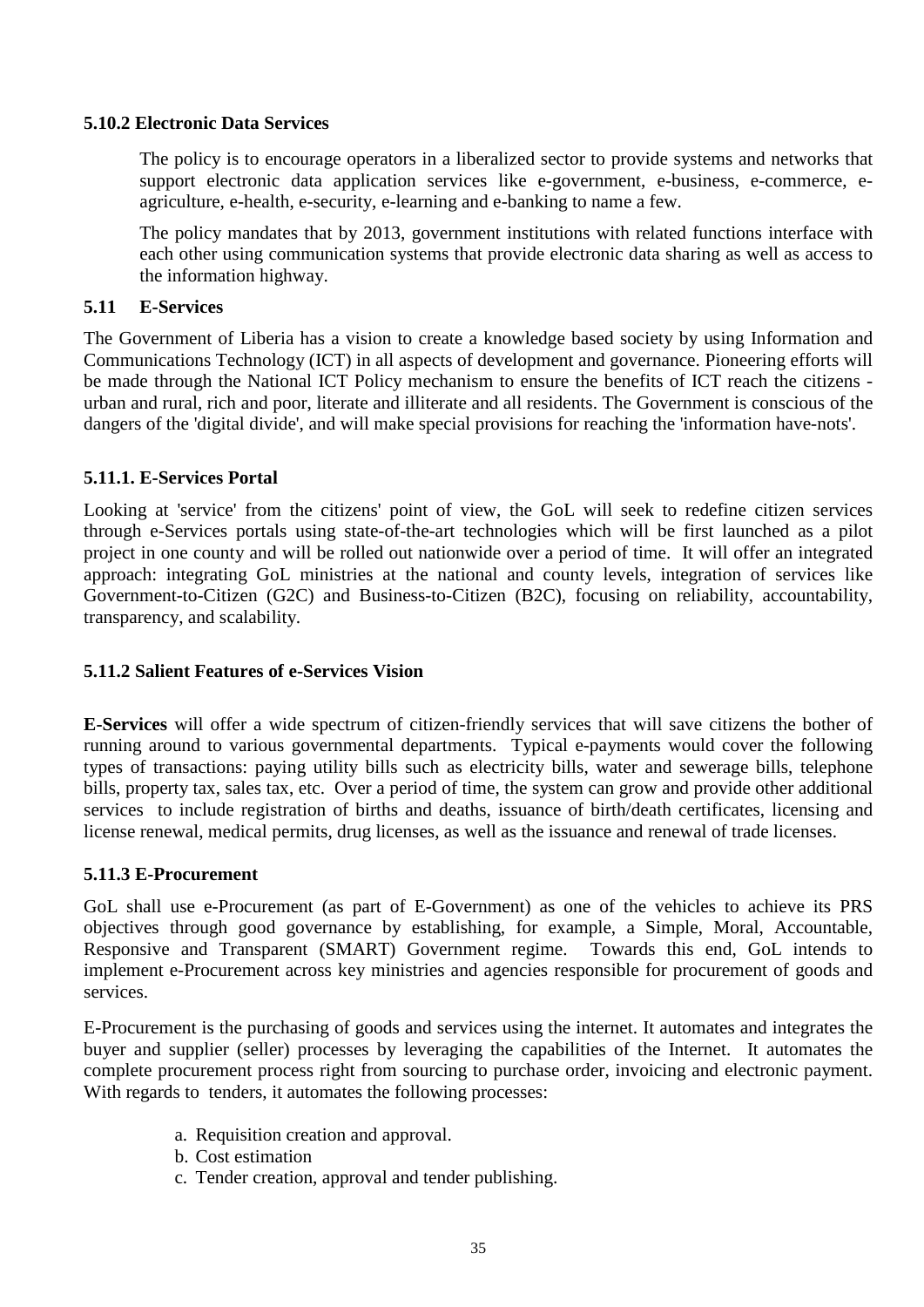- d. Issue of tender announcements.
- e. Sale of tender documents.
- f. Submission of bids by suppliers and contractors.
- g. Modification of bids by suppliers and contractors.
- h. Bid status tracking by suppliers and contractors.
- i. Technical evaluation.
- j. Commercial evaluation.
- k. Award of contract.

Using e-Procurement, the concerned ministry will develope a Request for Expression of Interest (REOI) inviting tenders to be published on the e-Procurement "Marketplace" for suppliers to respond.

The suppliers will view the tender and if interested, they can purchase/download the tender schedule document by paying the tender fee either electronically through the Internet or manually and submit their bids online. The suppliers will scan the documents and certificates that they are required to submit along with their bids and upload the scanned copies as part of their bids. The procurement department will, at the specified date and time, open the technical bids of all the suppliers and evaluate them in keeping with the regulations of the Public Procurement and Consessions Commission (PPCC). Subsequently, the commercial bids of the technically qualified suppliers shall be opened for evaluation. After the commercial evaluation, the contract will be awarded to the successful supplier. At every stage of the tender, the tender initiator, approvers and the suppliers are informed about the status of the tender through email notifications and the tender status bar.

#### <span id="page-35-0"></span>**5.12 E-Government**

**Electronic Government** (e-government) services improves access to knowledge of Government services as well as provide sa vehicle to consolidate peace and strengthen democracy. Article 15c of the 1986 Liberian Constitution provides that there shall be no limitation to the public's right to be informed about the activities of government and its functionaries. E-government programs under this policy shall seek to achieve that objective.

A comprehensive telecommunications and ICT program as articulated in the Poverty Reduction Strategy (PRS) document provides solution to some of the problems that retard national development.

The CIO shall ensure that e-government applications adequately delivers government-related information and services to the public through the use of ICT. These services shall include various administrative application forms;\ as well as information pertaining to national identification cards, passports, driver licenses, birth certificates, death certificates, marriage certificates, and voter registration cards to name a few.

E-government services will have links that the public, interested institutions and individuals will follow in accessing information or sharing information about government and its services.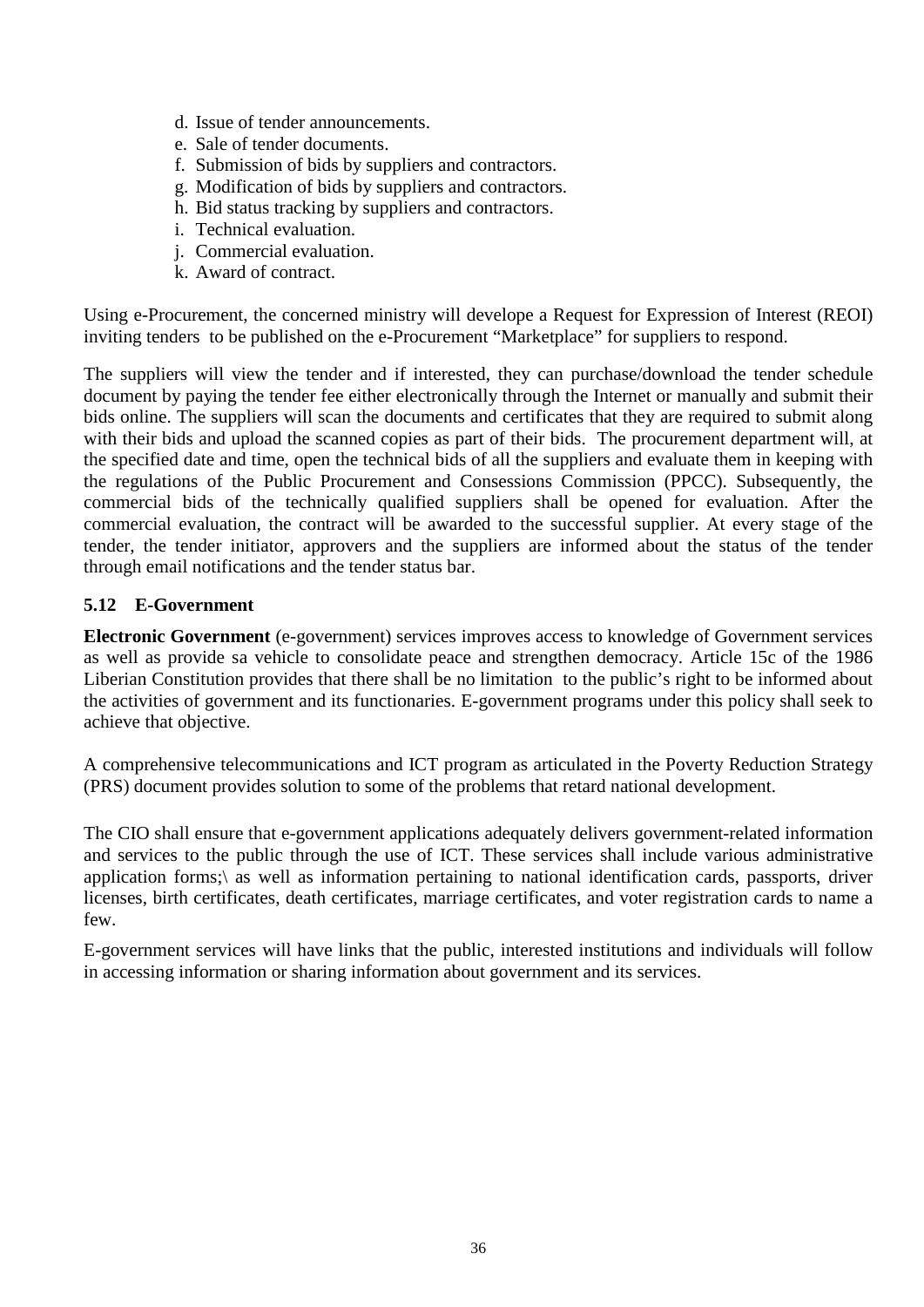

Figure-11: High level view of E-Government

While the policy mandates all government institutions to adopt an interactive web presence, the following sites are some active links to learn about GoL programs and other relevant information:

- Ministry of State for Presidential Affairs: [www.emansion.gov.lr;](http://www.emansion.gov.lr/)
- Ministry of Planning and Economics Affairs: [www.mopea.gov.lr](http://www.mopea.gov.lr/)
- Ministry of Posts & Telecommunications: [www.mopt.gov.lr](http://www.mopt.gov.lr/)
- Ministry of Finance: [www.mof.gov.lr](http://www.mof.gov.lr/)
- National Social Security & Welfare Corporation: [www.nasscorp.org.lr](http://www.nasscorp.org.lr/)
- Liberia Telecommunications Authority: [www.lta.gov.lr](http://www.lta.gov.lr/)
- General Auditing Commission: www.gacliberia.com



Figure-12: Participants at ICT Consultation Forum at Thinkers Village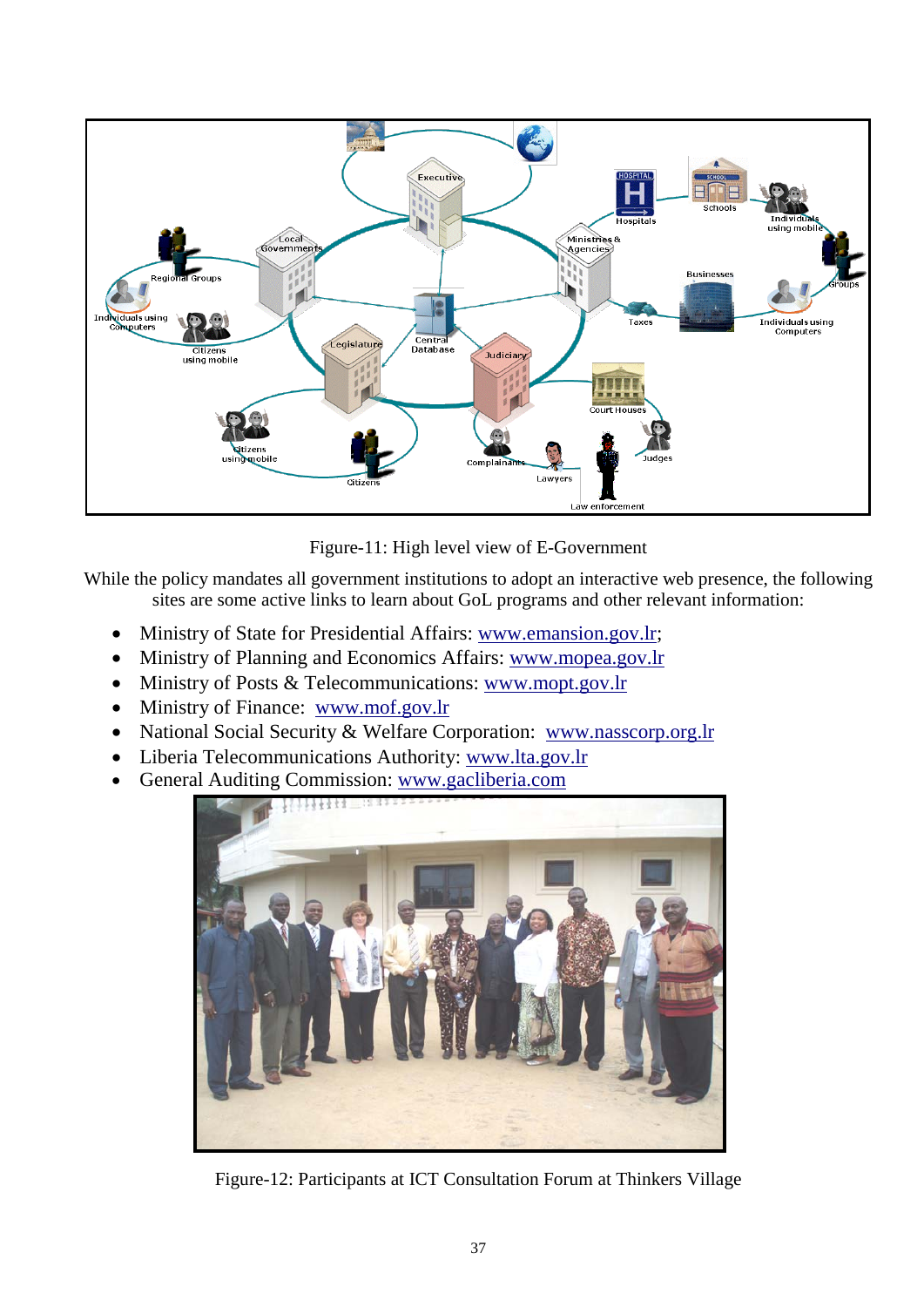#### <span id="page-37-0"></span>**5.12.1 E-Commerce**

Electronic commerce (e-commerce) offers tremendous growth opportunities for businesses in Liberia. E-Commerce enables local businesses to access potential markets throughout the world. It also provides information about regulatory procedures and government requirements for local and international businesses, thereby lowering overhead and marketing costs and reducing barriers to entry for commercial organizations. The e-commerce strategy is designed to:

- a. Review and when necessary develop new laws and regulations to govern e-commerce and trade at national, regional and international levels;
- b. Cultivate a culture of e-commerce in the country, which supports e-business transactions;
- c. Promote affordable access to ICT products and services;
- d. Educate all stakeholders about the benefits and risks associated with e-commerce;
- e. Encourage and support the creation of a national association of e-commerce users.

#### <span id="page-37-1"></span>**5.12.2 E-Health**

A healthy and well-developed human resources base is important to the success of the National Poverty Reduction Strategy (PRS). The equitable distribution of health resources and strengthening of health institutions ensures efficient and effective service delivery. The GoL is committed to e-health strategies that will save lives, strengthen health institutions, improve access to health facilities and reduce the cost of health care services. The e-health strategy is formulated to achieve the following:

- a. Provide an effective and cost-efficient means for distributing health and disease prevention information to the public;
- b. Build a health network that enables institutions and individuals to exchange electronic records, share information and deliver quality services in both urban and rural areas;
- c. Assist health care workers by improving health care administration and management;
- d. Improve the performance of health care facilities through the deployment of Health Management Systems;
- e. Use electronic systems to ensure an efficient and standardized process for recording patient information;
- f. Improve accessibility to medical research, information sharing and training through on-line educational programs and applications;
- g. Incorporate ICT training as part of the core curricula for health care professionals;
- h. Promote the development of telemedicine applications so as to improve accessibility and reduce the cost of health care delivery and services in the country.

#### <span id="page-37-2"></span>**5.12.3 E-Agriculture**

The GoL has identified agricultural productivity and food security as one of the major pillars of the National Poverty Reduction Strategy (PRS). In this connection the GoL recognizes that ICTs have the potential to revolutionize the management of the agriculture sector and improve food security. As such, the GoL is committed to improving information sharing flows between farmers, consumers, and agriculturists, which will lead to higher crop yields; production that is more responsive to consumer needs; and greater market access. ICTs can also be used to improve crop planning as well as the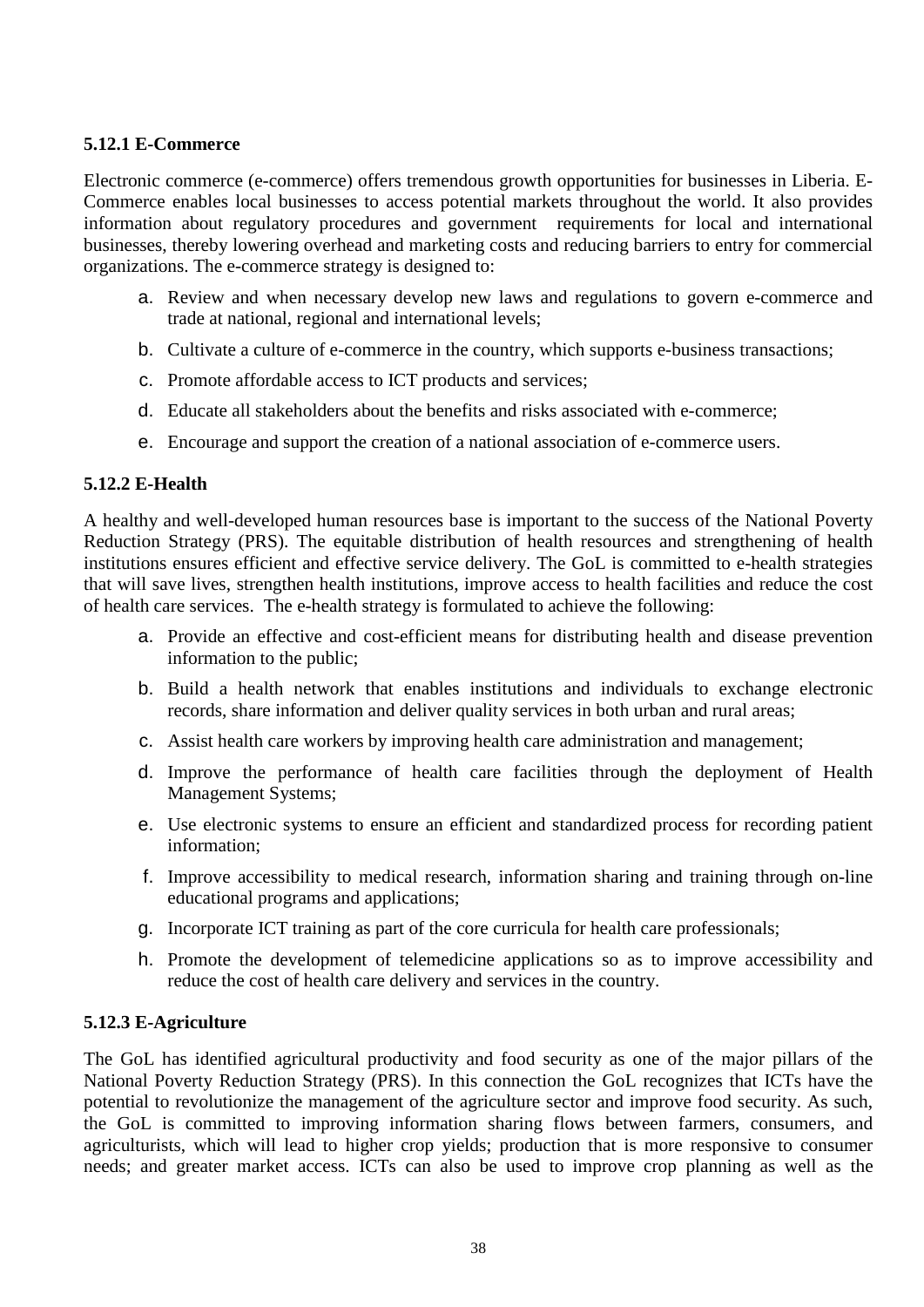following: monitoring and forecasting production yields; tracking and locating livestock throughout the country; create a database to register livestock levels and prevent theft; and control the spread of diseases. The national e-agriculture strategy is to accomplish the following:

- a. Computerize all records related to agricultural management;
- b. Create an on-line agricultural information system to provide strategic information on agro-technologies and techniques, weather forecasting, pricing and marketing information;
- c. Work with the private sector to find a cost-effective means of meeting the communication needs of the sector;
- d. Develop and maintain a nation-wide geographical information system to monitor agricultural land use and manage natural resources at national and district levels;
- e. Encourage farmers and agriculturalist to conduct transactions of their products on the Internet;
- f. Link rural agricultural producers to markets.
- g. Monitor the sustainable utilization of natural resources in agriculture production

#### **5.12.4 E-Forestry**

E-Forestry is the showcasing of national forestry programs and the dissemination of information electronically regarding the specific species of plants and animals located within the Liberian landscape as well as the identification of their location under a holistic national policy. Such programs shall not be limited to cataloguing how endangered species must be protected but it shall also provide developments of all kinds about the Liberian Forestry Sector.

#### <span id="page-38-0"></span>**5.12.5 E-Education**

The GoL recognizes the importance of education in alleviating poverty. Since 2006, investments in education and human resource development have been a major priority of the Poverty Reduction Strategy (PRS). The Liberian Government is committed to a comprehensive program of rapid deployment, utilization and exploitation of ICTs within the formal educational system as well as vocational institutions. The national e-education strategy aims to:

- a. Encourage all educational institutions to invest in computers and to connect to the Internet;
- b. Promote electronic distance learning, training and virtual learning systems to compliment and supplement campus-based education and training systems;
- c. Develop ICT curricula for all levels of the educational system;
- d. Work with the private sector to create affordable packages and schemes under which students, teachers and educational institutions can afford ICT products and services;
- e. Develop standards for the certification of ICT professionals;
- f. Encourage public and private sector apprenticeship programs, internship, co-opts and work-study programs in ICT;
- g. Encourage the private sector in its delivery of on-the-job ICT training and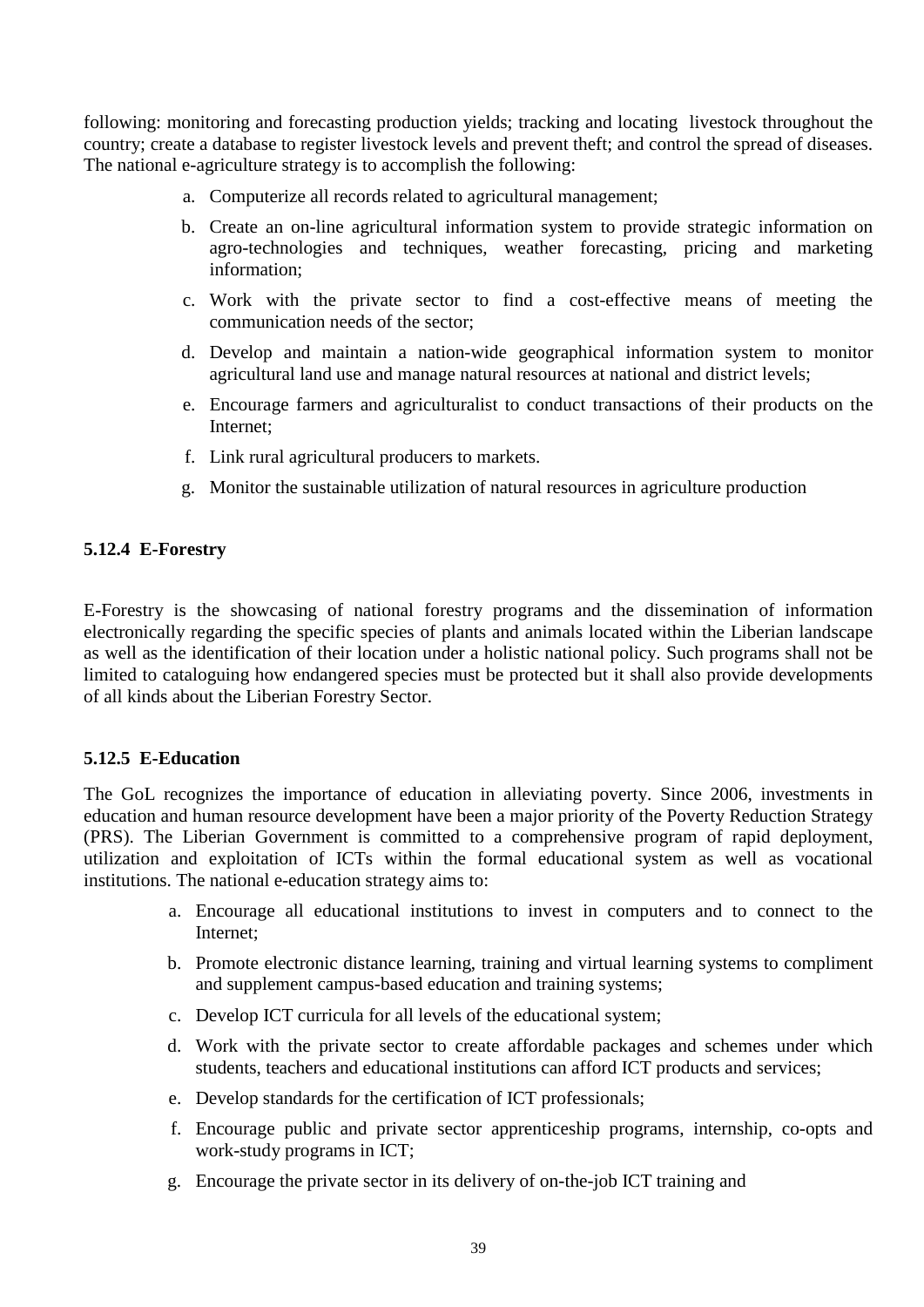re-training programs;

h. Improve access to e-learning to people of disabilities.

#### <span id="page-39-0"></span>**5.12.6 E-Security**

The nation's security in terms of border security, policing, intelligence, military and criminal rehabilitation is integral to the National Poverty Reduction strategy. The objective of the security sector is to improve the systems that gather, document and share information; The GoL in collaboration with its international partners are committed to promote information management systems that will track criminals and criminal activities; share information amongst security related agencies; document border crossing activities; and ensure that intelligence community gathers information are in real-time. The national e-security strategy seeks to:

- a. Deploy ICT systems in all security related agencies;
- b. Develop ICT training programs for security professional;
- c. Encourage information sharing amongst security agencies;
- d. Install ICT and information management systems in the judicial and court systems.

#### <span id="page-39-1"></span>**5.13 Gender, Youth and People with Disabilities**

The Government of Liberia is committed to deploying ICT as tools in the process of ensuring gender equality, empowering and recognizing women and youth in the implementation of the Poverty Reduction Strategy (PRS) and the development process. It can be used to reduce inequalities in gender and to also improve the lives of the disabled with the necessary technologies that can enable them to communicate more effectively with the world. It also helps the physically immobilized to study and work from home through the use of the internet.

The objective is to promote gender equality in areas of education, employment, land ownership and other social benefits. The national strategy is to:

- a. Develop ICT training and awareness programs targeted at youth and women;
- b. Include a gender perspective in the development of ICT applications;
- c. Make access to ICT education, training and literacy equitable at all institutions of learning.
- d. Introduce innovative ICT programs to support, facilitate and encourage the private sector and development partners to sponsor rehabilitation programs for challenged individuals.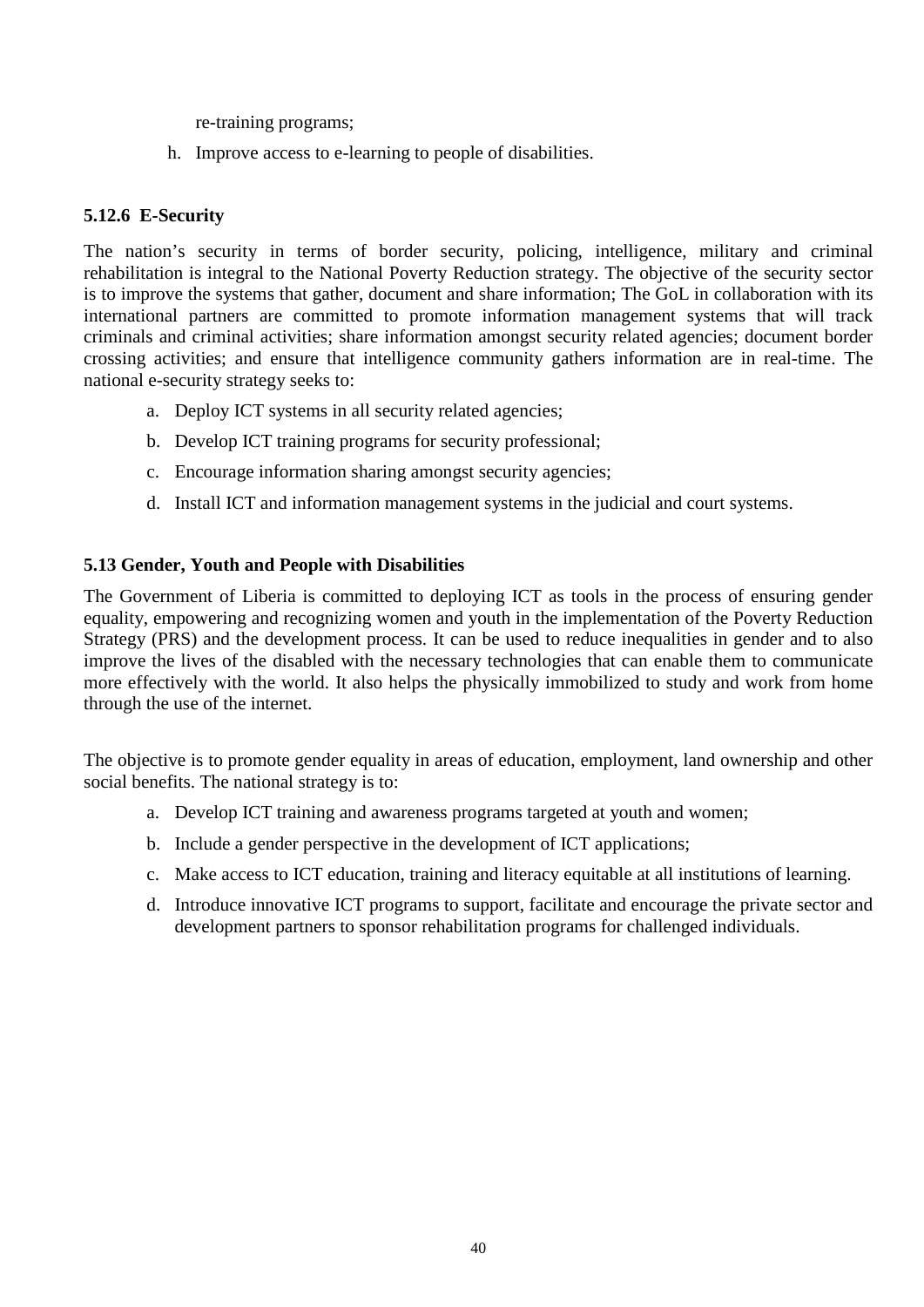Figure-13: New generation of students accessing information to enhance learning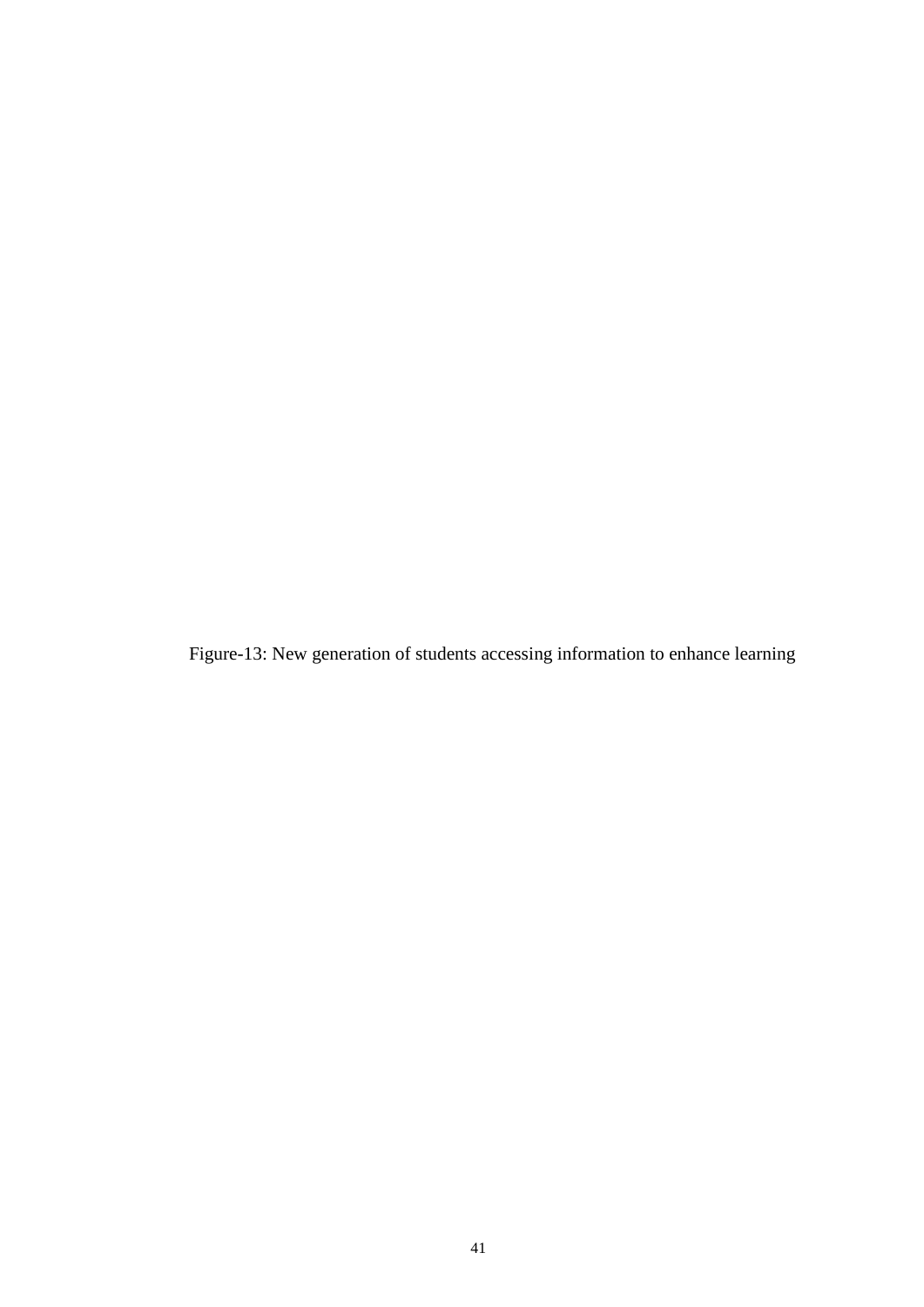# <span id="page-41-0"></span>**PART VI 6.0 MONITORING AND EVALUATION**

#### <span id="page-41-1"></span>**6.1 Universal Access Governing Board**

The oversight responsibility of the national Universal Access Program shall be delegated to a Governing Board established by the Ministry of Posts and Telecommunications. The Ministry of Posts and Telecommunications shall strengthen its telecommunications and technical department to monitor the successful implementation of the telecommunication objectives. The functions of the Universal Access Governing Board includes but are not limited to:

- a. Establishing performance indicators that will measure the effectiveness of ICT programs and initiatives;
- b. Establishing rules and procedures for determining which operator(s) shall receive financing from the Universal Access Funds (UAF);
- c. Setting standards to ensure project accountability and transparency;
- d. Ensuring effective project management for all regional ICT initiatives and projects;
- e. Approving funding and disbursement for the development of universal access communities;
- f. Ensuring the financial management of the universal access "Escrow" account in accordance with PART V; SECTION 23 (2) (3) of the Telecommunications ACT of 2007

#### <span id="page-41-2"></span>**6.2 Universal Access Governing Board Composition**

The governing board shall consist of five (5) members:

- a. The Ministry of Posts and Telecommunications who shall serve as Chairman;
- b. The Liberia Telecommunications Authority who shall serve as Secretary;
- c. The Ministry of Internal Affairs responsible for county development projects;
- d. A Sector Representative
- e. The Liberia Chamber of Commerce.

#### <span id="page-41-3"></span>**6.3 Universal Access Implementation Committee**

The installation of telecommunication networks in designated universal access communities shall be delegated to an implementation committee headed by the Liberia Telecommunications Authority (LTA) and consisting of all Mobile Service Providers; and the National Operator. The functions of the implementation committee are to:

- a. Identify communities for installation of telecommunication networks;
- b. Provide technical information and make recommendations to the Universal Access Governing Board for funding;
	- c. Monitor the installation and maintainence of telecommunication networks in Universal Access communities.
	- d. Conducting periodic surveys to monitor the implementation process;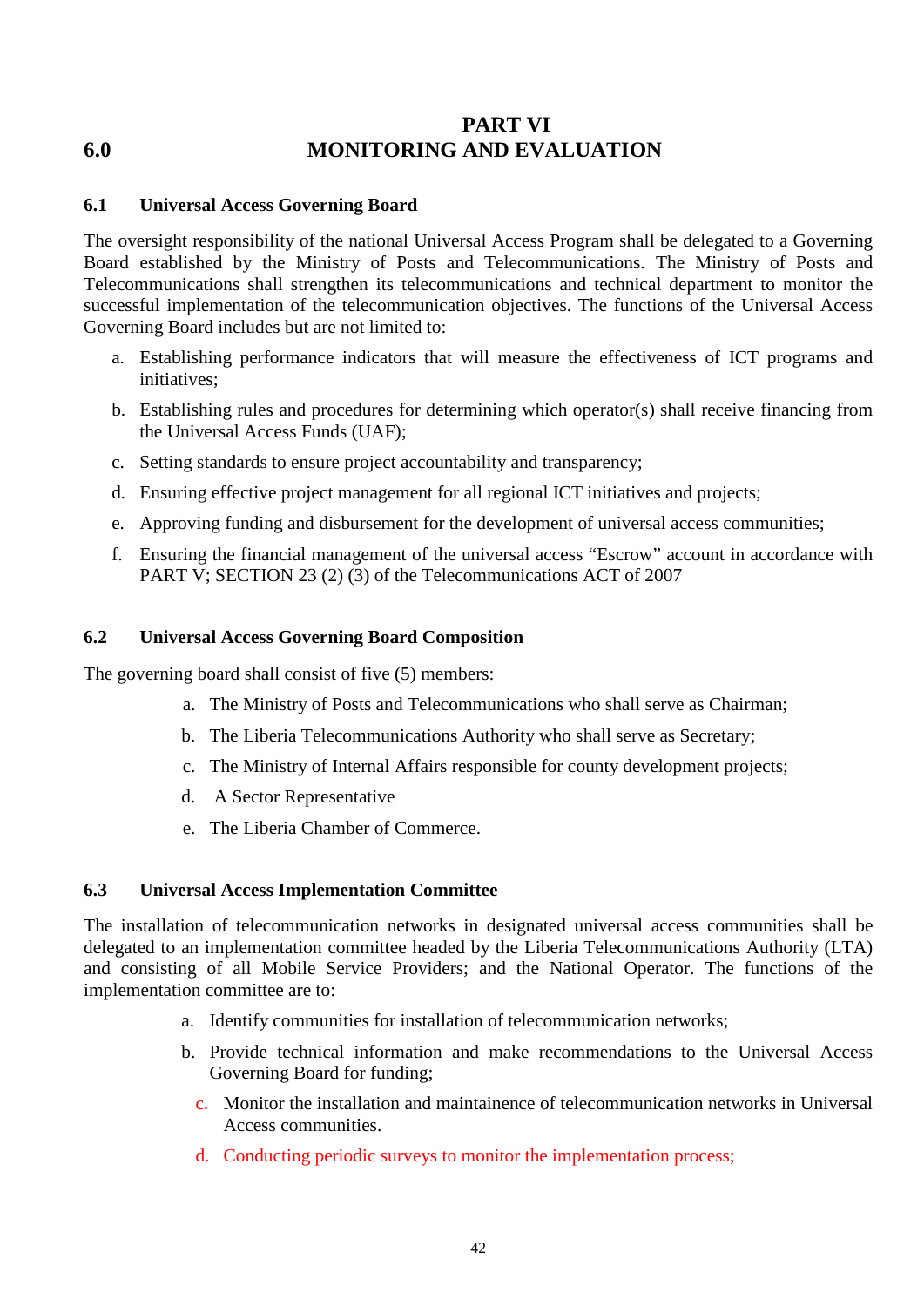- e. Evaluating the impact of telecommunication policy on the growth of the national economy;
- f. Reviewing technical and statistical reports for potential universal access communities;

#### <span id="page-42-0"></span>**6.4 Program Management Office (PMO)**

The Ministry of Posts & Telecommunications shall take proactive leadership in establishing a Program Management Office (PMO) in the Department of Technical Services to monitor, evaluate, and supervise the implementation of programs designated under this policy. The PMO shall, in consultation with various key actors, assign timeline to programs across the telecommunication and the ICT Sector. The PMO shall be staffed with professionals with proven capacity on e-government, e-health, e-education and other e-services. The Ministry shall collaborate with developmental partners to attract people with the requisite skills to take over the responsibilities of said office. One of such areas to seek funding to staff the unit is the Senior Executive Service, SES.

#### <span id="page-42-1"></span>**6.5 Stakeholders' Annual Forum**

The National ICT Governing Board shall host an annual Stakeholders' Forum with service providers, operators, users, software vendors, equipment suppliers, public and private institutions. The forum shall address current challenges in the sector; issues surrounding new technologies; and consumer related developments.

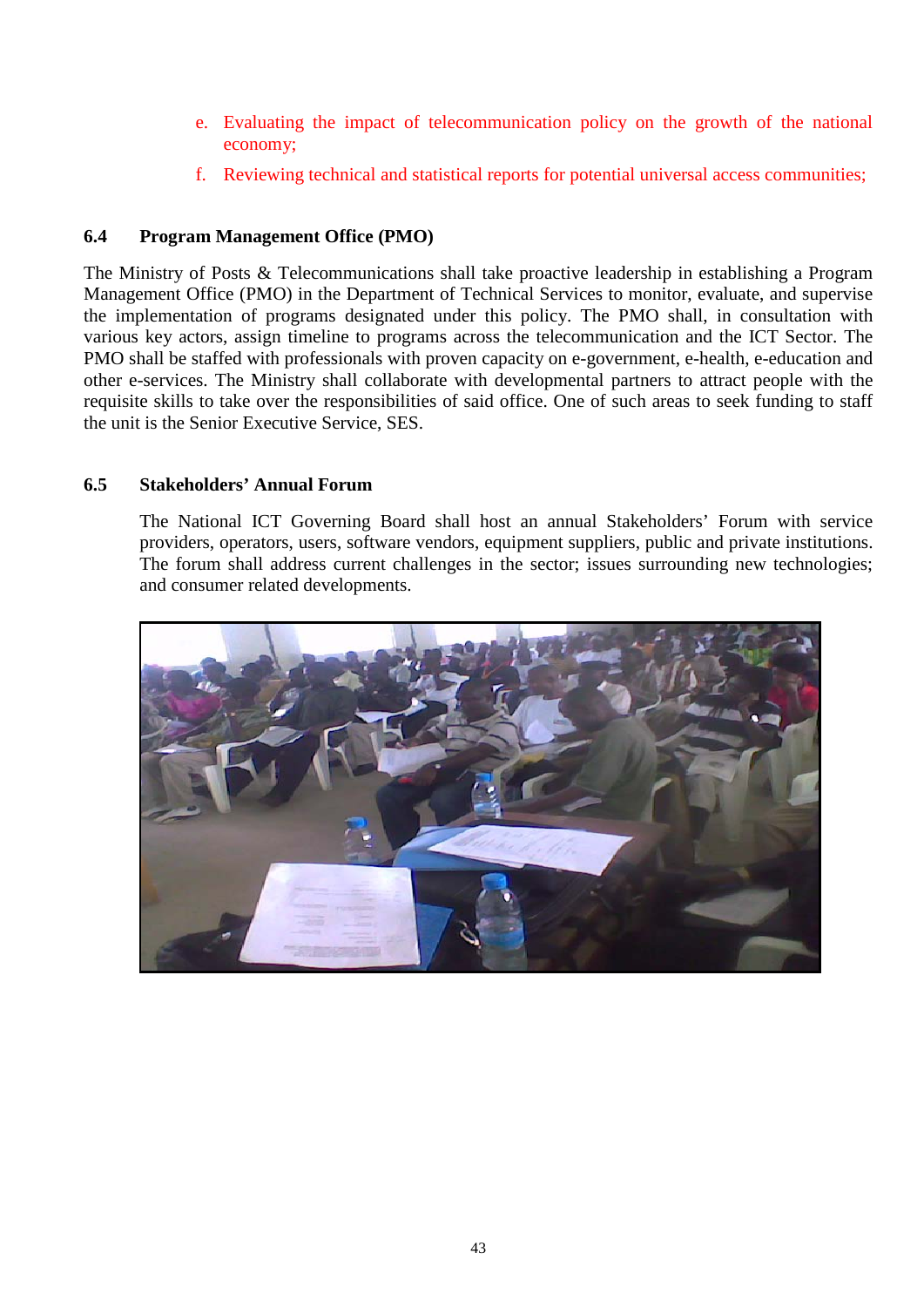# <span id="page-43-0"></span>**DEFINITIONS**

**Accessibility:** Ability to access information and services by minimizing barriers of distance and cost.

**ACT**: Telecommunications ACT of 2007.

**Anti-Competitive Behavior:** To create unfair market practices by promoting monopoly in the provision of telecommunication services in the sector. (*Note: Unless stipulated in government policies in reference to national security or validation of revenue for tax purposes, the LTA shall ensure that licensees comply with the anti-competitive laws pursuant to the Telecommunications Regulations of 2007 and the Telecommunications ACT of 2007).*

**Authentication** - A security measure designed to verify an individual's authorization to access computer or security information.

- **Authority:** As used in this document, means the Liberia Telecommunications Authority.
- **Authorized Frequency:** Spectrum frequency assigned to a company or corporation by the Liberia Telecommunications Authority (LTA).
- **Basic Telecommunications Service:** Services offered to subscribers that provide a telephone connection to place calls or receive calls from other telecommunications carriers or persons.
- **Botnet** (also zombies) A collection of computers subject to centralized remote control by an outside party, usually without the knowledge of the owners, using surreptitiously installed software robots. The robots are spread by trojan horses and viruses. The botnets can be used to launch denial-ofservice attacks and transmit spam.
- **Broadband:** A band with a high range of frequency, normally used as synonymous with high-speed connection.
- **Broadcasting Service:** Transmission of radio or video programming to the public on a free, pay, subscription or other basis, whether by cable television, terrestrial or satellite means, or by any other means of telecommunications.

**Call Completion Rate:** Ratio of successfully completed calls to the total number of attempted calls.

**Calling Line Identity:** Information generated by a telecommunications system that identifies the calling number and forwards that information through that telecommunications network to a receiving telecommunications system.

**CATs** - Small FBI Cyber Action Teams made up of computer analysts, forensic investigators and malicious-code experts ready to travel anywhere in the world where a cyber intrusion occurred.

**CDMA:** Code Division Multiple Access - a technology that uses a spread spectrum technique that allows multiple users to use a single channel to communicate, it offers third generation enhanced voice, data and video transmission services.

**Circuit:** Physical connection or path of channels or conductors and equipment between two given points through which an electric current may be established.

**CLASS License:** License issued for a defined type of service (e.g. ISPs, GSM, Radio, VSAT, etc.).

**Commission:** As used in this document, the Governing body of the Liberia Telecommunications Authority (LTA) under Part 111, Section 9 of the Telecommunications Act of 2007.

**Connectivity:** Two or more devices/entities being linked or connected by means of some technology.

**Cyber crimes:** Using Computer and internet to intentionally commit an illegal act.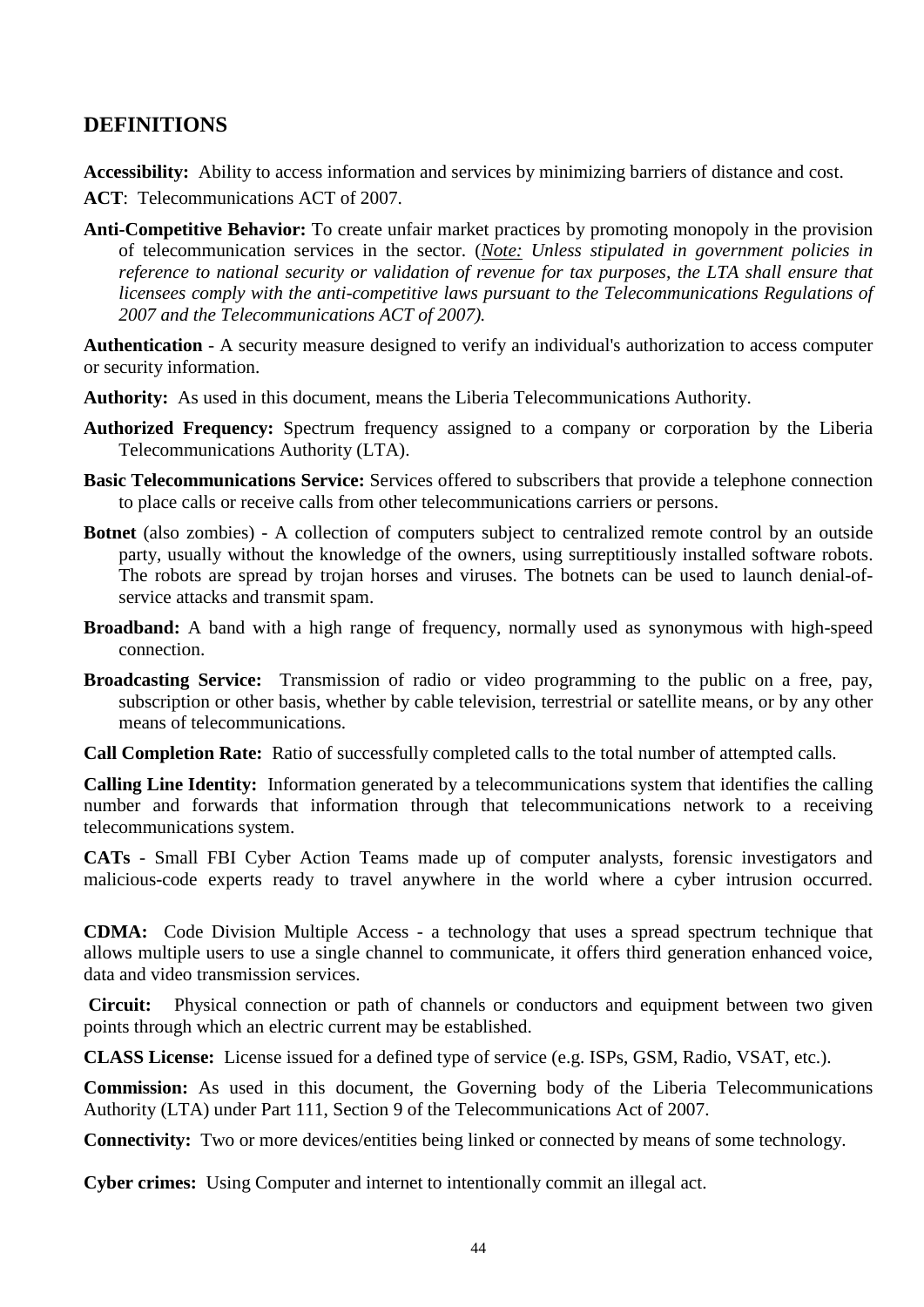**Cyberspace** - An environment in which digitized information is distributed on networks of computers.

**Cybersecurity** - Measures taken to protect computers or critical infrastructure, although some experts suggest that it is about protecting everything of value.

**Cyber warfare** - Using computers and the Internet to attack others via their computer systems. Targets may include military computer networks, power grids, banks, and government and media Web sites. Most often the goal is to disrupt the functioning of the target system.

**Cyber warriors** - Military specialists, law enforcement officials, computer forensics experts and civil engineers who defend national and economic security assets.

**Denial-of-service attack** - Flooding the networks or servers of individuals or organizations with false data requests so they are unable to respond to requests from legitimate users.

**Development Corridors:** Study conducted by Ministry of Planning and Economic Affairs (MPEA) to pinpoint areas of economic growth opportunities for Liberia under the different sectors of the economy.

**Dominant Service Provider:** operator(s) designated to have significant market power or otherwise to be dominant in one or more telecommunications service markets pursuant to the Telecommunications ACT of 2007. Major Telecommunications Systems Provider or licensee with 51% of market share in a particular service type shall be declared by the Commission in its publication to be a dominant service provider.

**ECOWAS:** Economics Community of West African States.

**Encryption** - A method of protecting information by transforming it using a cipher so only those who have the key can read it.

Fiber Optics: The technique of transmitting light through long, thin, flexible glass fibers, plastic or other transparent materials.

**Fixed Service:** Service of radio or other communication conducted between specified fixed points.

Gateway: A point of entrance and exit to another system, such as the connection point between a local area network and an external communication network (WAN, Internet, etc.)**.**

**GSM:** Global System for Mobile Communications is the most popular standard for mobile telecommunications technology used widely in most continents.

**Hacker** - A person with special expertise in computer systems and software. A hacker who attempts to gain unauthorized access to computer systems is a "cracker."

**Hacktivist** - An individual who breaches Web sites or secured communications systems to deliver political messages, including those related to foreign policy, or propaganda. It has been described by Naval Postgraduate School Professor Dorothy Denning as "the marriage of hacking and activism."

**Identity management** - A method of validating a person's identity when he/she tries to access a network.

**Incident management** - Executing a defensive response when a network's security is threatened.

**Interconnection Agreement:** Agreement between interconnect provider and an interconnect operator in relation to the interconnection of their telecommunication systems.

**ICT:** Information and Communications Technology.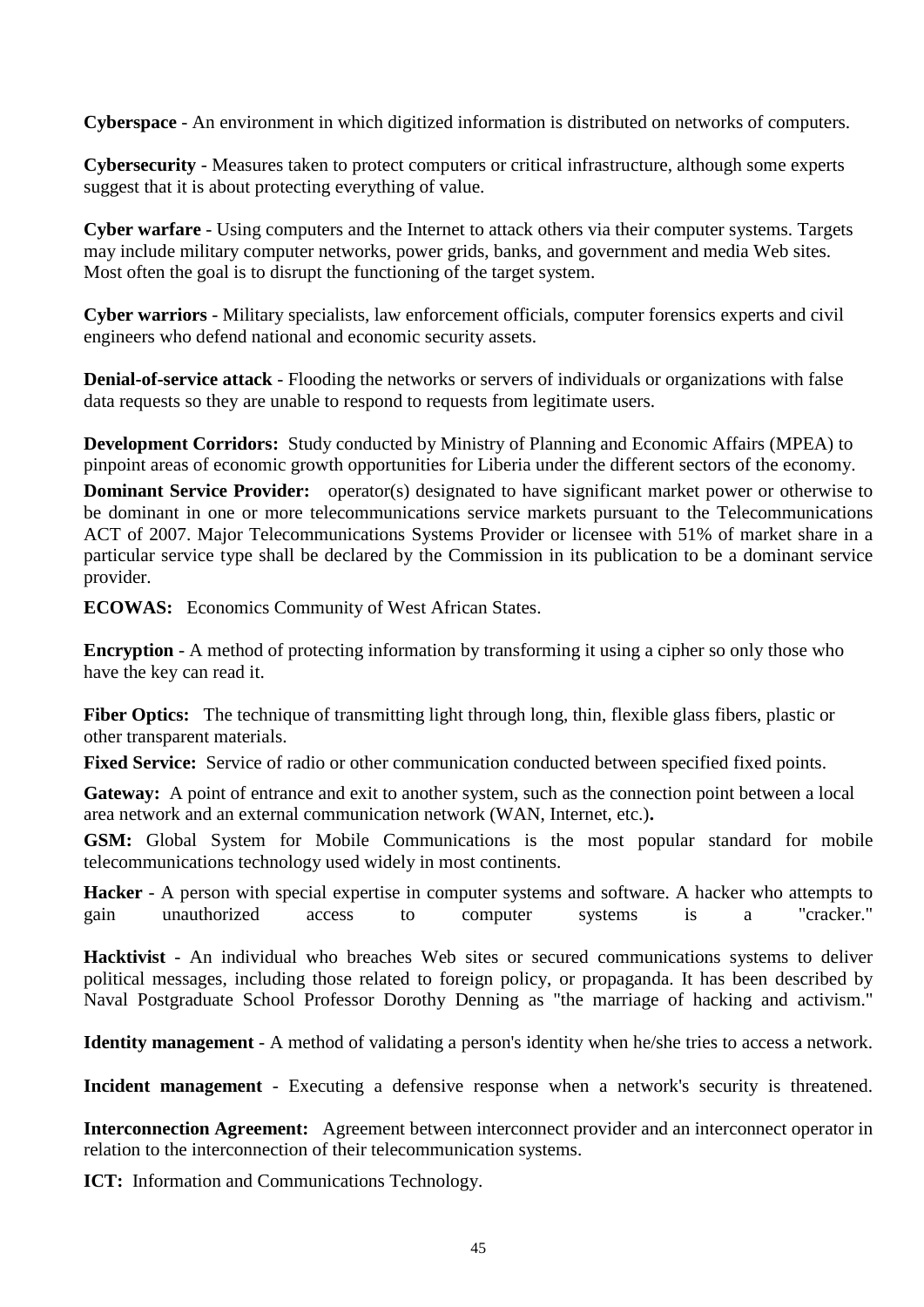**ISP:** Internet Service Provider.

**ITU:** International Telecommunications Union, headquartered in Geneva, Switzerland.

**Leased Line:** Dedicated telecommunications connection for exclusive use of a customer.

**Liberia:** Republic of Liberia.

**Liberia Telecommunications Authority (or LTA):** Regulatory authority established for the telecommunications industry in the Republic of Liberia and empowered by the Telecommunications ACT of 2007 to regulate the telecom sector.

**License:** Individual license or a "CLASS" License issued pursuant to the Telecommunications ACT of 2007 and the Telecommunications Regulations of 2007.

License: Authorization for the operation of a telecommunications network or provision of a telecommunications service.

Malicious code (also malware) - Any code that can be used to attack a computer by spreading viruses, crashing networks, gathering intelligence, corrupting data, distributing misinformation and interfering with military or civilian operations including navigation, transportation, logistics, communications and command and control functions.

**National Operator:** Refers to the Liberia Telecommunications Company (Libtelco).

**National Policy Strategy:** National Poverty Reduction Strategy (PRS) to revitalize the economy, enhance national security, strengthen governance and the rule of law, and rehabilitate infrastructure and delivery of basic services, reduce poverty and contribute to economic development.

**National Telecommunications Policy:** Current government policy for telecommunications to address social, economic and infrastructural developments; developed by the MP&T, MPEA, LTA and other stakeholders of the industry.

**Numbering Plan:** Method of assigning specific numbering prefixes or codes, to provide unique telephone addresses or identities to a user-network interface.

**Pharming** - A method of capturing sensitive information (such as Social Security numbers and passwords) by fooling a user into entering such information on a fake Web site that masks as a legitimate one.

**Phishing** - Using fake e-mail to trick individuals into revealing personal information, such as Social Security numbers, debit and credit card account numbers and passwords, for nefarious uses.

**Point of Interconnection:** Point of exchange of traffic between the telecommunication system of a local access provider or mobile cellular communication operator, and another licensed telecommunications network operator.

**President:** Democratically elected head of the Republic of Liberia.

**Price Cap:** Maximum allowable upward price adjustment, based on certain economic factors.

**Private Operator:** Licensee of a telecommunications system that provides telecommunication services.

**Public Operator:** Provider of a public telecommunications service or a public cellular mobile communications service.

**Public Procurement & Concession Commission:** Commission established by legislation to ensure transparency and accountability in public procurements and concession agreements.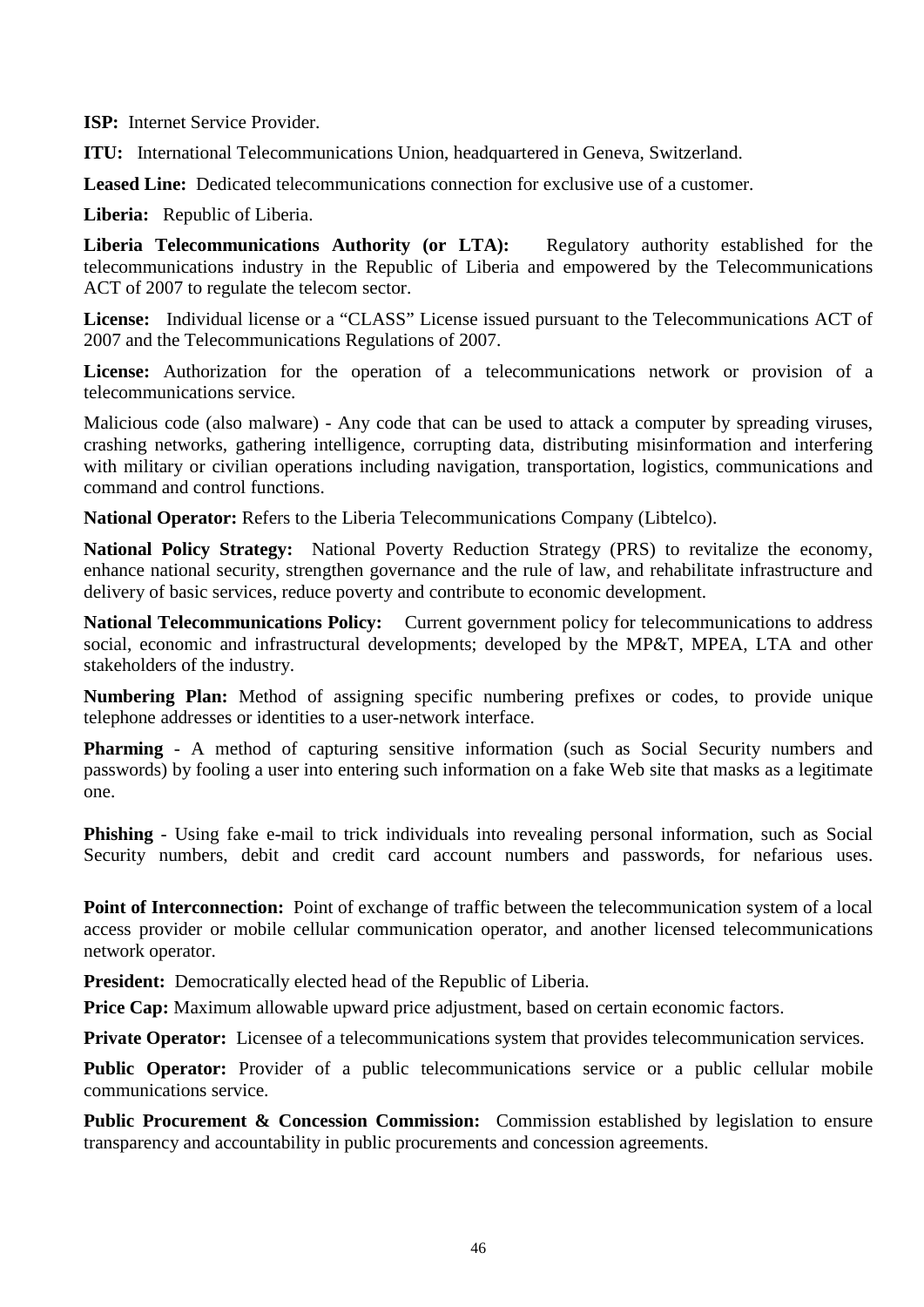**Public Voice Telephony Services:** Commercial provision of direct transport, switching or routing of voice telephony in real time between network termination points.

**Radio Communication:** Transmission of signals by means of electromagnetic waves transmitted using radio spectrum.

**Radio Spectrum License:** License to use identified radio/spectrum frequency issued pursuant to the Telecommunications ACT of 2007.

**Regulations: A** set of binding rules established by the LTA pursuant to the Telecom Act of 2007.

**Risk Management** - Identifying vulnerabilities in a network and developing a strategy to protect against attack.

**Roaming Service:** Roaming is a general term that refers to the extending of connectivity service in a location that is different from the home location where the service was registered.

**Rural Community:** Towns and villages with less than 5,000 people as per the June 2008 Liberia Institute of Statistics and Geo-Information Services (LISGIS).

**SAT3:** Third phase development project for South African Telecommunications undersea fiber optic transmission infrastructure that connects to other global networks carrying high-speed voice, data and video traffic to and from countries in Africa.

**Script kiddie** - An unsophisticated cracker who uses cracking tools found on the Internet to gain access to poorly protected computer systems.

**Server** - A computer set up to provide information on request via a network.

**Service Agreement:** Means any agreement between an operator and a subscriber or subscribers relating to the provision and use of a telecommunications service.

**Service Provider:** A person or entity under permit or license by the LTA that provides a telecommunications service to the public or who owns or operates a telecommunications network used to provide telecommunications services to the public.

**Service Quality Requirements:** Conditions of license established by the Commission pursuant to Part VI, Section 25 of the Telecommunications Act of 2007 for the purpose of improving the quality and delivery of telecommunications services in Liberia.

**Spam** - Unsolicited bulk e-mail that may contain malicious software. Spam is now said to account for around 81 percent of all e-mail traffic.

**Spoofing** - Making a message or transaction appear to come from a source other than the originator.

**Spyware** - Software that collects information without a user's knowledge and transfers it to a third party.

**Subscriber:** Any person provided with a telecommunications service by a licensee, and who is responsible for payment of all charges and rentals.

**Subscriber Line:** Telecommunications link connecting the local telecommunications center to the subscriber's premises or telephone instrument or system.

**Tariffs:** Fees or charges levied by a telecommunications service operator to its subscribers.

**Telecommunications Act of 2007**: Current legislation for the telecommunications sector in the Republic of Liberia.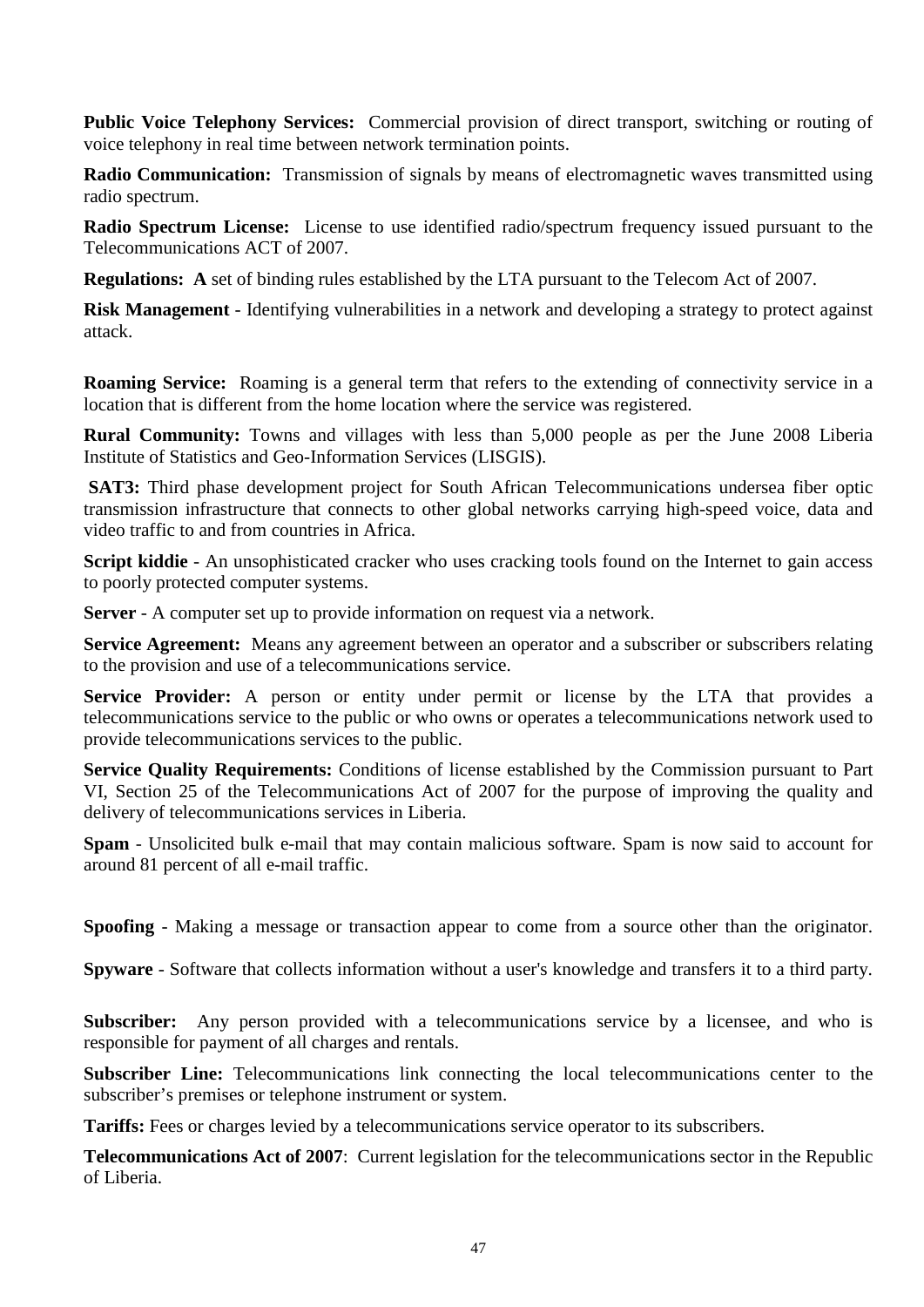**Tender Process:** A procurement process inviting Bidders to submit proposals in response to a Request for Proposal (RFP).

Trojan horse - Code masking as a useful program that when activated performs malicious activity such as locating protected passwords or damaging data on a computer's hard disk.

Virus - A program designed to degrade service, cause inexplicable symptoms or damage networks.

**Universal Access:** Ensuring the provision of telecommunications services to the general public pursuant to the universal access policy of the Telecommunications ACT of 2007.

**Universal Access Fund**: A Fund established pursuant to the Telecommunications Act of 2007 to facilitate connectivity to bridge the digital divide, among other things.

#### **Universal License**

**Urban Community** means towns and villages with more than 5,000 people according to statistics from Liberia Institute of Statistics and Geo-Information Services (LISGIS), June 2008.

**VSAT:** Very Small Aperture Terminal for wireless transmission services, normally used in satellites.

**WiMAX:** Wireless Interoperability Microwave Access, which is a telecommunications technology that provides voice, data and video services over radio waves.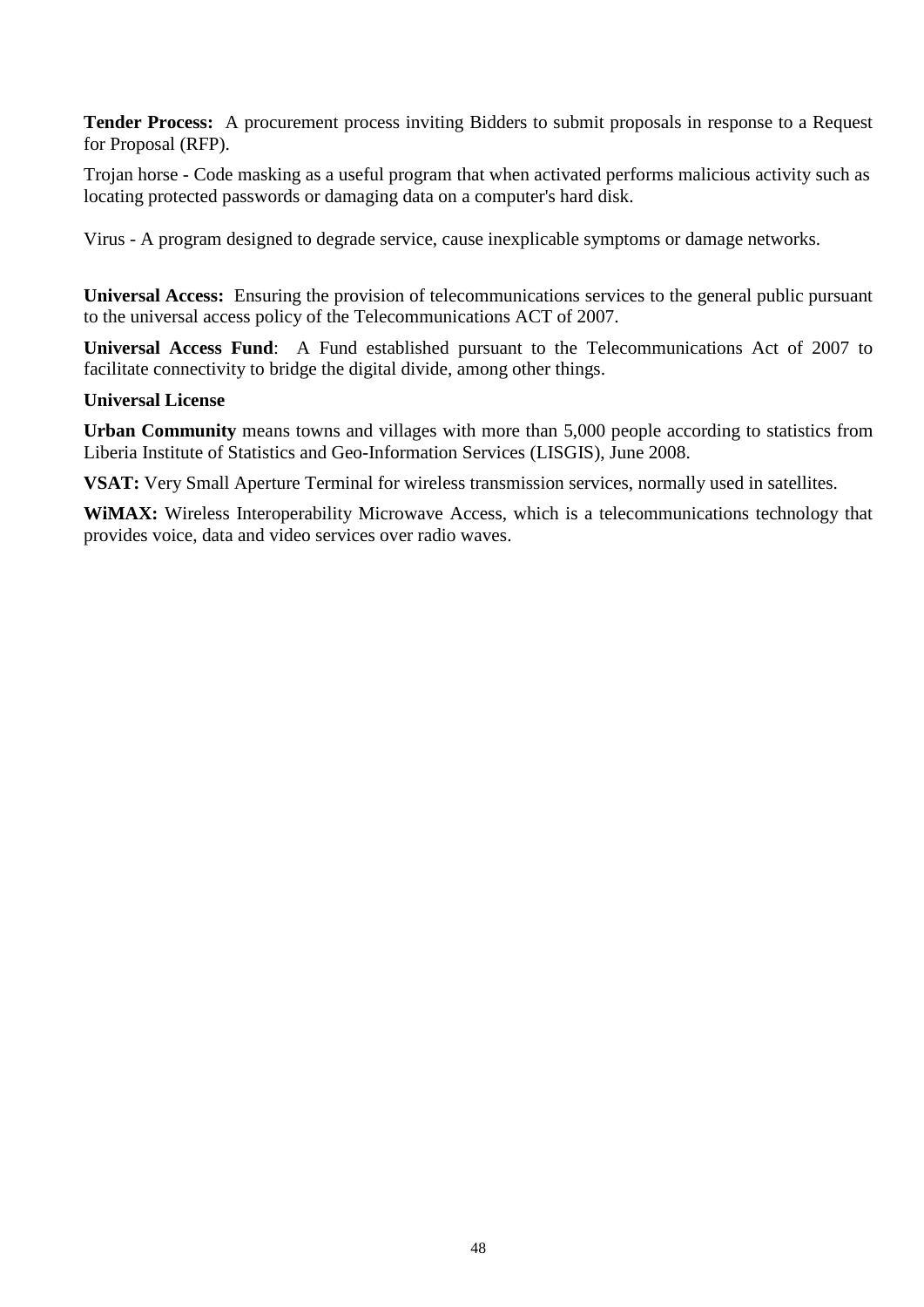# **Appendix A**

#### **Description of Cybercrimes included in ECOWAS Cybercrimes Directives**

#### <span id="page-48-1"></span><span id="page-48-0"></span>**5.9.3 Fraud**

#### A. **Fraudulent access to computer systems**

The act by which a person fraudulently accesses or attempts to access the whole or part of a computer system;

#### **B. Fraudulently remaining in a computer system**

The act by which a person fraudulently remains or attempts to remain within the whole or part of a computer system.

#### **C Interfering with the operation of a computer system**

The act by which a person impedes, alters or attempts to impede or alter the functioning of a computer system

#### **D. Fraudulent input of data in a computer system**

The act by which a person fraudulently inputs or attempts to input data into a computer system;

#### **E. Fraudulent interception of computer data**

The act by which a person fraudulently intercepts or attempts to intercept computerized data during their non-public transmission to, from or within a computer system through technical means;

#### **F. Fraudulent modification of computer data**

The act by which a person fraudulently damages or attempts to damage, delete or attempts to delete, deteriorate or attempting to deteriorate, alter or attempts to alter, modify or attempt to modify computer data.

#### **G. Fraudulent production of computer data**

The act by which a person produces or manufactures a set of digital data through fraudulent input, deletion or suppression of computerized data stored, processed or transmitted by a computer system, resulting in counterfeit data, with the intent that it be considered or used for legal purposes as if it were genuine.

#### **H. Use of fraudulently obtained data**

Liberia, like other ECOWAS Member States shall undertake to adopt such legislative measures as may be necessary to establish as a criminal offence the act of knowingly using data thus obtained.

#### **I. Fraudulently obtaining any benefit whatsoever**

The act by which a person fraudulently obtains any benefit for oneself or for another person through the input, alteration, deletion or suppression of computerized data or through any other form of interference with the functioning of a computer system

#### **J. Fraudulent manipulation of personal data**

The act by which a person, even through negligence, processes, personal data or causes personal data to be processed without having complied with the prerequisite conditions stipulated by the relevant law on personal data provided for in each ECOWAS Member State.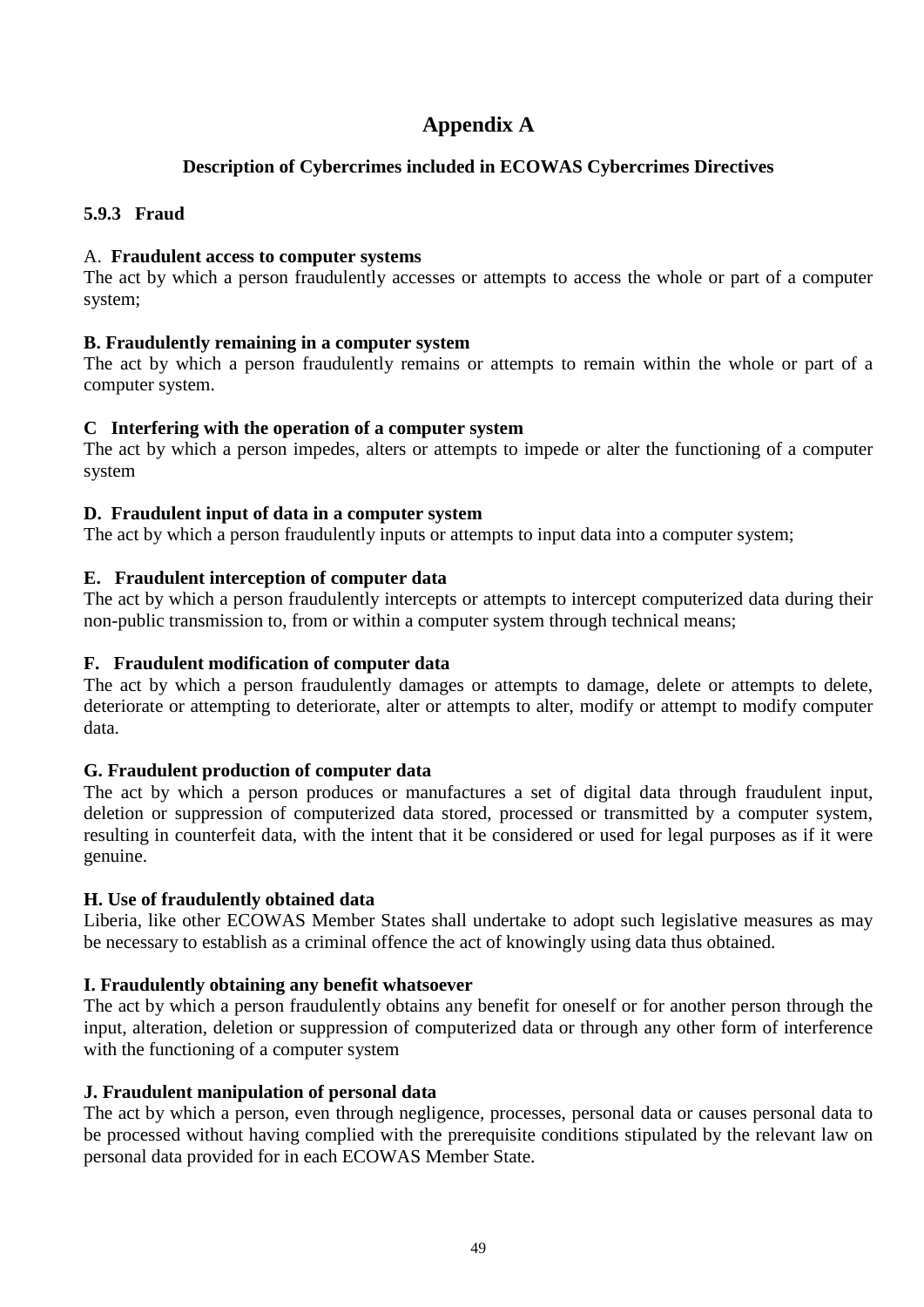#### **5.9.4 Using IT Equipment to Commit Offences**

#### **A. Obtaining equipment to commit an offence**

The act by which a person produces, sells, imports, possesses, distributes, offers, transfers or makes available equipment, a computer program, or any device or data designed or specially adapted for committing an offence, or any password, access code or similar computer data by which the whole or any part of a computer system can be accessed.

#### **B. Participation in an association or agreement to commit offences**

The act by which a person participates in an association that is formed or an agreement that is established for the purpose of preparing or committing one or several of the offences described in this policy

#### **5.9.5 Prohibiting Child Pornography**

#### **A. Production of child pornography or pornographic representation**

The act by which a person produces, records, offers or makes available, distributes or transmits child pornography or pornographic representation through a computer system

#### **B. Import or export of child pornography or pornographic representation**

The act by which a person procures for oneself or for another person, imports or causes to be imported, exports or causes to be exported, child pornography through a computer system;

#### **C. Possession of child pornography or pornographic representation**

The act by which a person possesses child pornography or pornographic representation through a computer system or in any other computer-data storage medium;

#### **D. Facilitation of access of minors to child pornography, documents, sound or pornographic representation**

The act by which a person facilitates access of a minor to pornographic pictures, sounds or representation

#### **5.9.6 Hate Messages, Threat and Insults**

#### **A Possession of racist or xenophobic written documents or pictures through a computer system**

The act by which a person creates, downloads, disseminates, or make available in whatever form, written documents, messages, photographs, drawings or any other depictions of racist and xenophobic ideas and theories by means of a computer system.

#### **B. Threat through a computer system**

Any threat through a computer system to commit a criminal offence against a person by reason of his belonging to a group that is characterized by race, colour, ancestry or national or ethnic origin or religion, to the extent that this belonging serves as a pretext for such a threat to that person or a group of persons that is distinguished by one of the foregoing characteristics.

#### **C. Insult through a computer system**

Any insult to a person through a computer system by reason of his belonging to a group that is characterized by race, colour, ancestry or national or ethnic origin or religion, to the extent that this belonging serves as a pretext for such an insult to that person or a group of persons that is distinguished by one of the foregoing characteristics.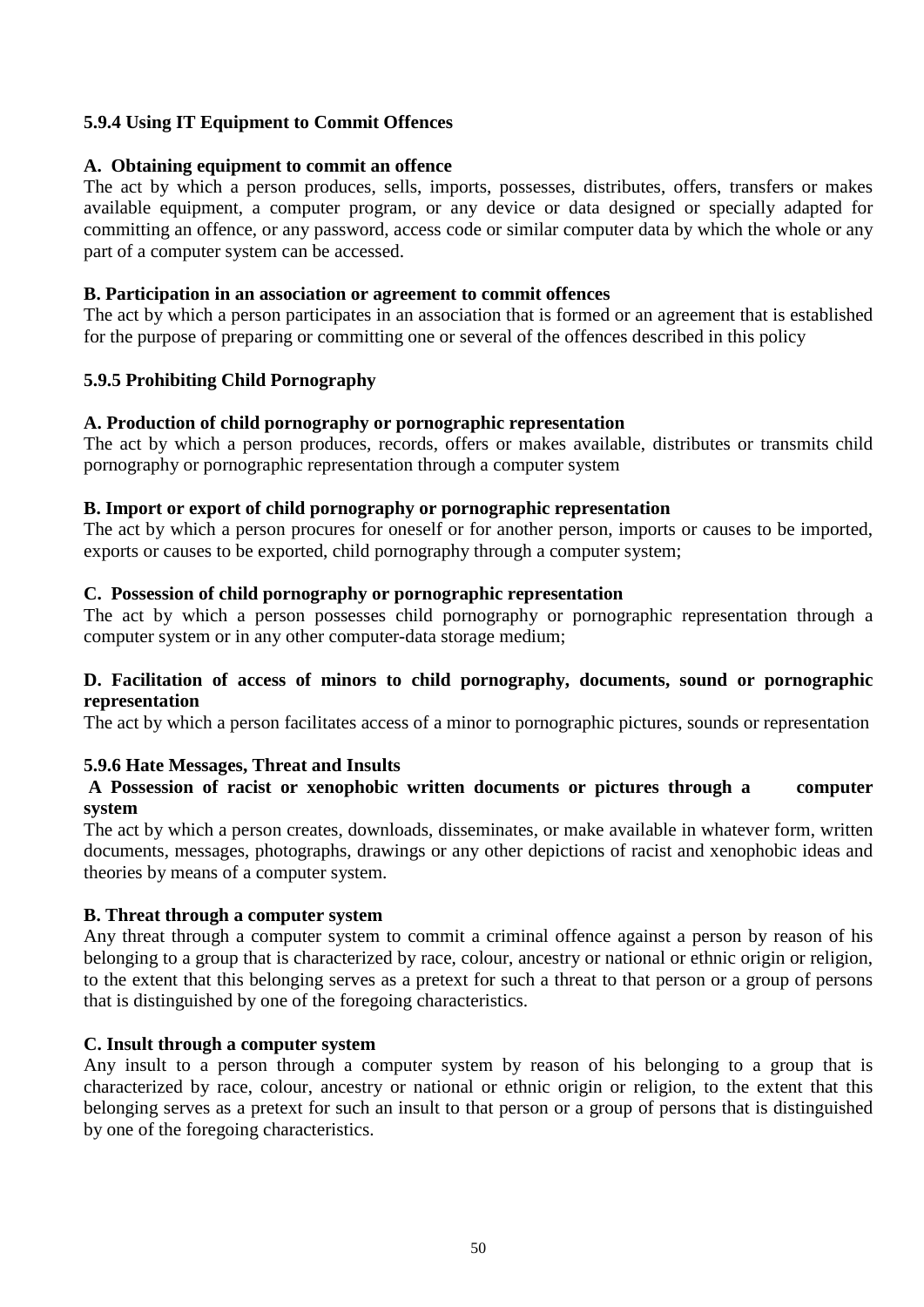#### **5.9.7 Crimes against Humanity**

#### **A. Intentionally denying, approving or justifying acts or crimes against humanity by means of a computer system**

Any intentional act to deny, approve or justify acts of genocide or crimes against humanity by means of a computer system.

#### **B. Aggravating Circumstances**

Under this policy, the use of ICTs to commit common law offences such as theft, fraud, possession of stolen goods, breach of trust, extortion, terrorism, and money laundering or the commission of organized crimes shall constitute an aggravating circumstance.

#### **C. Violations against computer data-related property**

Under this policy, any person who violates the property of another person, particularly computer data, through theft, fraud, possession of stolen goods, breach of trust, extortion, and blackmail commits an offence.

#### **D. Media offence committed through the Internet network**

Media offences committed through the Internet network shall be subjected to the penal provisions of this Directive.

#### **5.9.8 New intangible Media and National Defense**

**Under this Directive,** the use of new intangible media, such as "digital data" or "computerized files" which are kept secret in the interest of national defense shall not constitute an offence.

#### **A. Criminal liability of Corporate Bodies other than Public Entities**

Any corporate body, excluding the State, local authorities and public establishments, can be held liable for any of the offences described in this Directive that are committed for their benefit by their representatives. Such liability shall not exclude the liability of individuals who commit such acts or abet the commission of such acts.

#### **B. Confiscation**

In the event of conviction, the court may decide that materials, equipment, instruments, computer program or data, as well as proceeds from an offence and belonging to the convicted person be confiscated.

#### **C. Effective, proportionate and dissuasive criminal penalties**

The offences stipulated under this policy shall be punishable under the criminal jurisdictions of ECOWAS. Sanctions shall be proportionate and dissuasive.

#### **D. Maximum term of imprisonment**

The offences set out in this policy shall be punishable by a maximum prison sentence not exceeding or below the sentence provided in respect of crimes or offences committed within ECOWAS. Include local laws

#### **E. Search or access to a computer system**

The examining magistrate may carry out searches or effect seizures or have access to any computer system in order to establish the truth. However, where seizure of the electronic medium is undesirable, the data required to understand it shall be copied on a computer data storage medium and sealed. Where the exigencies of information so require, and where there is reason to believe that computerized data recorded in a computer system can be lost, the examining magistrate shall order any individual to keep